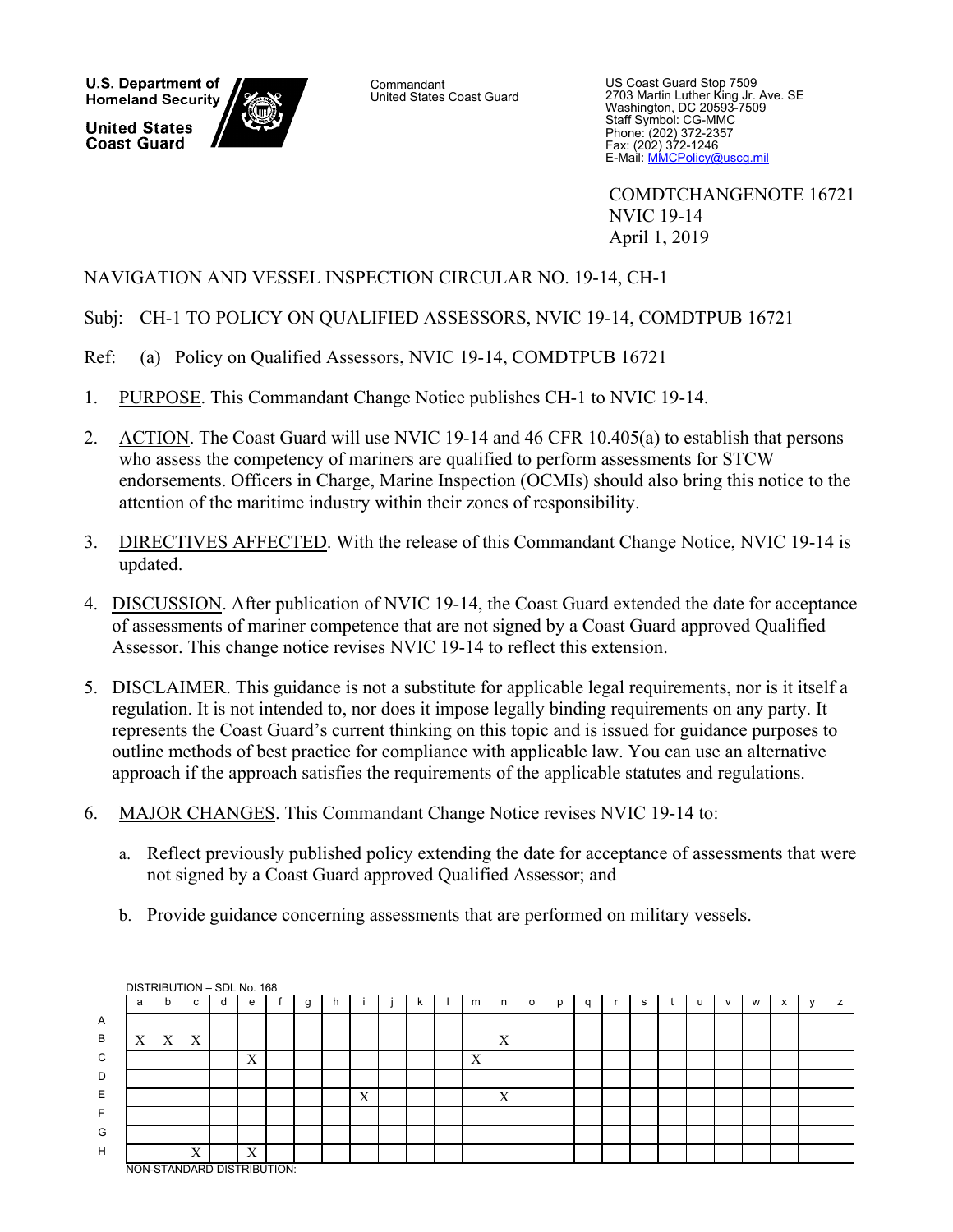#### $7<sub>1</sub>$ ENVIRONMENTAL ASPECT AND IMPACT CONSIDERATIONS.

- a. The development of this Commandant Change Notice and the general policies contained within it have been thoroughly reviewed by the originating office, and are categorically excluded (CE) under current CE #A3 from further environmental analysis, in accordance with Section 2.B.2. and Appendix A, DHS Instruction Manual 023-01-001-01, Revision 01, Implementation of the National Environmental Policy Act (NEPA). Because this NVIC implements, without substantive change, the applicable Commandant Instruction or other federal agency regulations, procedures, manuals, and other guidance documents, Coast Guard categorical exclusion #A3 is appropriate.
- b. This Commandant Change Notice will not have any of the following: significant cumulative impacts on the human environment; substantial controversy or substantial change to existing environmental conditions; or inconsistencies with any Federal, State, or local laws or administrative determinations relating to the environment. All future specific actions resulting from the general policies in this NVIC must be individually evaluated for compliance with the National Environmental Policy Act (NEPA), DHS and Coast Guard NEPA policy, and compliance with all other environmental mandates.
- DISTRIBUTION. No paper distribution will be made of this Commandant Change Notice. An 8. electronic version will be located at http://www.uscg.mil/hq/cg5/nvic.
- 9. PROCEDURE. Remove and insert the following pages:

| Remove                   | Insert                        |
|--------------------------|-------------------------------|
| Enclosure (1), Page 1    | Enclosure $(1)$ , Page 1 CH-1 |
| Enclosure $(1)$ , Page 4 | Enclosure (1), Page 4 CH-1    |
| Enclosure (2)            | Enclosure $(2)$ CH-1          |

- 10. RECORDS MANAGEMENT CONSIDERATIONS. This Commandant Change Notice has been thoroughly reviewed during the directives clearance process, and it has been determined there are no further records scheduling requirements, in accordance with the Federal Records Act (44 U.S.C. 3101 et seq.), NARA requirements, and the Information and Life Cycle Management Manual, COMDTINST M5212.12 (series). This policy does not create significant or substantial change to existing records management requirements.
- 11. FORMS/REPORTS. None.
- 12. REQUEST FOR CHANGES. All requests for changes or questions regarding implementation of NVIC 19-14 and this Commandant Change Notice should be directed to the Mariner Credentialing Program Policy Division (CG-MMC-2), at (202) 372-2357 or MMCPolicy@uscg.mil. To obtain approval as a Qualified Assessor, contact the NMC at (888) 427-5662 or *IAskNMC@uscg.mil.*

J. P. NADEAU Rear Admiral, U. S. Coast Guard **Assistant Commandant for Prevention Policy**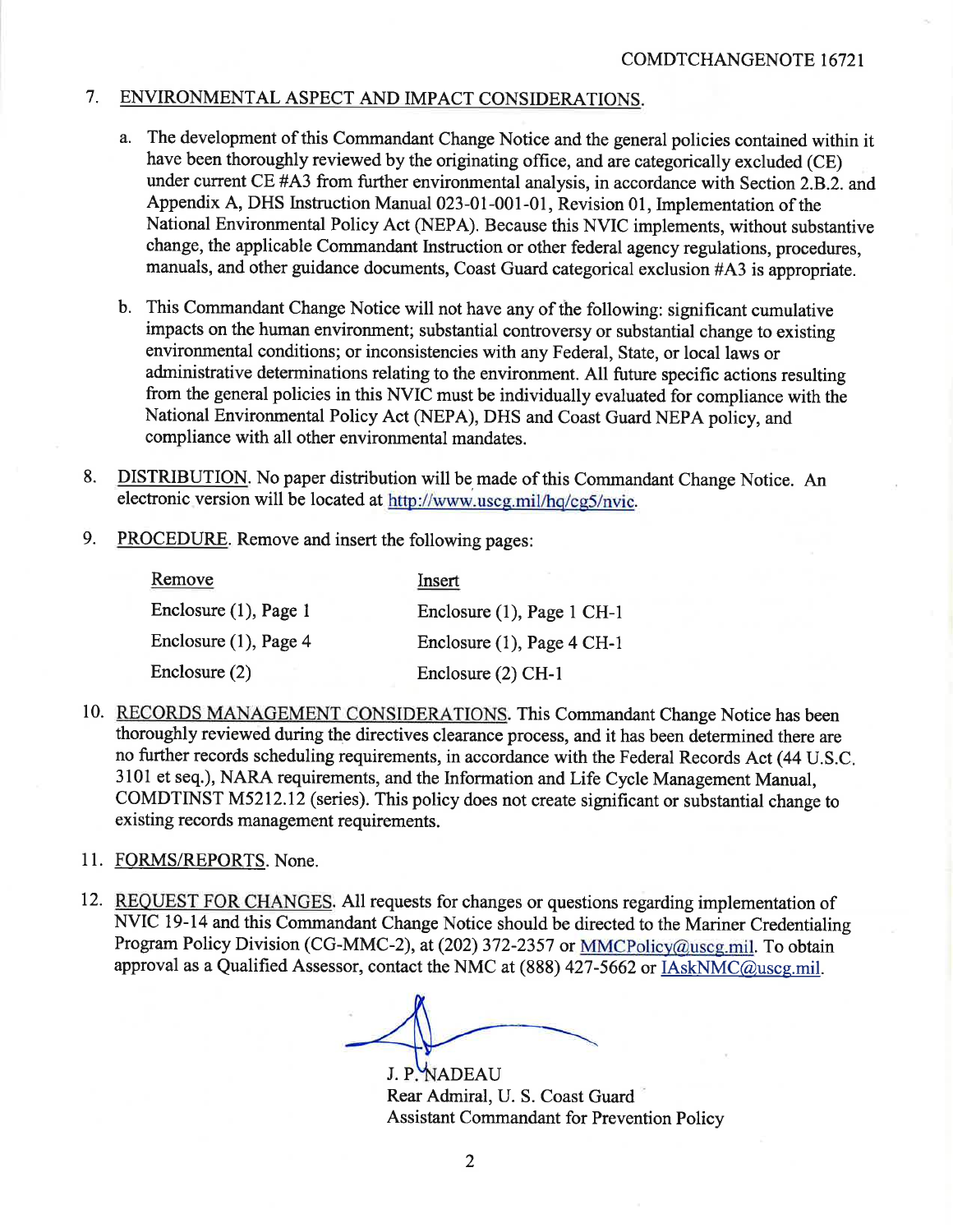**U.S. Department of Homeland Security** 

**United States Coast Guard** 



Commandant **United States Coast Guard** 

2703 Martin Luther King Jr. Ave. SE 2703 waarin Luiden<br>Staff Symbol: CG-CVC-4<br>Staff Symbol: CG-CVC-4<br>Phone: (202) 372-2357<br>E-Mail: MMCPolicy@uscg.mil

**COMDTPUB P16721 NVIC 19-14** April 28, 2014

#### NAVIGATION AND VESSEL INSPECTION CIRCULAR NO. 19-14

Subj: POLICY ON QUALIFIED ASSESSORS

- $Ref:$ (a) International Convention on Standards of Training, Certification and Watchkeeping for Seafarers, 1978, (STCW), as amended, Regulation I/6 and Section A-I/6 of the STCW Code, incorporated into regulations at Title 46 Code of Federal Regulations (CFR), Part 10.103
- 1. PURPOSE. This Navigation and Vessel Inspection Circular (NVIC) provides guidance on Qualified Assessors who will assess the competency of candidates for STCW endorsements.
- 2. ACTION. The Coast Guard will use this NVIC to establish that persons who assess the competency of mariners are qualified to perform assessments for STCW endorsements. This NVIC is available on the World Wide Web at http://www.uscg.mil/hq/cg5/nvic/. The Coast Guard will distribute it by electronic means only.
- 3. DIRECTIVES AFFECTED. This NVIC cancels NVIC 6-97, Policy on Qualified Instructors and Designated Examiners who will Train or Assess the Competence of Merchant Mariners.
- 4. BACKGROUND.
	- a. In order to implement the 1995 amendments to STCW, the Coast Guard published NVIC 6-97 providing guidance on persons who assess the competency of candidates for STCW endorsements.
	- b. The International Maritime Organization (IMO) amended the STCW Convention and STCW Code on June 25, 2010. These amendments entered into force for all ratifying countries, including the United States, on January 1, 2012.

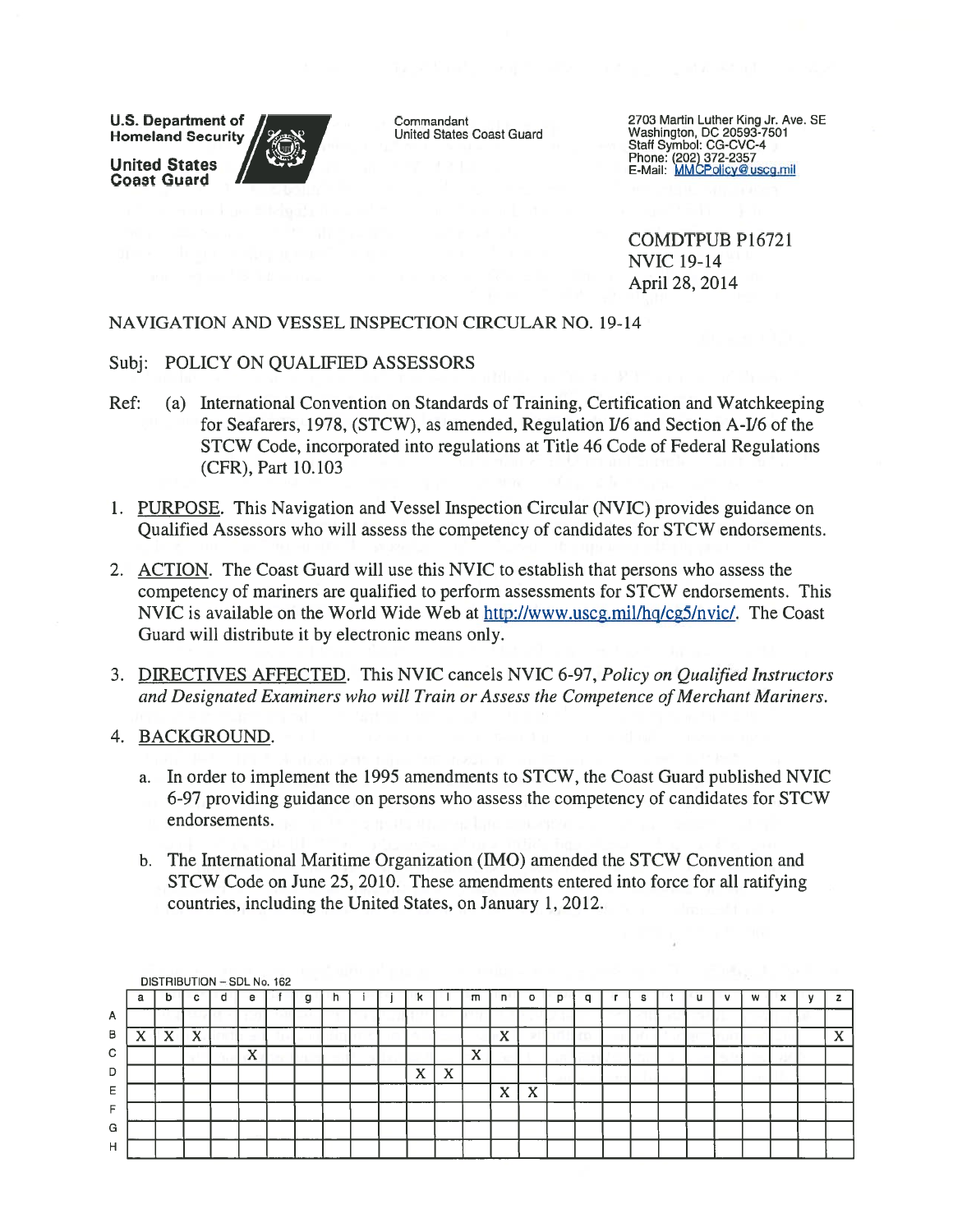#### NAVIGATION AND VESSEL INSPECTION CIRCULAR NO. 19-14

c. The Convention is not self-implementing; therefore, the U.S., as a signatory to the STCW Convention, initiated regulatory changes to ensure full implementation of the amendments to the STCW Convention and STCW Code. The U.S. implements these provisions under the Convention and under the authority of United States Code, Titles 33 and 46. The Coast Guard published a final rule in the Federal Register on December 24, 2013, (78 FR 77796) that implements the STCW, including the 2010 amendments. The final rule became effective on March 24, 2014. The Coast Guard is publishing this NVIC to provide guidance on complying with the new regulations and is cancelling previous policy. Accordingly, this NVIC cancels NVIC 6-97.

#### 5. DISCUSSION.

- a. As defined in 46 CFR 10.107, a Qualified Assessor (QA) is a person who is qualified to evaluate candidates for STCW endorsements to determine whether they have demonstrated the level of competence in the task for which the assessment is being made.
- b. Additional information on QAs is provided in Enclosure (1), including information on how to obtain approval as a QA. Guidance on professional qualification criteria for assessors for various STCW endorsements is provided in Enclosure (2). Enclosure (3) provides guidance on conducting assessments. QAs are encouraged to become familiar with and apply the concepts discussed in this enclosure. Portions of Enclosure (3) that are not consistent with the Final Rule published in the Federal Register on December 24, 2014, (78 FR 77796) have been redacted to avoid confusion. Enclosure (4) contains excerpts of relevant portions of the STCW Convention and STCW Code.
- c. All assessments of competence for STCW endorsements must be signed by a OA approved by the Coast Guard, in accordance with  $46$  CFR  $11.301(a)(1)(i)$  and  $12.601(b)(1)(i)$ . In order to facilitate the transition to this new requirement, the Coast Guard will accept assessments that have been demonstrated in the presence of and signed by an assessor who has not been Coast Guard approved until December 31, 2016, provided that the assessor meets the professional requirements in 46 CFR  $10.405(a)(3)$  to assess competence for the specific endorsement. Assessors must be in possession of the level of endorsement, or other professional credential, which provides proof that he or she has attained a level of experience and qualification equal or superior to the relevant level of knowledge, skills, and abilities to be assessed  $(46 \text{ CFR } 10.405(a)(3))$ . In the interim, the Coast Guard will accept assessments signed by mariners who hold an appropriate national endorsement and meet the qualifications described in Enclosure (2). After December 31, 2016, QAs must be approved by the National Maritime Center to conduct assessments.
- 6. DISCLAIMER. This guidance is not a substitute for applicable legal requirements, nor is it itself a regulation. It is not intended to nor does it impose legally-binding requirements on any party. It represents the Coast Guard's current thinking on this topic and is issued for guidance purposes to outline methods of best practice for compliance to the applicable law. You can use an alternative approach if the approach satisfies the requirements of the applicable statutes and regulations.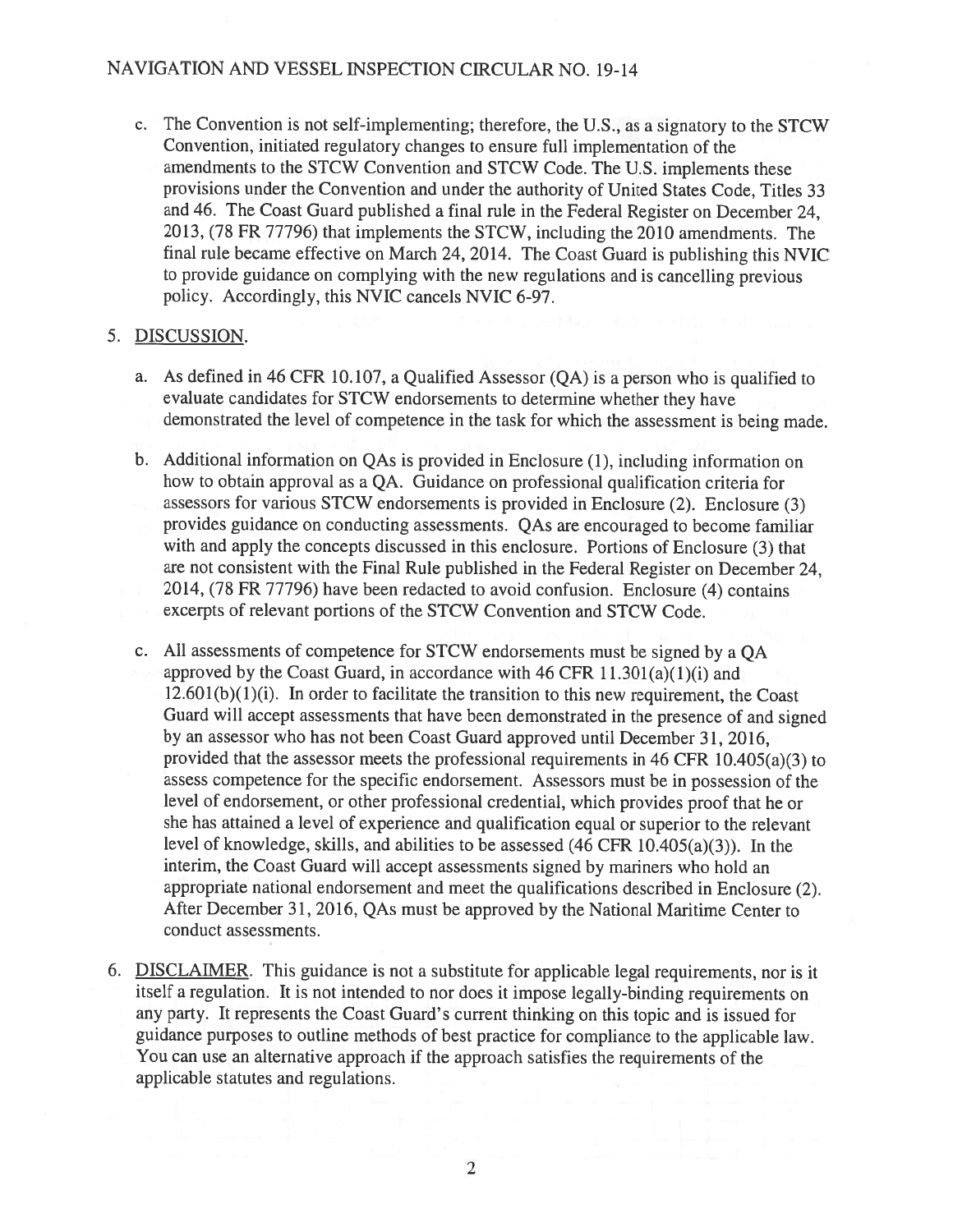## NAVIGATION AND VESSEL INSPECTION CIRCULAR NO. 19-14

#### 7. ENVIRONMENTAL ASPECT AND IMPACT CONSIDERATIONS.

- a. The development of this NVIC and the general policies contained within it have been thoroughly reviewed by the originating office, and are categorically excluded (CE) under current USCG CE #33 from further environmental analysis, in accordance with Section 2.B.2. and Figure 2-1 of the National Environmental Policy Act Implementing Procedures and Policy for Considering Environmental Impacts, COMDTINST M16475.1 (series). Because this NVIC implements, without substantive change, the applicable Commandant Instruction or other federal agency regulations, procedures, manuals, and other guidance documents, Coast Guard categorical exclusion #33 is appropriate.
- b. This NVIC will not have any of the following: significant cumulative impacts on the human environment; substantial controversy or substantial change to existing environmental conditions; or inconsistencies with any Federal, State, or local laws or administrative determinations relating to the environment.
- 8. RECORDS MANAGEMENT CONSIDERATIONS. This NVIC has been thoroughly reviewed during the directives clearance process, and it has been determined there are no further records scheduling requirements, in accordance with Federal Records Act, 44 U.S.C. 3101 et seq., National Archives and Records Administration requirements, and Information and Life Cycle Management Manual, COMDTINST M5212.12 (series). This policy does not create a significant or substantial change to existing records management requirements.
- 9. QUESTIONS. All questions regarding implementation of this Circular should be directed to the Mariner Credentialing Program Policy Division (CG-CVC-4), at (202) 372-2357 or MMCPolicy@uscg.mil. To obtain approval as a Qualified Assessor, for a course or training program, or for new instructors to teach training that has already been approved, please contact the National Maritime Center at (888) 427-5662 or IAskNMC@uscg.mil.

**SERVIDIO** ear Admiral, U. S. Coast Guard **Assistant Commandant for Prevention Policy** 

- Encl: (1) Frequently Asked Questions
	- (2) Qualification Guidelines for Qualified Assessors
	- (3) Assessor's Manual for Conducting Mariner Assessments (Redacted)
	- (4) Excerpts from STCW Convention and STCW Code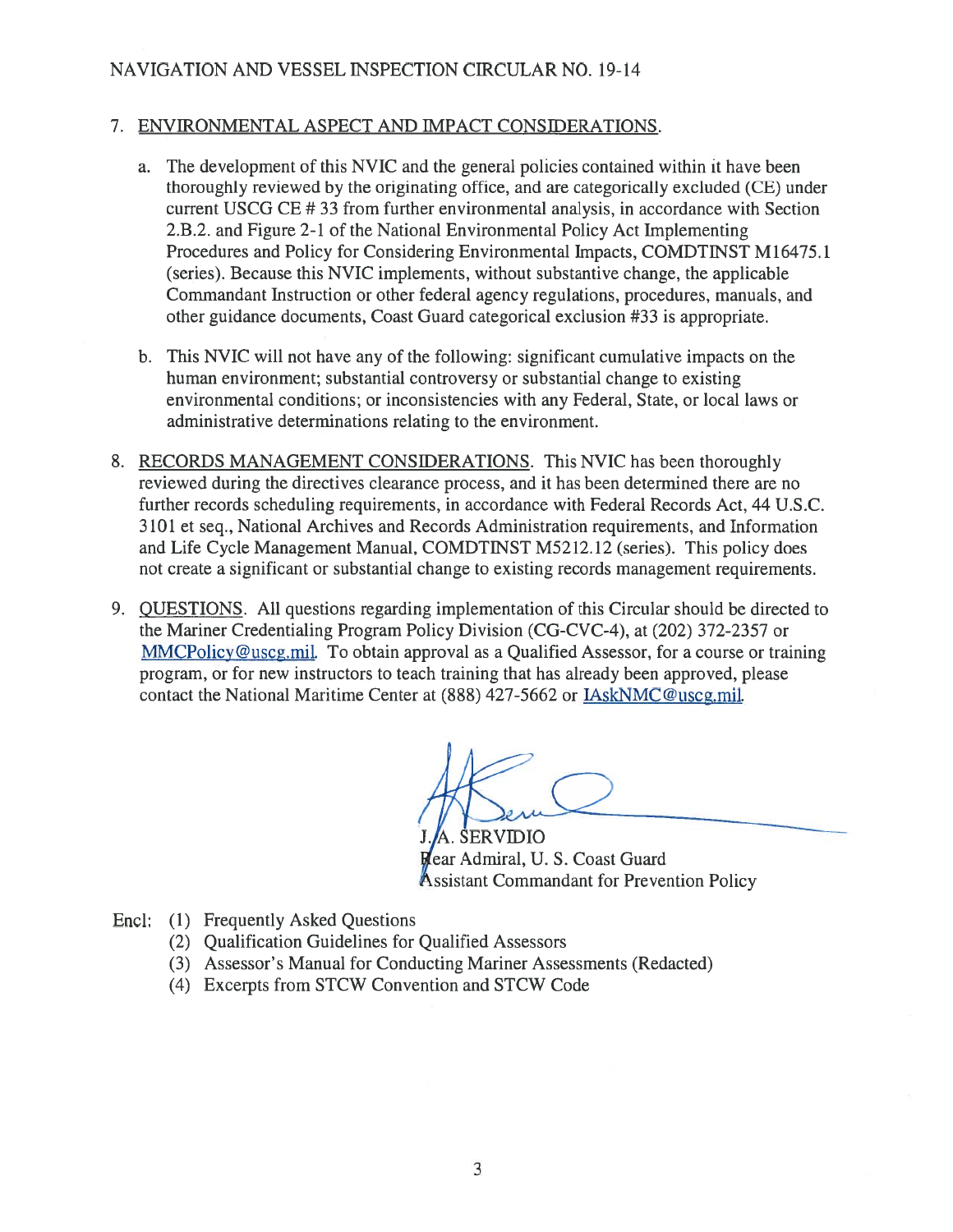#### **FREQUENTLY ASKED QUESTIONS**

#### *1. What is a Qualified Assessor?*

The term "Qualified Assessor" (QA) is defined in 46 CFR 10.107 as "a person who is qualified to evaluate, for STCW endorsements, whether an applicant has demonstrated the level of competence in the task for which the assessment is being made. This person must be individually approved by the Coast Guard or through a Coast Guard approved or accepted course or program of training."

QAs who assess mariners independent of approved training, including in-service assessments on board a vessel, must be individually approved by the Coast Guard to conduct specific assessments  $(46 \text{ CFR } 11.301(a)(1)(i)$  and  $12.601(b)(1)(i)$ .

A QA assesses the ability of an individual to perform a task, duty, or responsibility properly, using established criteria and professional judgment in determining whether an acceptable level of proficiency and competence has been demonstrated. A QA must always personally witness the performance of the task, duty, or responsibility by the person whose competence is to be assessed. This performance is called a "practical demonstration" and is defined in 46 CFR 10.107 as "the performance of an activity under the direct observation of a QA for the purpose of establishing that the performer is sufficiently proficient in a practical skill to meet a specified standard of competence or other objective criterion." For purposes of assessment of competence of a skill or ability required for an STCW endorsement, the assessment criteria are set out in the standards of competence contained in the tables in the STCW Code.

#### *2. Do I need to be approved as a QA to conduct shipboard assessments?*

On or after January 1, 2020, assessors must be approved by the National Maritime Center. In order to facilitate the transition to the new requirement for approval of QAs, the Coast Guard will accept assessments that have been demonstrated in the presence of and signed by an assessor who has not been Coast Guard approved until December 31, 2019, provided that the assessor meets the professional requirements in 46 CFR 10.405(a)(3) to assess competence for the specific endorsement. During this interim period, assessors must be in possession of the level of endorsement, or other professional credential, which provides proof that he or she has attained a level of experience and qualification equal or superior to the relevant level of knowledge, skills, and abilities to be assessed (46 CFR 10.405(a)(3)). Until December 31, 2019, the Coast Guard will accept assessments signed by mariners who hold an appropriate national endorsement and meet the qualifications described in Enclosure (2). Qualified military personnel need not be approved QAs to continue to sign assessments on military vessels after December 31, 2019.

 $\mathsf{I}$ 

 $\overline{\phantom{a}}$ 

 $\mathsf{l}$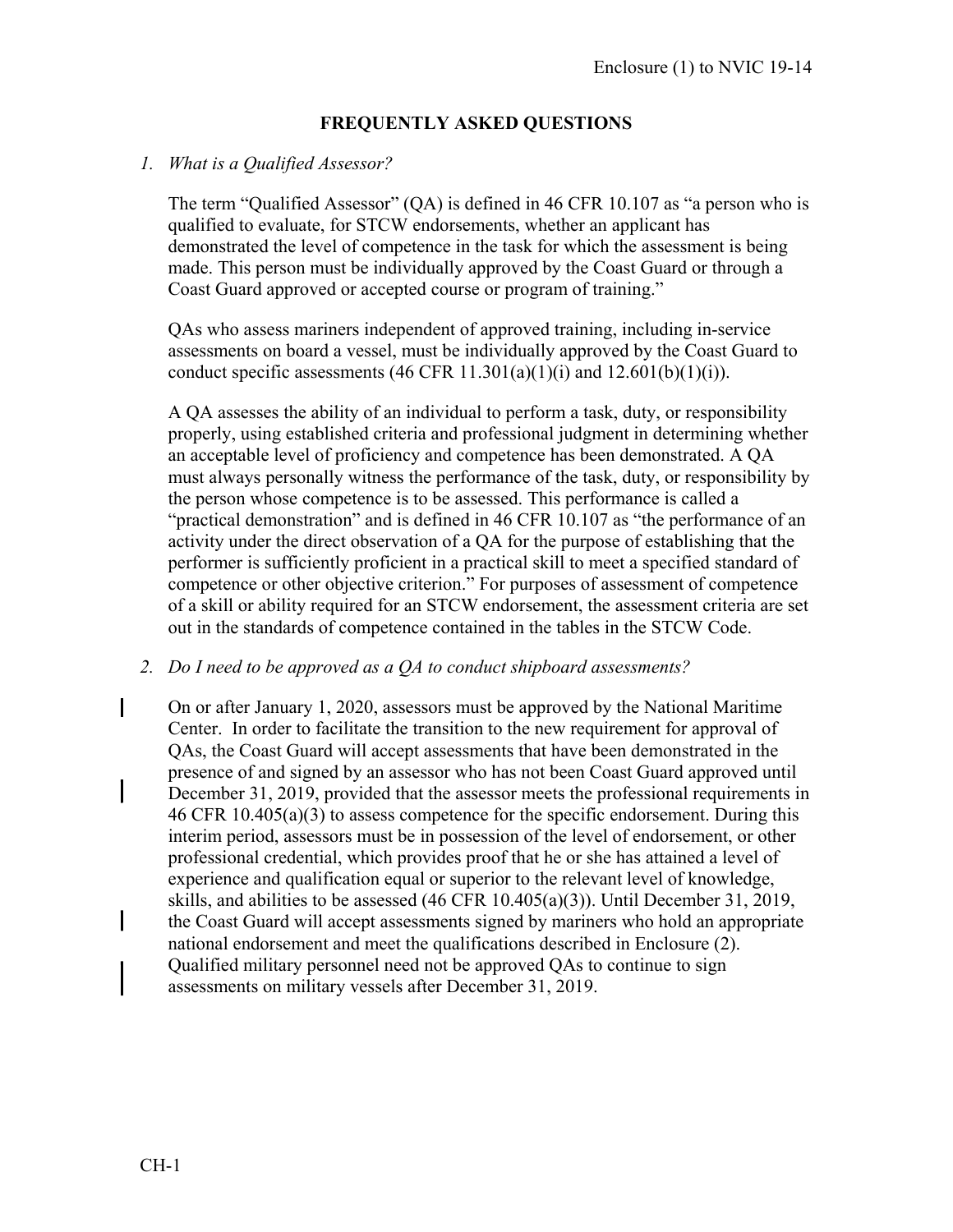*3. What are the requirements to be a Qualified Assessor?* 

As specified in 46 CFR 10.405(a), to become a QA you should:

- Have experience, training, or instruction in assessment techniques;
- Be qualified in the task(s) for which the assessment is being conducted; and
- Hold or have held the level of endorsement or other professional credential which provides proof that he or she has attained a level of experience and qualification equal or superior to the relevant level of knowledge, skills, and abilities for the task to be assessed.
- *4. How do I demonstrate that I have experience and/or training in assessment techniques?*

Documentation of training or instruction may be in the form of performance evaluations that include an evaluation of effectiveness in on-the-job conduct of assessment activities and/or a certificate of successful completion from a "train the trainer" or an assessor training course. A "train the trainer" course should be based on IMO model course 6.09, *Training Course for Instructors* and an assessor training course should be based on IMO model course 1.30, *On-Board Assessment*, or a similar syllabus covering the following areas:

- Identification of performance standards;
- Assessment of knowledge;
- Assessment of skills and abilities:
- Measurement of progress toward objectives and of adequate performance;
- Favorable and unfavorable conditions for assessment; and
- Use of feedback for performance improvement.
- *5. What experience do I need to be "qualified in the task(s) to be assessed"?*

Guidance on qualifications and experience for assessors is provided in Enclosure (2).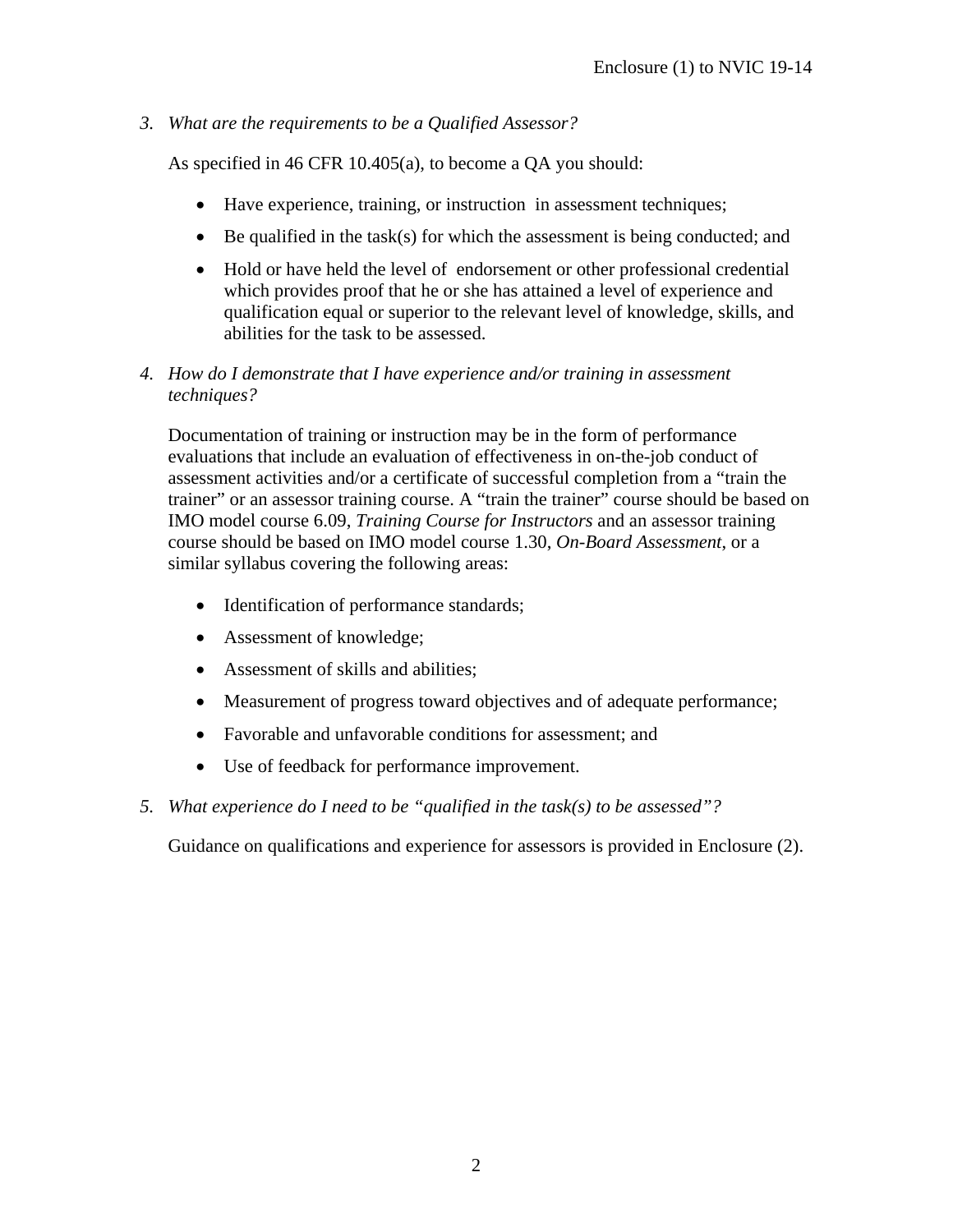*6. Do I have to hold a current and valid merchant mariner credential (MMC) to be a Qualified Assessor?* 

No. While a QA should have the training and experience described above, they do not need to have a current, valid MMC. A mariner may not have a current MMC for a variety of reasons that are unrelated to having the experience and other qualifications needed to serve as a QA. For example, a mariner who is disqualified from holding a mariner credential for medical reasons may still be capable of competently serving as a QA.

A specialist in a particular field of non-maritime education (such as fire fighting or first aid), is not required to hold an MMC to be approved to conduct assessments in that field. A specialist is someone whose expertise, experience, and current practice are concentrated within a particular subject matter.

*7. How can I become a Qualified Assessor?* 

You should submit a written request to be approved as a QA to either NMCCourses@uscg.mil or to:

Commanding Officer (NMC-21) National Maritime Center 100 Forbes Drive Martinsburg, WV 25404

Your request should identify the specific portions of the STCW you wish to assess and provide evidence that you meet the qualifications discussed above.

*8. I am approved as an instructor in Coast Guard approved courses. Do I need approval as a Qualified Assessor in order to perform the assessments in the courses that I teach?* 

No. Approved instructors may conduct all assessments within the course(s) they are approved to instruct without further approval. Also, a faculty member employed at a state maritime academy or the U.S. Merchant Marine Academy operated in accordance with 46 CFR Part 310 and instructing in a navigation or engineering course, is qualified to serve as a Qualified Assessor in their area(s) of specialization without individual evaluation by the Coast Guard.

*9. Does an approval as a Qualified Assessor expire?* 

Yes. Approvals are granted for 5-year periods, and may be renewed as described below (46 CFR 10.405(d)).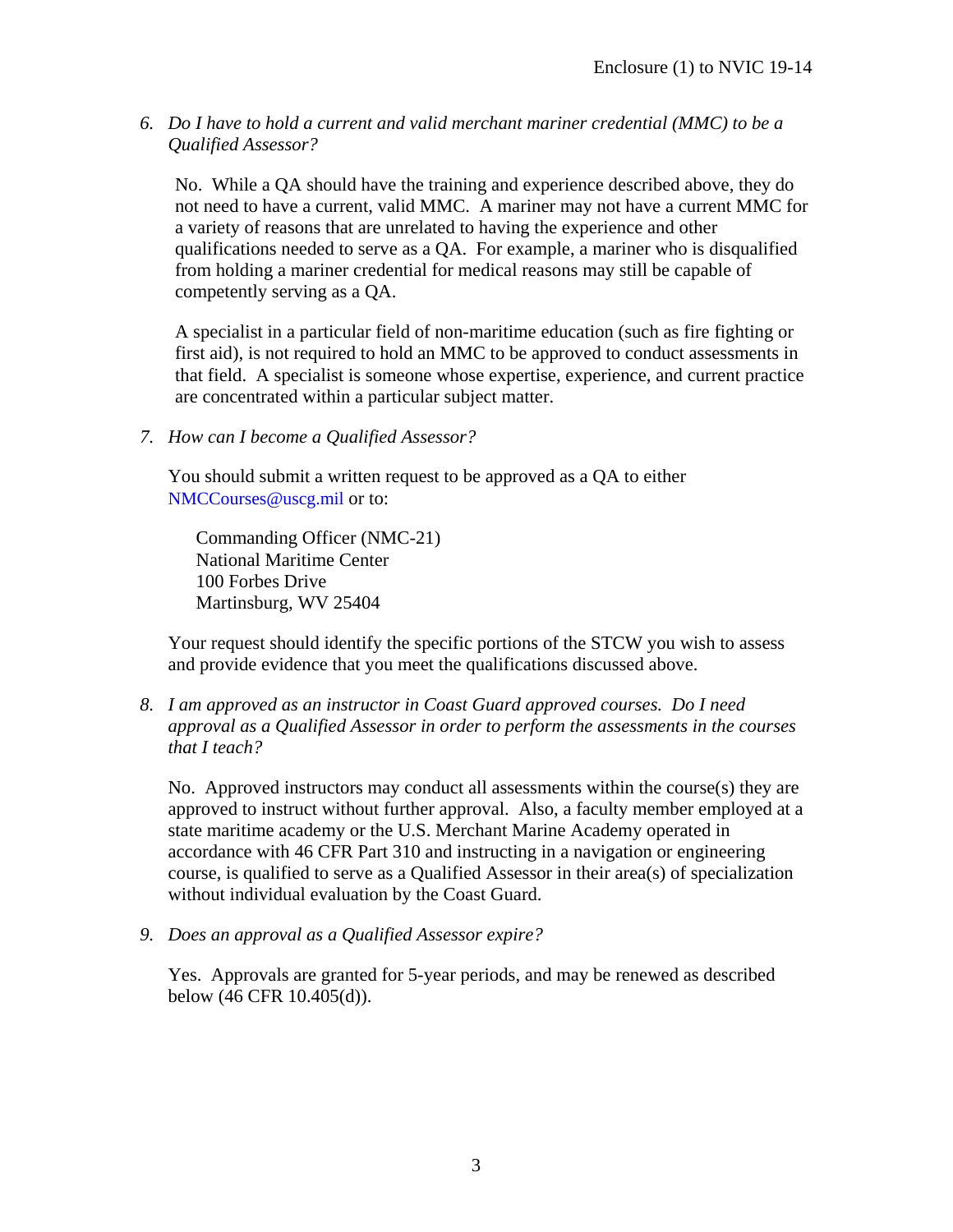## *10. What should I do to renew my approval as a Qualified Assessor?*

As specified in 46 CFR 10.405(d), in order to renew their qualifications, each QA must have either experience, training, or evidence of instruction in effective assessment within the past 5 years. To renew your approval, you should request renewal from the NMC as described above for an original approval, and submit evidence of your most recent experience as a Qualified Assessor, your recent experience performing the tasks you are approved to assess, and your continued ability to assess the competence of candidates for STCW endorsements.

*11. Can the company I work for request approval for me to serve as a Qualified Assessor on my behalf?* 

Yes. Employers may request approval of the persons who will serve as QAs on their vessels or at their training facilities. The approval as a QA is given to the individual assessor, not the company. Upon approval, the company should give the QA approval letter to the assessor.

*12. Does a Qualified Assessor have to use the national assessment guidelines in the relevant NVIC?* 

No. However, unless approval for the alternative assessment(s) is given by the National Maritime Center (NMC), shipboard QAs may only make minor changes to the assessments in the national guidelines to reflect differences in shipboard equipment and operating procedures  $(46 \text{ CFR } 11.301(a)(1)(i)$  and  $12.601(b)(1)(i)$ . Approval is not needed to use the assessment guidelines included in the applicable NVIC.

*13. I have been assessing mariners for various STCW endorsements without approval. May I continue to do so?* 

Yes, but only until December 31, 2019. After that date, the Coast Guard will only accept assessments conducted and signed by an approved Qualified Assessor.

*14. Is there any guidance about conducting assessments?* 

Yes. Enclosure (3), *Assessor's Manual for Conducting Mariner Assessments*, provides an overview of the STCW assessment process.

*15. Can assessments be conducted on a military vessel?*

Generally, yes. Military assessors should have qualifications equivalent to those for QAs on commercial vessels. More specific guidance on qualifications for military assessors is provided in Enclosure (2). Military assessors should only conduct assessments that are within their personal experience and are relevant to the vessel on which they are conducted. For example, assessments involving a specific propulsion mode should not be performed on a vessel that is not fitted with that mode of propulsion and/or by an assessor who lacks experience in that propulsion mode. Qualified military personnel need not be approved QAs to continue to sign assessments on military vessels after December 31, 2019.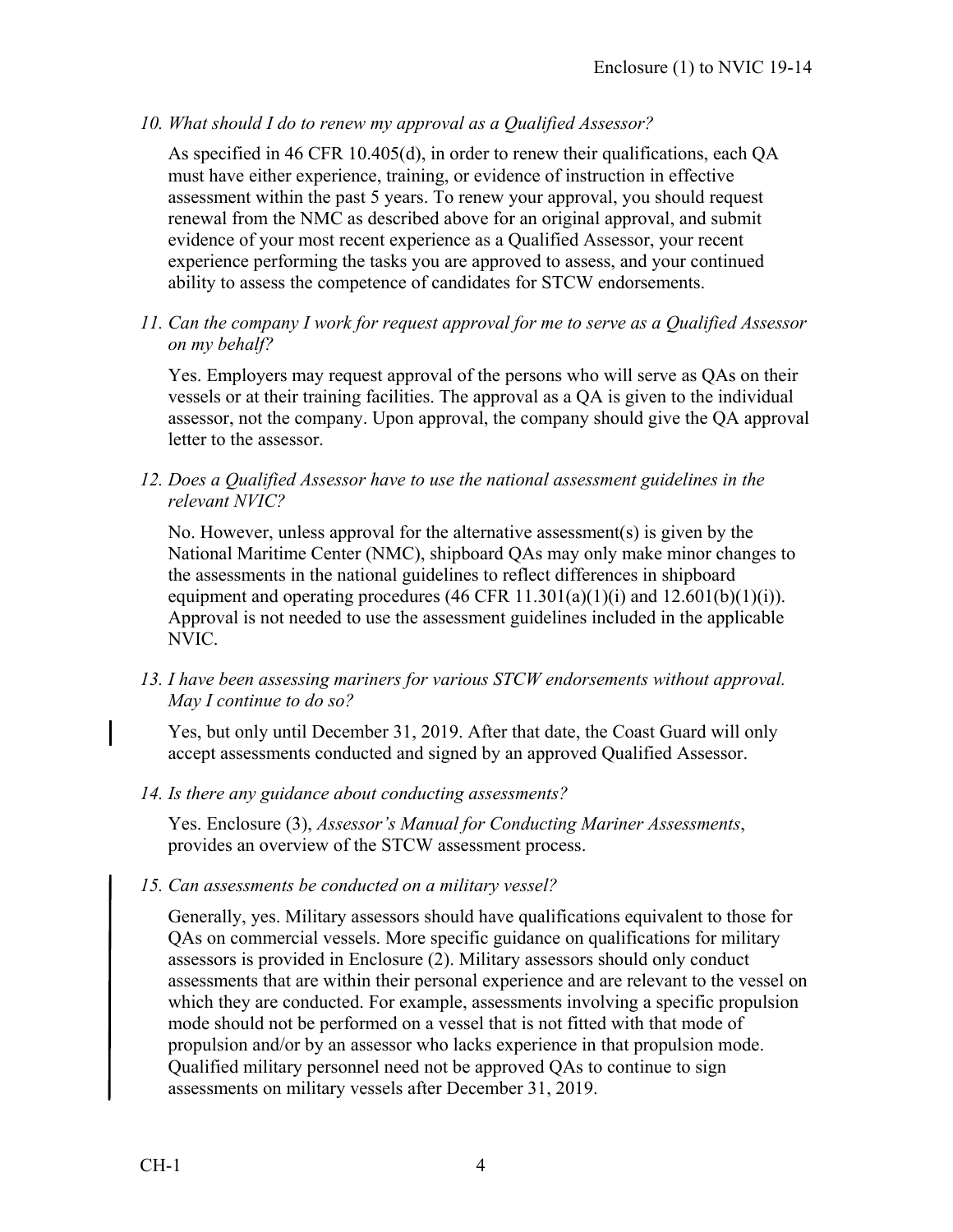## **QUALIFICATION GUIDELINES FOR QUALIFIED ASSESSORS**

As specified in 46 Code of Federal Regulations (CFR) 10.405(a), to become a Qualified Assessor (QA), an applicant should have evidence to establish:

- 1. Experience, training, or instruction in assessment techniques;
- 2. Qualifications in the task for which the assessment is being conducted; and
- 3. Possession of the level of endorsement, or other professional credential, which provides proof that he or she has attained a level of experience and qualification equal or superior to the relevant level of knowledge, skills, and abilities for the task to be assessed.

All assessments of competence for STCW endorsements must be signed by a QA approved by the Coast Guard in accordance with 46 CFR  $11.301(a)(1)(i)$  and  $12.601(a)(1)$ . In order to facilitate the transition to this new requirement, the Coast Guard will accept assessments that have been demonstrated in the presence of and signed by an assessor who has not been Coast Guard approved until December 31, 2019, provided that the assessor meets the professional requirements in 46 CFR 10.405(a)(3) to assess competence for the specific endorsement. Qualified military personnel need not be approved QAs to continue to sign assessments on military vessels after December 31, 2019. Assessors must be in possession of the level of endorsement, or other professional credential, which provides proof that he or she has attained a level of experience and qualification equal or superior to the relevant level of knowledge, skills, and abilities to be assessed (46 CFR 10.405(a)(3)). In the interim, the Coast Guard will accept assessments signed by mariners who hold an appropriate national endorsement and meet the qualifications described in the table below. Military assessors should only conduct assessments that are within their personal experience and are relevant to the vessel on which they are conducted. For example, assessments involving the carriage of cargo should not be performed on a vessel that does not carry cargo and/or by an assessor who lacks experience on cargocarrying vessels. The Coast Guard will also consider other experience, including, but not limited to military experience, that is equivalent to that noted below.

| <b>STCW ENDORSEMENT</b>                                                      | <b>ASSESSOR QUALIFICATIONS</b>                                                                                                                                                                                                                                                                                                                                                                                                                                                                 |
|------------------------------------------------------------------------------|------------------------------------------------------------------------------------------------------------------------------------------------------------------------------------------------------------------------------------------------------------------------------------------------------------------------------------------------------------------------------------------------------------------------------------------------------------------------------------------------|
| Chief Mate and Master 3,000 GT or More<br>(STCW II/2; 46 CFR 11.305, 11.307) | Assessors should have at least 1 year experience as Master on vessels of at least<br>1,600 GRT or 3,000 GT. Military assessors should have experience as Commanding<br>Officer (CO) or Executive Officer (XO) on seagoing vessels of at least 1,600 GRT or<br>3,000 GT. For the function "cargo handling and stowage," the assessor should have<br>at least 1 year of experience as or equivalent to Chief Mate and/or Master on cargo-<br>carrying vessels of at least 1,600 GRT or 3,000 GT. |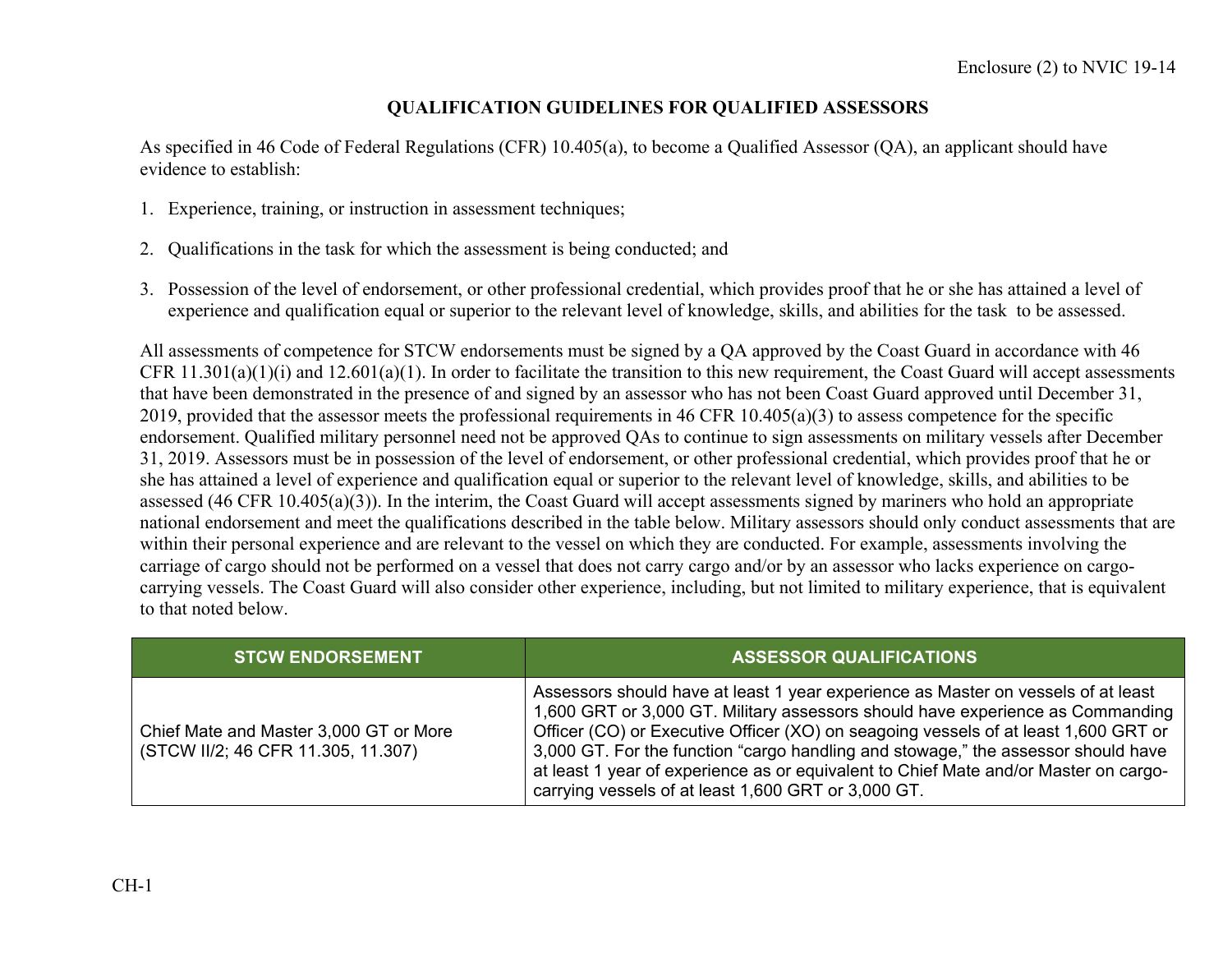| <b>STCW ENDORSEMENT</b>                                                                      | <b>ASSESSOR QUALIFICATIONS</b>                                                                                                                                                                                                                                                                                                                                           |
|----------------------------------------------------------------------------------------------|--------------------------------------------------------------------------------------------------------------------------------------------------------------------------------------------------------------------------------------------------------------------------------------------------------------------------------------------------------------------------|
| Chief Mate and Master 500 GT or More and Less<br>Than 3,000 GT                               | Assessors should have at least 1 year of experience as Master valid on vessels of at<br>least 200 GRT or 500 GT.<br>Military assessors should have experience as Commanding Officer (CO) or                                                                                                                                                                              |
| (STCW II/2; 46 CFR 11.311, 11.313)                                                           | Executive Officer (XO) on seagoing vessels of at least 200 GRT or 500 GT.                                                                                                                                                                                                                                                                                                |
| Officer in Charge of a Navigational Watch<br>500 GT or More<br>(STCW II/1; 46 CFR 11.309)    | Assessors should have at least 1 year of experience as the officer in charge of a<br>navigational watch (OICNW) on sea-going vessels of at least 200 GRT or 500 GT.<br>Military assessors should be authorized to conduct similar assessments for the U.S.<br>Navy or U.S. Coast Guard Personnel Qualification Standard (PQS) for underway<br>officer of the deck (OOD). |
| Master Less Than 500 GT                                                                      | Assessors should have at least 1 year of experience as Master on oceans vessels of<br>100 GRT or more.                                                                                                                                                                                                                                                                   |
| (STCW II/2; 46 CFR 11.315)                                                                   | Military assessors should have experience as Commanding Officer (CO) on<br>seagoing vessels of at least 100 GRT.                                                                                                                                                                                                                                                         |
| Master Less Than 500 GT<br><b>Limited to Near-Coastal Waters</b>                             | Assessors should have at least 1 year of experience as Master on oceans or near<br>coastal vessels of 100 GRT or more.                                                                                                                                                                                                                                                   |
| (STCW II/3; 46 CFR 11.317)                                                                   | Military assessors should be authorized to conduct similar assessments for the U.S.<br>Army, U.S. Navy, or U.S. Coast Guard PQS for underway officer of the deck (OOD).                                                                                                                                                                                                  |
| Officer in Charge of a Navigational Watch Less<br>Than 500 GT                                | Assessors should have at least 1 year of experience as the officer in charge of a<br>navigational watch on oceans vessels of 100 GRT or more.                                                                                                                                                                                                                            |
| (STCW II/1; 46 CFR 11.319)                                                                   | Military assessors should be authorized to conduct similar assessments for the U.S.<br>Army, U.S. Navy, or U.S. Coast Guard PQS for underway officer of the deck (OOD).                                                                                                                                                                                                  |
| Officer in Charge of a Navigational Watch Less<br>Than 500 GT Limited to Near-Coastal Waters | Assessors should have at least 1 year of experience as the officer in charge of a<br>navigational watch on near-coastal or oceans vessels of 100 GRT or more.                                                                                                                                                                                                            |
| (STCW II/3; 46 CFR 11.321)                                                                   | Military assessors should be authorized to conduct similar assessments for the U.S.<br>Army, U.S. Navy, or U.S. Coast Guard PQS for underway officer of the deck (OOD).                                                                                                                                                                                                  |
| <b>Able Seafarer-Deck</b>                                                                    | Assessors should have at least 1 year of experience as OICNW on vessels of at<br>least 200 GRT or 500 GT.                                                                                                                                                                                                                                                                |
| (STCW II/5; 46 CFR 12.603)                                                                   | Military assessors should be authorized to conduct similar assessments for the U.S.<br>Navy or U.S. Coast Guard PQS for Deck Watch Officer or be a First Class<br>Boatswains Mate or above.                                                                                                                                                                              |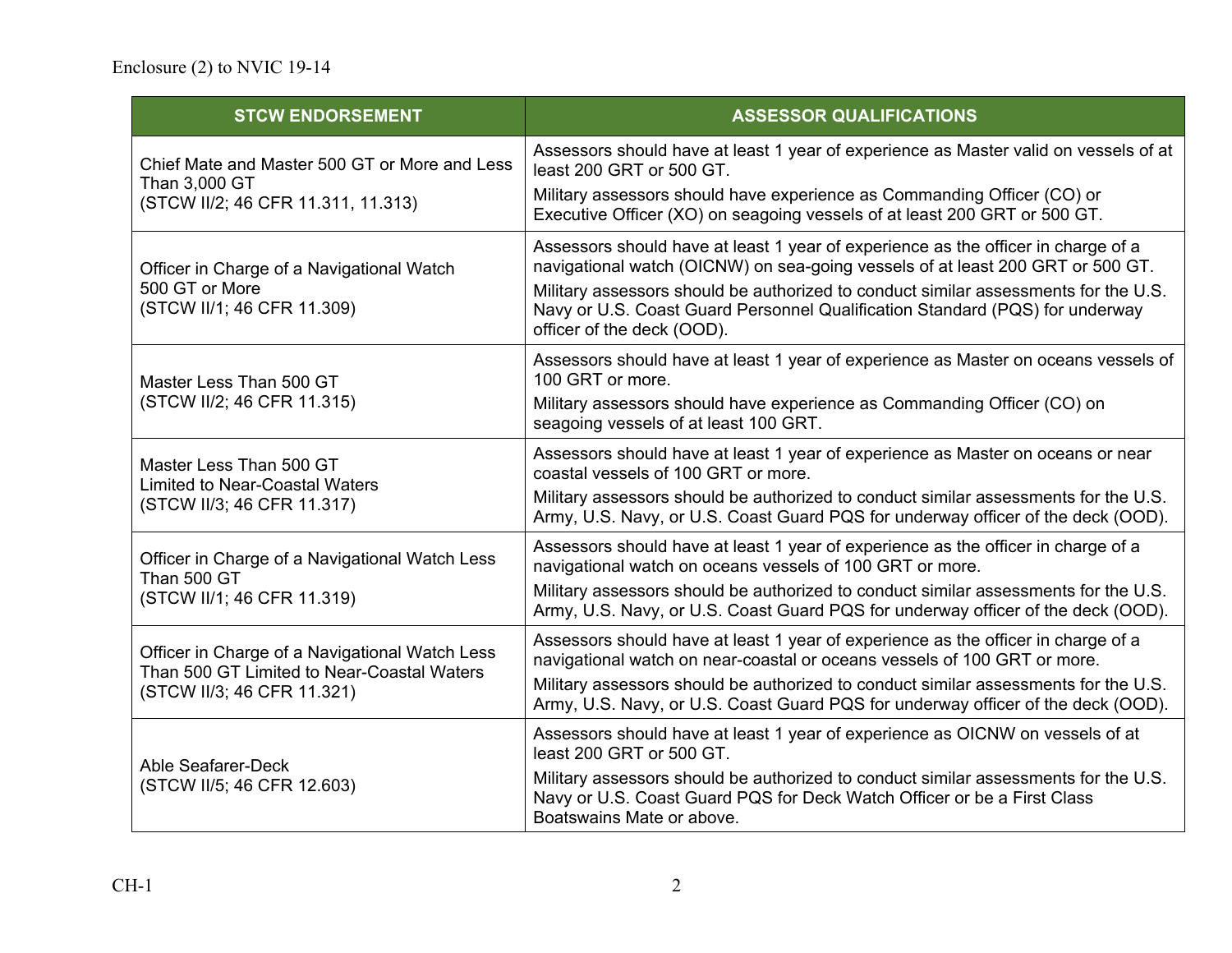| <b>STCW ENDORSEMENT</b>                                                                            | <b>ASSESSOR QUALIFICATIONS</b>                                                                                                                                                                                                                                                                        |
|----------------------------------------------------------------------------------------------------|-------------------------------------------------------------------------------------------------------------------------------------------------------------------------------------------------------------------------------------------------------------------------------------------------------|
| Rating Forming Part of a Navigational Watch                                                        | Assessors should have at least 1 year of experience as OICNW on vessels of at<br>least 200 GRT or 500 GT.                                                                                                                                                                                             |
| (STCW II/4; 46 CFR 12.605)                                                                         | Military assessors should be authorized to conduct similar assessments for the U.S.<br>Navy or U.S. Coast Guard PQS for Helmsman and Lookout.                                                                                                                                                         |
| Chief Engineer and Second Engineer Officer<br>3,000 kW / 4,000 HP or More                          | Assessors should have at least 1 year of experience as Chief Engineer and/or First<br>Assistant Engineer on vessels of at least 3,000 k/W or 4,000 HP. Assessors should<br>have this experience for each propulsion mode they will assess.                                                            |
| (STCW III/2; 46 CFR 11.325, 11.327)                                                                | Military assessors should have experience as Chief Engineering Officer on seagoing<br>vessels of at least 3,000 kW (4,000 HP) or more for each propulsion mode they will<br>assess.                                                                                                                   |
| Officer in Charge of an Engineering Watch<br>750 kW / 1,000 HP or More                             | Assessors should have at least 1 year of experience as Chief Engineer and/or First<br>Assistant Engineer on vessels of the applicable propulsion mode(s) of at least 1,000<br>HP or 750 kW. Assessors should have this experience for each propulsion mode<br>they will assess                        |
| (STCW III/1; 46 CFR 11.329)                                                                        | Military assessors should be authorized to conduct similar assessments for the U.S.<br>Navy or U.S. Coast Guard PQS for underway officer of the engineering watch<br>(EOOW).                                                                                                                          |
| Chief Engineer and Second Engineer Officer<br>Between 750 kW / 1,000 HP and 3,000 kW /<br>4,000 HP | Assessors should have at least 1 year of experience as Chief Engineer Unlimited,<br>Chief Engineer-Limited or Designated Duty Engineer, or First Assistant Engineer on<br>vessels of at least 750 kW or 1,000 HP. Assessors should have this experience for<br>each propulsion mode they will assess. |
| (STCW III/3; 46 CFR 11.331, 11.333)                                                                | Military assessors should have experience as Chief Engineering Officer on seagoing<br>vessels of at least 750 kW (1,000 HP) or more for each propulsion mode they will<br>assess.                                                                                                                     |
| Electro-Technical Officer<br>750 kW / 1,000 HP or More<br>(STCW III/6; 46 CFR 11.335)              | Assessors should have at least 1 year of experience as Chief Engineer and/or First<br>Assistant Engineer or hold an STCW endorsement as an Electro-Technical Officer<br>and have at least 1 year of experience performing duties as an Electro-Technical<br>Officer or equivalent.                    |
|                                                                                                    | Military assessors should have experience as Chief Engineering Officer on seagoing<br>vessels of at least 750 kW (1,000 HP) or more.                                                                                                                                                                  |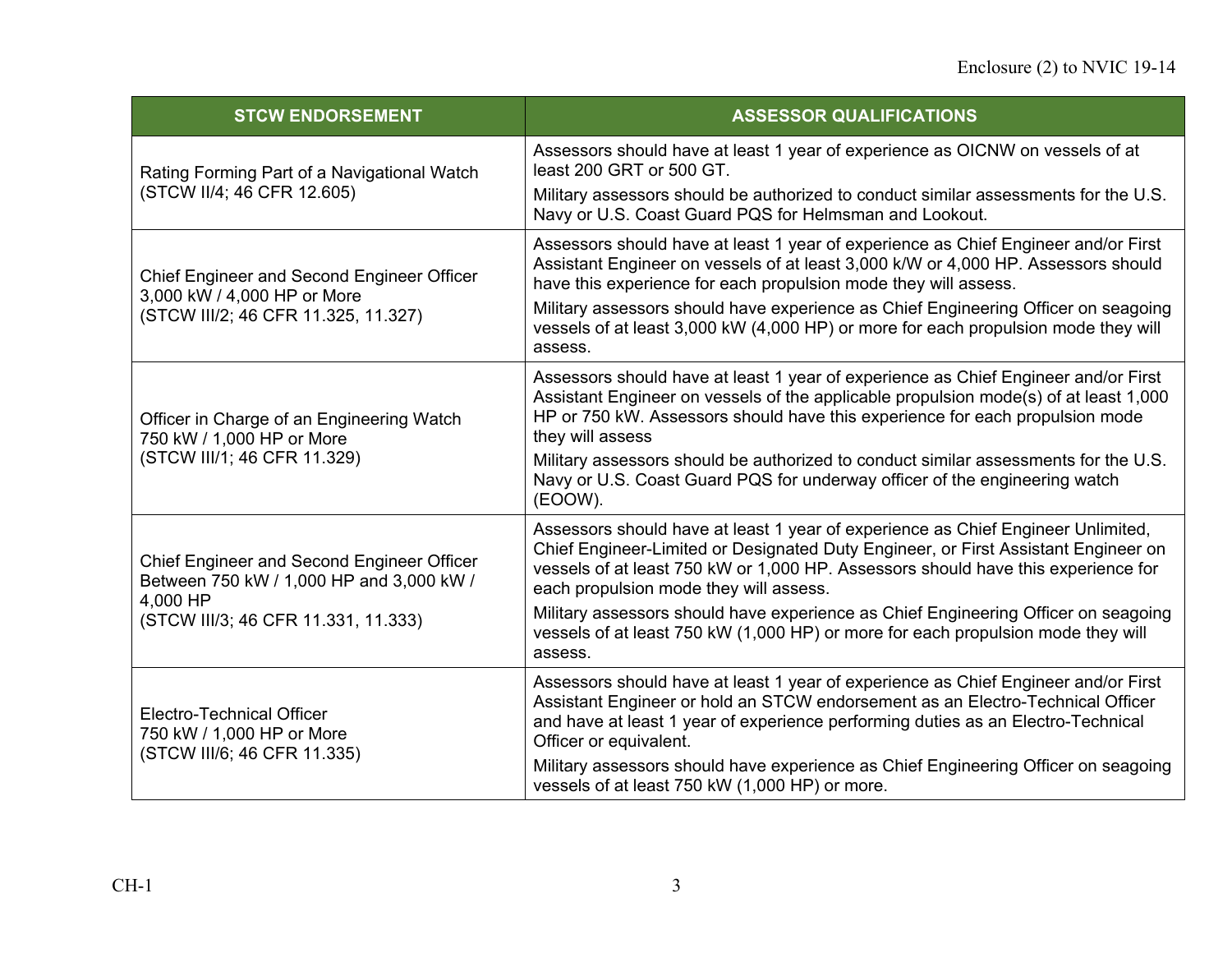| <b>STCW ENDORSEMENT</b>                                                                                                      | <b>ASSESSOR QUALIFICATIONS</b>                                                                                                                                                             |
|------------------------------------------------------------------------------------------------------------------------------|--------------------------------------------------------------------------------------------------------------------------------------------------------------------------------------------|
| Able Seafarer-Engine<br>(STCW III/5; 46 CFR 12.607)                                                                          | Assessors should have at least 1 year of experience as the officer in charge of an<br>engineering watch on vessels of the applicable propulsion mode(s) of at least 750<br>kW or 1,000 HP. |
|                                                                                                                              | Military assessors should be authorized to conduct similar assessments for the U.S.<br>Navy or U.S. Coast Guard PQS for Engineering Officer of the Watch.                                  |
| Rating Forming Part of an Engineering Watch                                                                                  | Assessors should have at least 1 year of experience as the officer in charge of an<br>engineering watch on vessels of the applicable propulsion mode(s) of at least 750<br>kW or 1,000 HP. |
| (STCW III/4; 46 CFR 12.609)                                                                                                  | Military assessors should be authorized to conduct similar assessments for the U.S.<br>Navy or U.S. Coast Guard PQS for Engineering Officer of the Watch.                                  |
| Electro-Technical Rating 750 kW / 1,000 HP or                                                                                | Assessors should have experience as Second Assistant Engineer, or hold an STCW<br>endorsement as Electro-Technical Officer.                                                                |
| More<br>(STCW III/7; 46 CFR 12.611)                                                                                          | Military assessors should be authorized to conduct similar assessments for the U.S.<br>Navy or U.S. Coast Guard PQS for underway officer of the engineering watch<br>(EOOW).               |
| Proficiency in Survival Craft and Rescue Boats<br><b>Other Than Fast Rescue Boats</b><br>(STCW VI/2-1; 46 CFR 12.613)        | Assessors should have shipboard experience with assigned duties as the person in<br>charge of a lifeboat on vessels of at least 200 GRT or 500 GT.                                         |
| Proficiency in Survival Craft and Rescue Boats<br>Other Than Lifeboats and Fast Rescue Boats<br>(STCW VI/2-1; 46 CFR 12.615) | Assessors should have shipboard experience with assigned duties as the person in<br>charge of a survival craft on vessels of at least 200 GRT or 500 GT.                                   |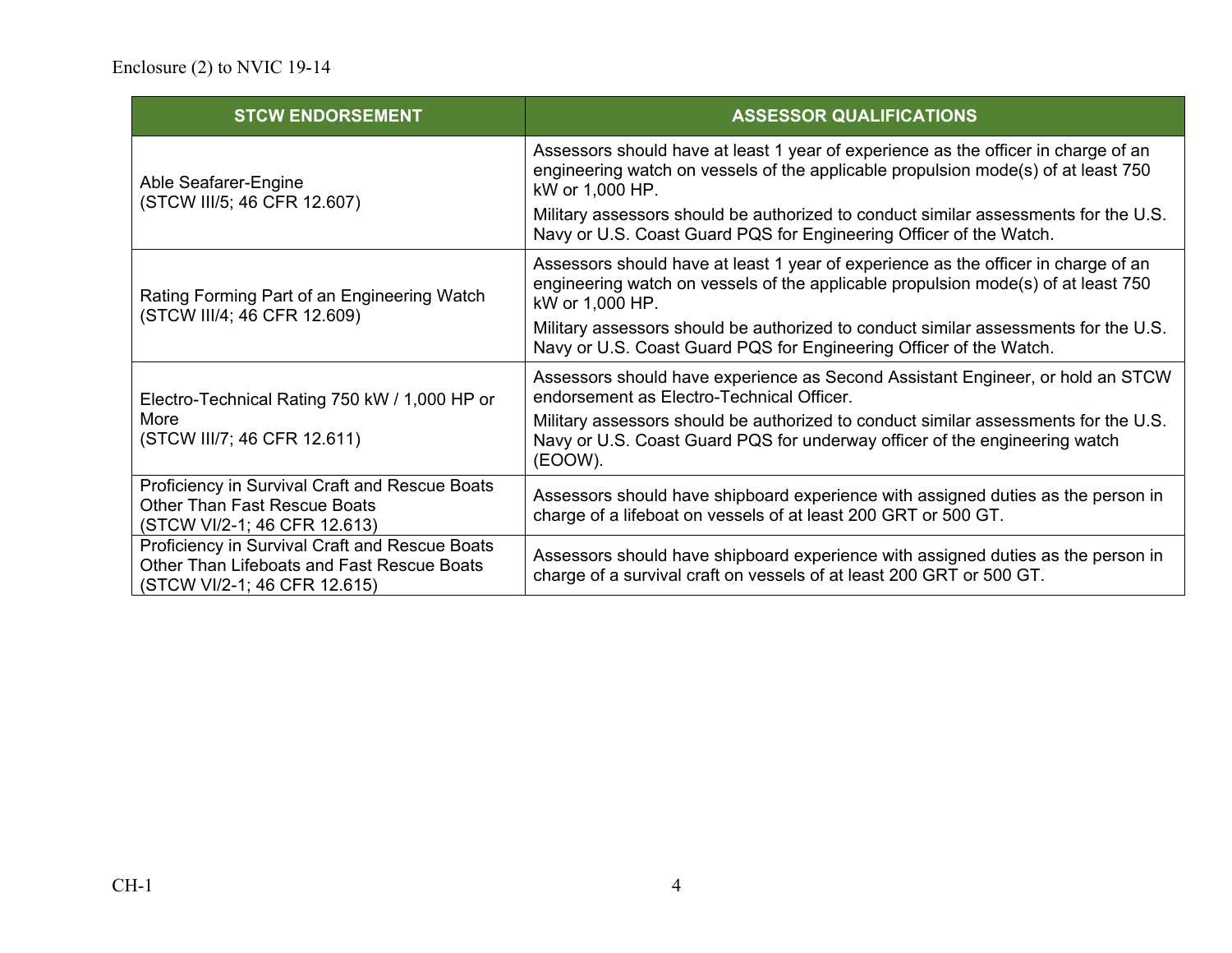Enclosure (3) to NVIC 19-14

# **ASSESSOR'S MANUAL FOR CONDUCTING MARINER ASSESSMENTS**

**U.S. Coast Guard Research & Development Center 1082 Shennecossett Road Groton, CT 06340-6096** 



**JUNE 2000** 

**Prepared for:** 

**U.S. Department of Transportation United States Coast Guard National Maritime Center Arlington, VA 22203-1804** 

# **REDACTED**

Portions of this manual that refer to NVICs that have been cancelled or superseded or are inconsistent with this NVIC and the Final Rule published in the Federal Register on December 24, 2013, (78 FR 77796) have been redacted to avoid confusion.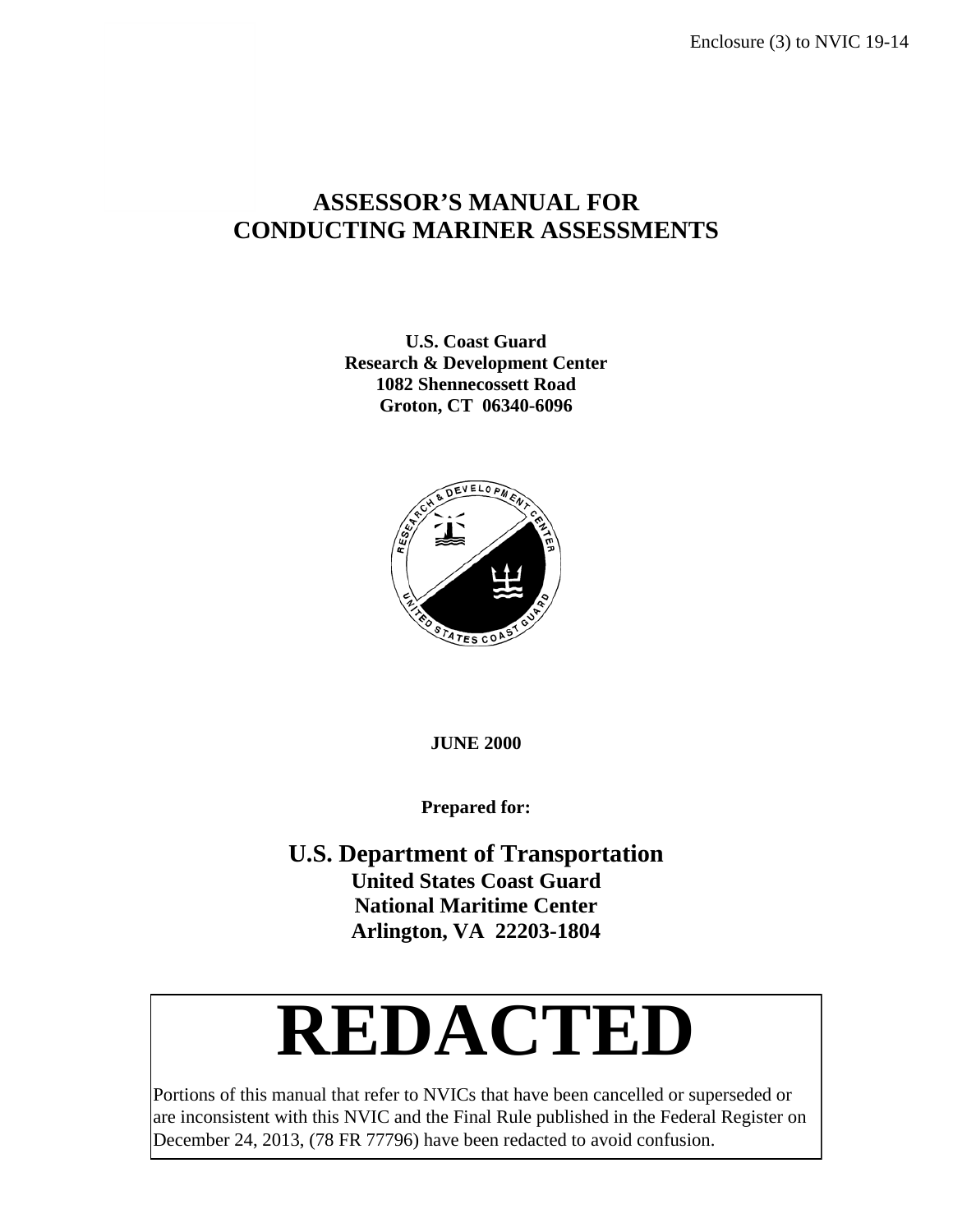# **TABLE OF CONTENTS**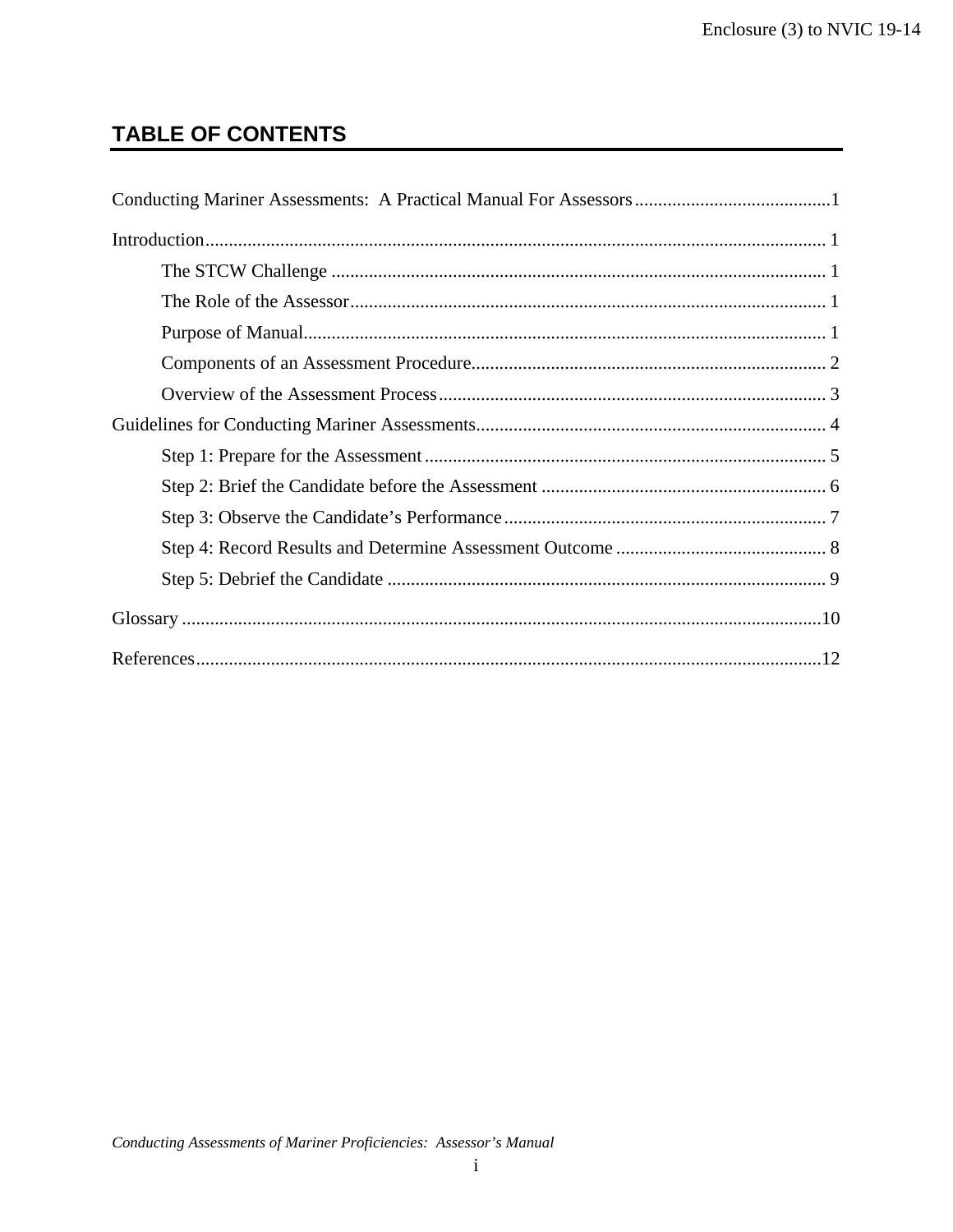# <span id="page-15-0"></span>**CONDUCTING MARINER ASSESSMENTS: A PRACTICAL MANUAL FOR ASSESSORS**

## *Introduction*

## **The STCW Challenge**

Recent enactment of the *Seafarers' Training, Certification and Watchkeeping (STCW) Code* by the *International Maritime Organization (IMO)* has led to new requirements in conducting assessments of mariner proficiency. The STCW Code identifies a broad set of proficiency areas comprised of skills, knowledge, and abilities. It further directs maritime industries in its member nations to assess mariner proficiency in selected areas on the basis of practical demonstration. Assessors will be responsible for administering assessments to mariners and ensuring that valid and reliable results are obtained.

## **The Role of the Assessor**

As an assessor, you will be responsible for assessing the ability of candidates to perform a task, duty, or responsibility properly. You will use established criteria and your professional judgment to determine whether the candidate has demonstrated an acceptable level of proficiency. You will use assessment procedures that have been carefully developed, reviewed, and approved prior to the assessment. You should personally observe the mariner's performance and determine the outcome of the assessment.

## **Purpose of Manual**

The purpose of this manual is to provide assessors with guidelines for conducting valid and reliable mariner assessments based on practical demonstration. This manual is not intended to provide comprehensive instruction in the full range of assessment issues. Rather, it is intended as a focused introduction and reference to selected factors that affect validity (job criticality) and reliability (consistency) while conducting such assessments.

The reference section of this manual lists specific STCW documents, applicable NVICs, and other source documents that can be referred to for more detailed guidance in developing and conducting mariner assessments based on practical demonstration.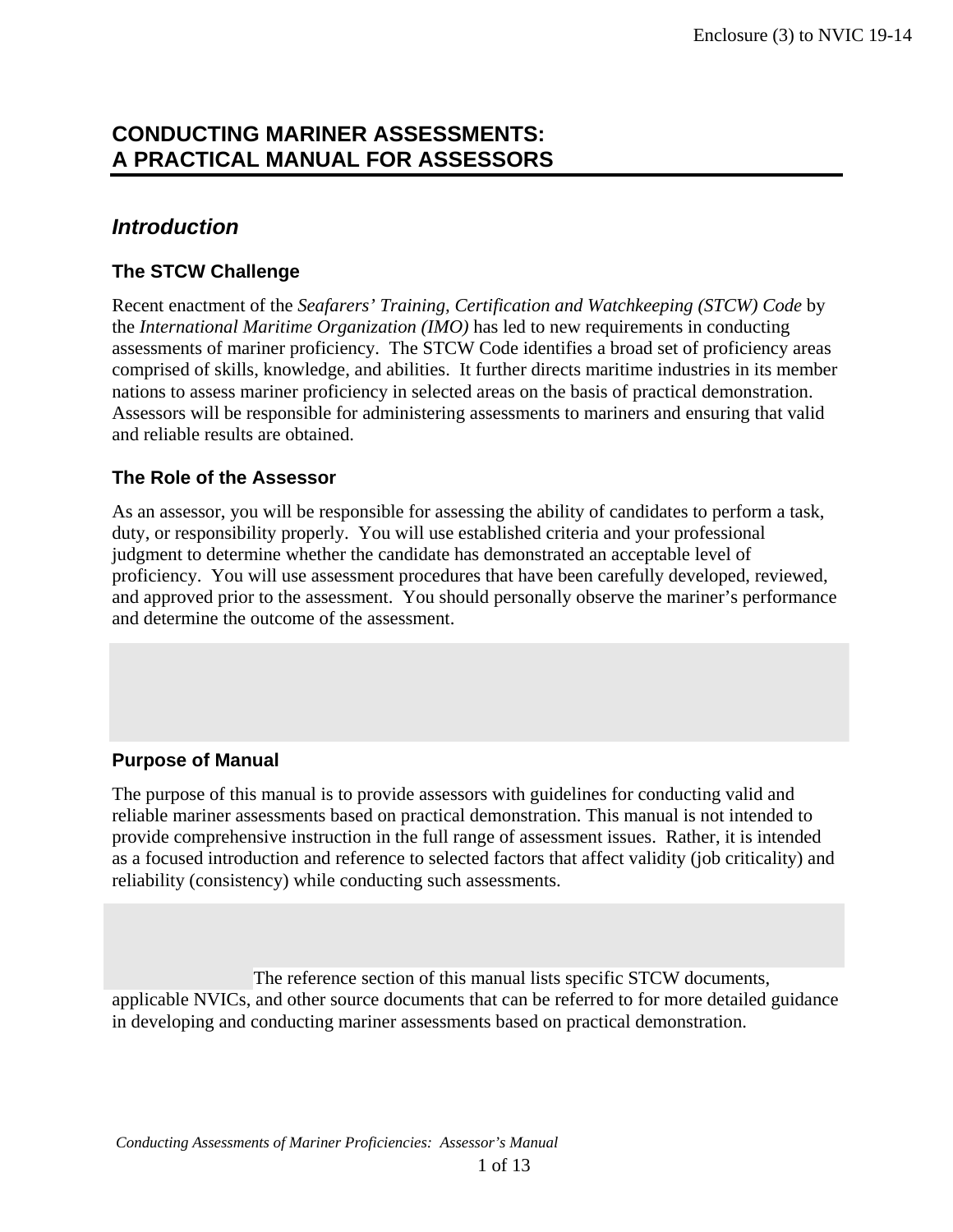## <span id="page-16-0"></span>**Components of an Assessment Procedure**

Any assessment procedure that is designed to meet IMO and U.S. Coast Guard requirements for practical demonstration of mariner proficiency will typically be comprised of several common components: *assessment objectives*, *assessment conditions*, *performance measures*, *performance standards*, and *scoring procedures*. As an assessor, you should familiarize yourself with these components, referring to the specific assessment procedures you will be using.

When conducting an assessment, you will evaluate a candidate's ability to meet pre-defined *assessment objectives*. These objectives can be derived from the STCW Code and U.S. regulations, as well as technical manuals, job instructions, textbooks, and task analyses. Each assessment objective consists of one or more separate actions. An example assessment objective from a Lookout assessment is "describe lookout duties and responsibilities." As part of this objective, the candidate must demonstrate knowledge of the procedures for reporting sightings, including identifying and describing the procedure and reporting all relevant information. An example objective from a Prepare Main Engine for Operation assessment is "perform engine auxiliaries pre-start checks." To meet this objective, one action the candidate must perform is to determine the status of the main engine controls and ensure that they are appropriate for starting the main engine.

The candidate's performance on the stated assessment objectives will be evaluated under various *assessment conditions*. Conditions for the Lookout assessment, for example, include the presence of appropriate targets to be sighted, clear visibility during daylight and at night, and restricted visibility. The assessment conditions will be explicitly defined in the assessment procedures.

Each assessment objective will have one or more corresponding sets of performance measures and performance standards. *Performance measures* include observation and recording of specific mariner actions, or the outcome of those actions. Table 1 below provides a sample of mariner actions, performance measures, performance standards, and a scoring checklist from a Helmsman assessment procedure. It shows three of the five actions for the assessment objective "Demonstrates use of magnetic and gyro compasses in open waters." The first performance measure in this table is "Report of compass comparison," which is measured when assessing the action "Compare and report course by gyro and magnetic compass after a course change." Here, the assessor is required to record the mariner's report of the compass comparison, then apply the corresponding performance standard.

*Performance standards* specify the level of performance that is considered an acceptable or target level. Continuing with the example in the first row of Table 1, there are two performance standards that are to be applied in scoring the corresponding performance measure. In this case, the mariner is required to both (1) make a report after the course change and (2) provide a reported magnetic reading that is +/– 2 degrees of actual.

*Scoring procedures* are used in scoring individual actions, as well as sets of scores to determine the outcome of performance assessments. Both of these types of scoring procedures should be explicitly defined in the assessment procedures. Pass/fail is the most common scoring procedure for individual actions. In this case, a candidate obtains a passing score for an action by passing all performance standards corresponding to that action. Scoring procedures applied to sets of multiple scores will most commonly be based on some range of acceptable scores. However,

*Conducting Assessments of Mariner Proficiencies: Assessor's Manual*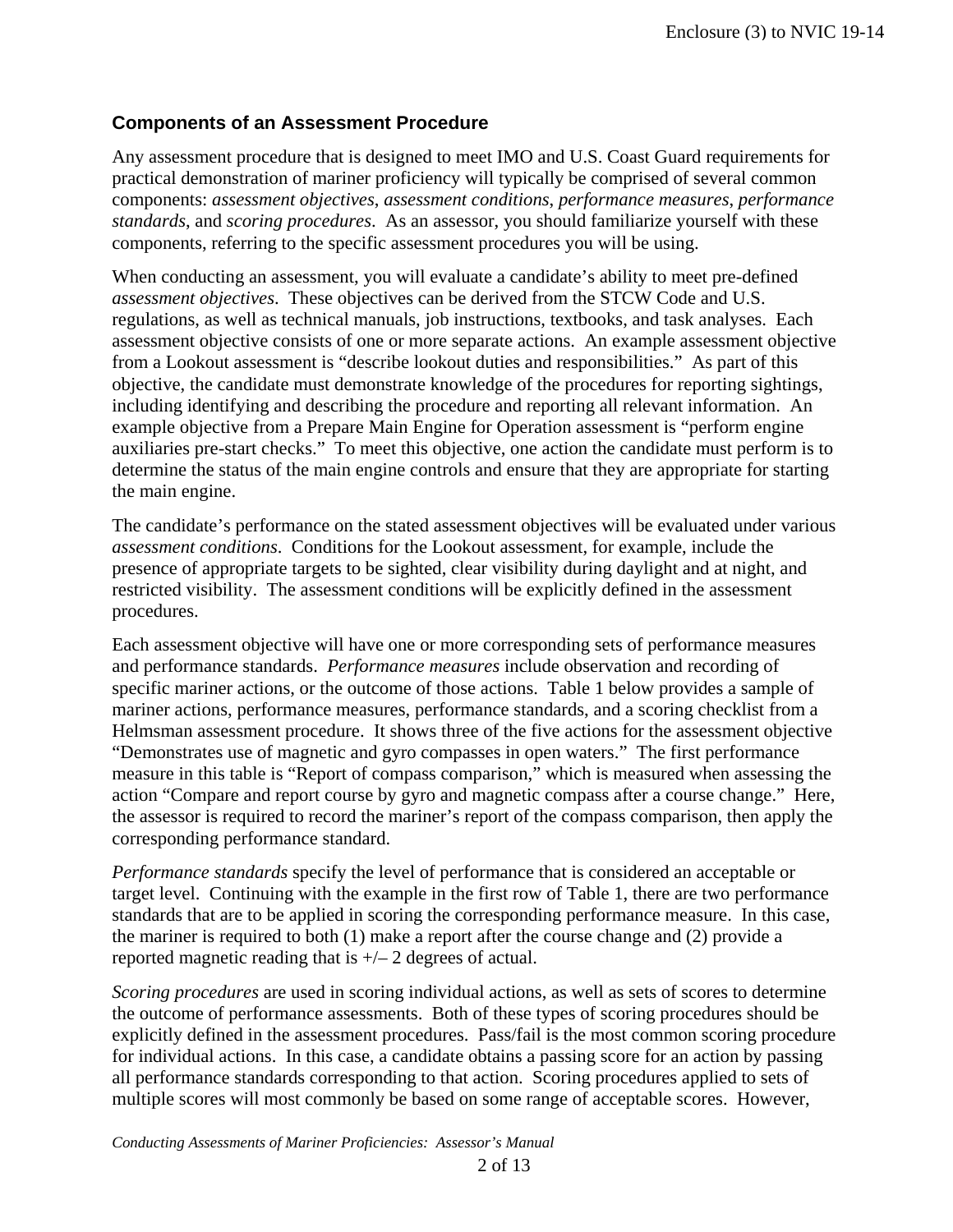<span id="page-17-0"></span>assessments often involve critical objectives that must be passed or the candidate fails the entire assessment. For example, a candidate undertaking an assessment of his ability to start the main engine must be able to correctly place the emergency stop valve in the run position. This action is essential to safe job performance, so a candidate must be able to perform it to pass the assessment.

| <b>Action</b>                         | <b>Performance</b><br><b>Measure</b> | <b>Performance Standard</b>                                                                                                          |        | <b>Score</b> |
|---------------------------------------|--------------------------------------|--------------------------------------------------------------------------------------------------------------------------------------|--------|--------------|
| Compare and<br>report course by       | Report of                            | Performance meets all standards:                                                                                                     | □      | Pass         |
| gyro and magnetic                     | compass<br>comparison.               | Report after course change.<br>□                                                                                                     | ◻      | Fail         |
| compass after a<br>course change.     |                                      | Reported magnetic reading to be $+/- 2$<br>□<br>degrees of actual.                                                                   | □      | N/A          |
| Compare and                           | Report of                            | Performance meets all standards:                                                                                                     | ◻      | Pass         |
| report course by<br>gyro and magnetic | compass<br>comparison.               | Report at the time interval specified in the<br>□                                                                                    | $\Box$ | Fail         |
| compass                               |                                      | standing orders or company policy.                                                                                                   | □      | N/A          |
| periodically.                         |                                      | Comparison of gyro and magnetic compass<br>□<br>to be unprompted by assessor/watch officer<br>if consistent with company procedures. |        |              |
|                                       |                                      | Reported magnetic reading to be +/- 2<br>□<br>degrees of actual.                                                                     |        |              |
| Steer by magnetic                     | Maintain a                           | Course to be maintained at $+/-$ 5 degrees of<br>$\Box$                                                                              | ◻      | Pass         |
| compass in<br>moderate weather.       | steady course.                       | ordered course for 30 minutes, relying solely<br>upon the magnetic compass.                                                          | $\Box$ | Fail         |
|                                       |                                      | In adverse winds or current, allowance can be<br>made for a less stringent standard.                                                 | □      | N/A          |

| Table 1. Example of Actions, Performance Measures, and Performance |
|--------------------------------------------------------------------|
| <b>Standards from the Helmsman Assessment</b>                      |

## **Overview of the Assessment Process**

You should follow the same basic series of five steps in conducting an assessment, even if you are conducting assessments of a number of mariner proficiencies. The first step is to prepare for the assessment by reviewing and ensuring the required assessment conditions and scheduling the assessment at an appropriate time (e.g., at night for certain Lookout objectives). The second step is to brief the candidate before the assessment. This involves verifying the candidate's readiness to undertake the assessment and then briefing the candidate on the assessment objectives, measures, standards, and scoring. The third step involves observing the candidate's performance during the assessment and recording the results. For the fourth step, the assessment outcome is determined by scoring each performance measure and tallying the scores across objectives. The fifth and final step is to debrief the candidate following the assessment. Figure 1 depicts the steps involved in conducting an assessment.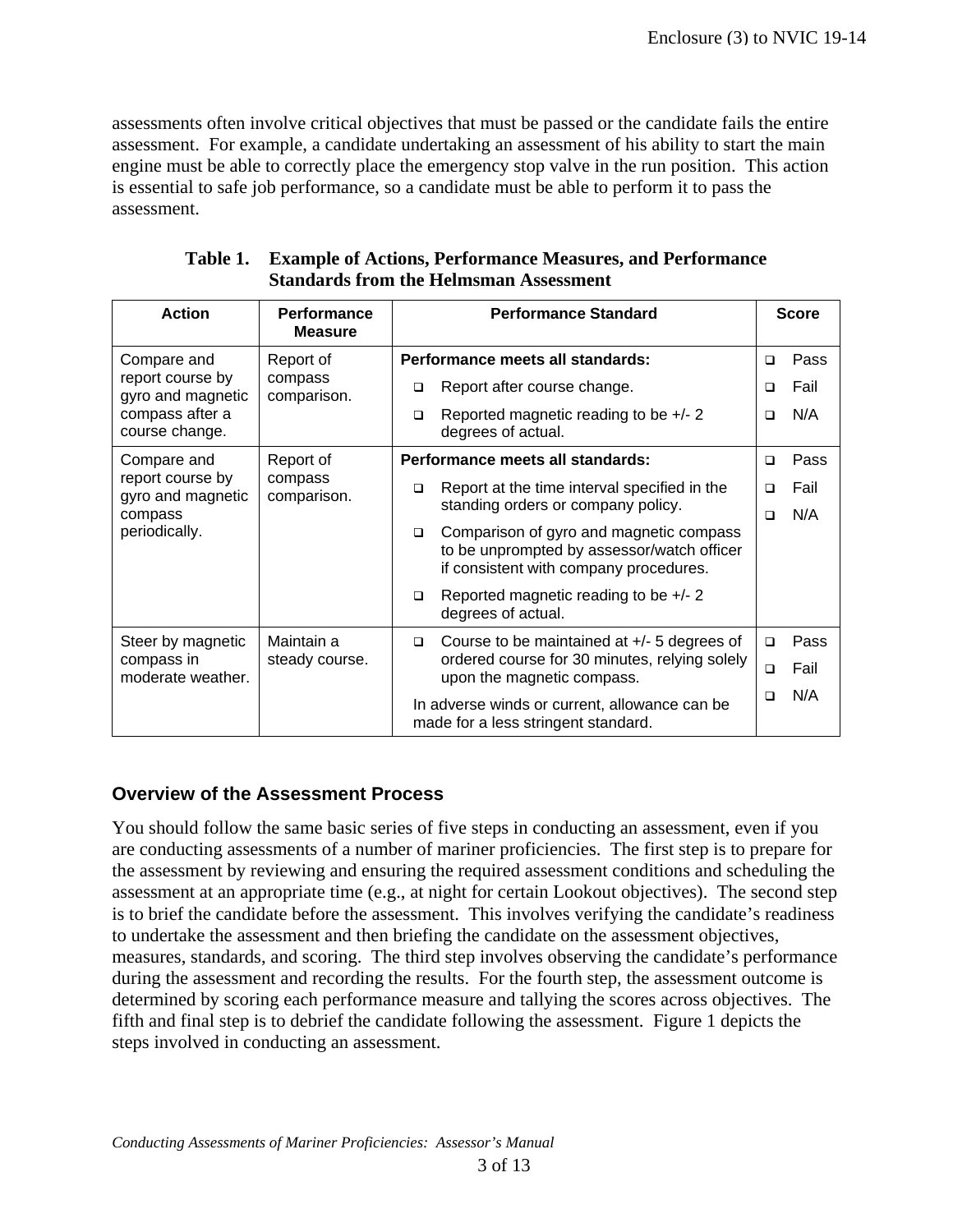<span id="page-18-0"></span>

#### **Figure 1. Steps involved in conducting mariner assessments based on practical demonstration.**

The remainder of this manual consists of guidelines for conducting mariner assessments. The guidelines are organized around the five steps involved in conducting mariner assessments. At each step, guidance is provided regarding factors to consider in preparing for and conducting assessments, followed by a general checklist of issues to consider.

# *Guidelines for Conducting Mariner Assessments*

As an assessor, you should always strive to conduct valid and reliable assessments. An assessment is *valid* when it accurately measures the job-critical knowledge, skills, and abilities required for proficient job performance. An assessment is *reliable* when it consistently obtains the same results across mariners with comparable skills.

*How do you know if you are prepared to conduct a valid assessment that will accurately measure the job-critical knowledge, skills, and abilities required for proficient job performance?*

Your assessment will be valid if the conditions of assessment reasonably reflect a representative range of working conditions and requirements. Some questions you should consider in determining whether you are prepared to conduct a valid assessment are listed below.

- Will the assessment be conducted under realistic working conditions that adequately assess the mariner's abilities to perform his or her duties on the job?
- Will the mariner be required to demonstrate the skills and knowledge that are identified in the assessment as critical to proficiency?
- Will the mariner be required to rely on his or her own skills and knowledge?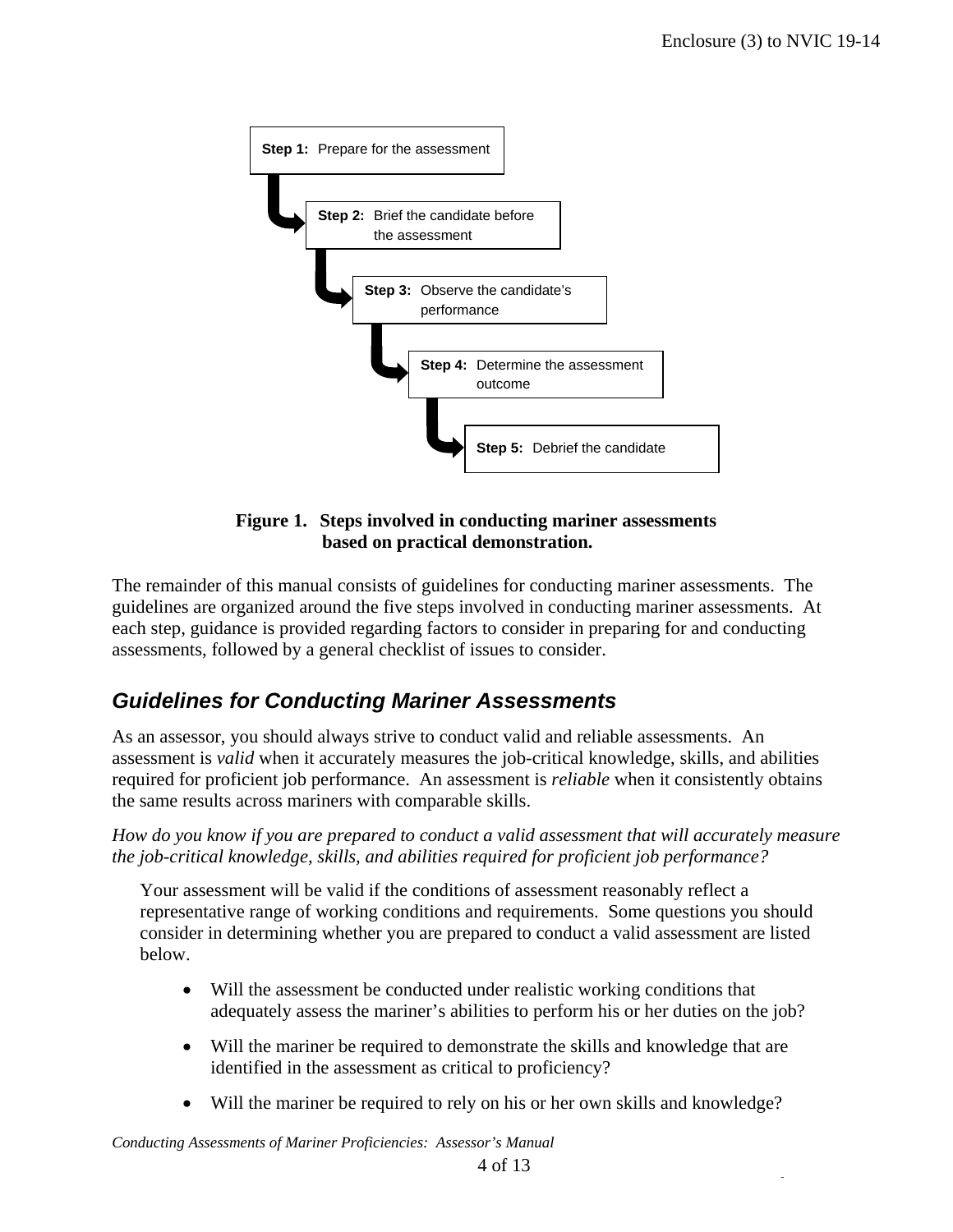<span id="page-19-0"></span>*How do you know if you are prepared to conduct a reliable assessment that will consistently obtain the same results across mariners with comparable skills?* 

Your assessment will be reliable if you carefully follow prescribed assessment procedures that are designed to ensure consistent results from one assessment to the next. Some questions you should consider in determining whether you are prepared to conduct a reliable assessment are listed below.

- Have you reviewed the instructions in the assessment package to ensure that you are prepared to carefully follow prescribed assessment procedures?
- Will you provide the candidate with a complete set of instructions and answer any appropriate questions that he or she may have?
- Are you prepared to accurately observe and record all mariner performance, as instructed in the assessment package?

## **Step 1: Prepare for the Assessment**

Ideally, you should begin preparing for an assessment several days before it is scheduled. The first activity is to coordinate the assessment with the candidate(s) to ensure that they are properly prepared and qualified to take part in the assessment. Each assessment procedure should specify candidate prerequisites for assessment, in terms of prior training, experience, licenses, and successful completion of other related assessments. If these are absent, they should be discussed and established by those responsible for assessment in your organization. You should verify that a candidate meets all prerequisites for an assessment. In addition, you should determine that a candidate is scheduled to be onboard for an adequate period of time to complete the assessment, which will range from an hour to days or weeks, depending upon the specific assessment procedures.

The second activity involved in preparing for the assessment is to consider and plan for the required conditions. Carefully read the assessment conditions listed in the assessment procedures. Prior to conducting an onboard assessment, check your passage plan to determine when the required conditions might be present. Plan to schedule your assessment to match the availability of these conditions, if possible. Common conditions that can often be planned for in advance are being underway at sea, maneuvering in restricted waters, or being moored. Other conditions, such as restricted visibility or heavy seas, cannot be planned for in advance and can only be taken advantage of when the conditions arise. When you have prepared a schedule, inform the candidate(s), the relevant watch officer(s), and other personnel of the date and time(s) of the assessment so that they can plan their activities accordingly.

The third preparatory activity is to check all equipment required for the assessment and ensure that it is operational and available. The assessment procedures should specify the equipment required to assess a particular proficiency. If an engineering assessment involves checking equipment status, make sure you know the normal range for each variable and record this information so that you can refer to it during the assessment. As part of your check of equipment, you should also review all applicable safety precautions and procedures to ensure full adherence to them.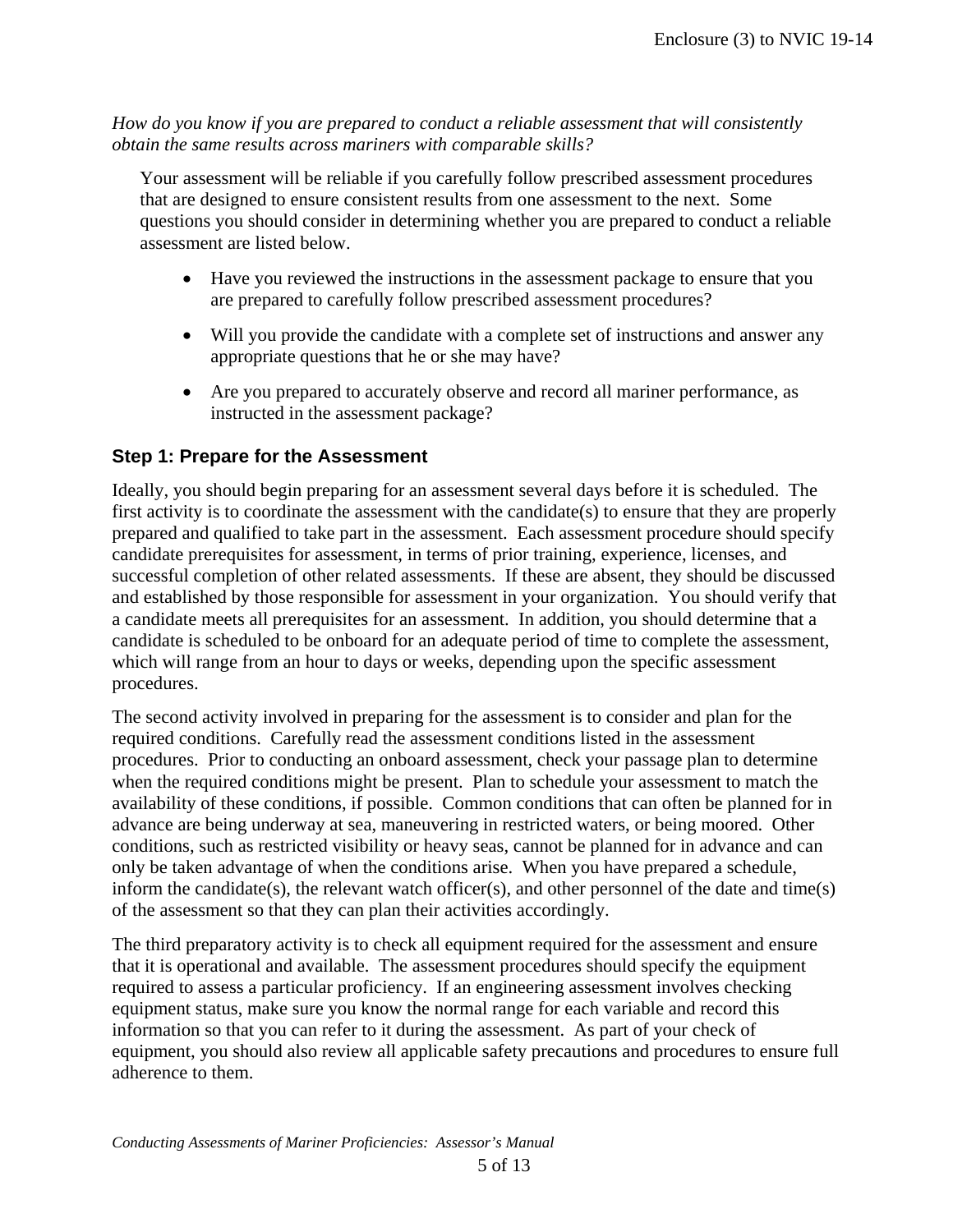#### <span id="page-20-0"></span>**General Checklist for Assessment Preparation**

- Gather and review all assessment materials.
- $\Box$  Verify that the candidate meets the assessment prerequisites.
- $\Box$  Check the candidate's duty schedule.
- $\Box$  Ensure that the appropriate conditions will be present for the assessment.
- Schedule the assessment and inform all affected personnel.
- $\Box$  Prepare the assessment area(s).
- Prepare and arrange the necessary equipment, and ensure that it is operational.
- □ Determine the necessary safety precautions.

#### **Step 2: Brief the Candidate before the Assessment**

The pre-assessment briefing should take place at least one day prior to the assessment (earlier if at all possible). This will help both you and the candidate to be well prepared for the assessment. During this briefing, you should provide the candidate with a copy of the Candidate Instructions and Assessment Control Sheet. The *Candidate Instructions* are instructions prepared especially for the candidate, focusing on the issues that will be of concern to that individual. The *Assessment Control Sheet* summarizes the assessment objectives and all of the actions required for each objective. It is also the document on which you will record the candidate's final scores for each objective.

Begin the briefing with a discussion of the candidate's prior experience, training, and qualifications. At this time, you should verify that this candidate is both qualified and willing to undertake the assessment. If you both agree the candidate is ready for the assessment, then continue with the assessment process. If not, arrange for additional on-the-job or simulator training and set a date for another review of the candidate's qualifications.

Review the conditions of the assessment with the candidate. Specifically, discuss the different operational conditions under which assessment will occur. You should also discuss the period of assessment. Some assessments can be completed in a single, relatively brief period of time. Other assessments require repeated observation, taking advantage of available conditions, such as restricted visibility, as they occur.

Safety is of paramount concern during the assessment. Because of this, you should remind the candidate that it is permissible to ask questions during the assessment. This can help to reduce the risk of an unsafe act during the course of the assessment. For all assessments, ensure that the candidate has the proper equipment to carry out the assessment. Inform the candidate that an assessment will be stopped at any time if you, the assessor, judge that safety conditions are being violated for any reason.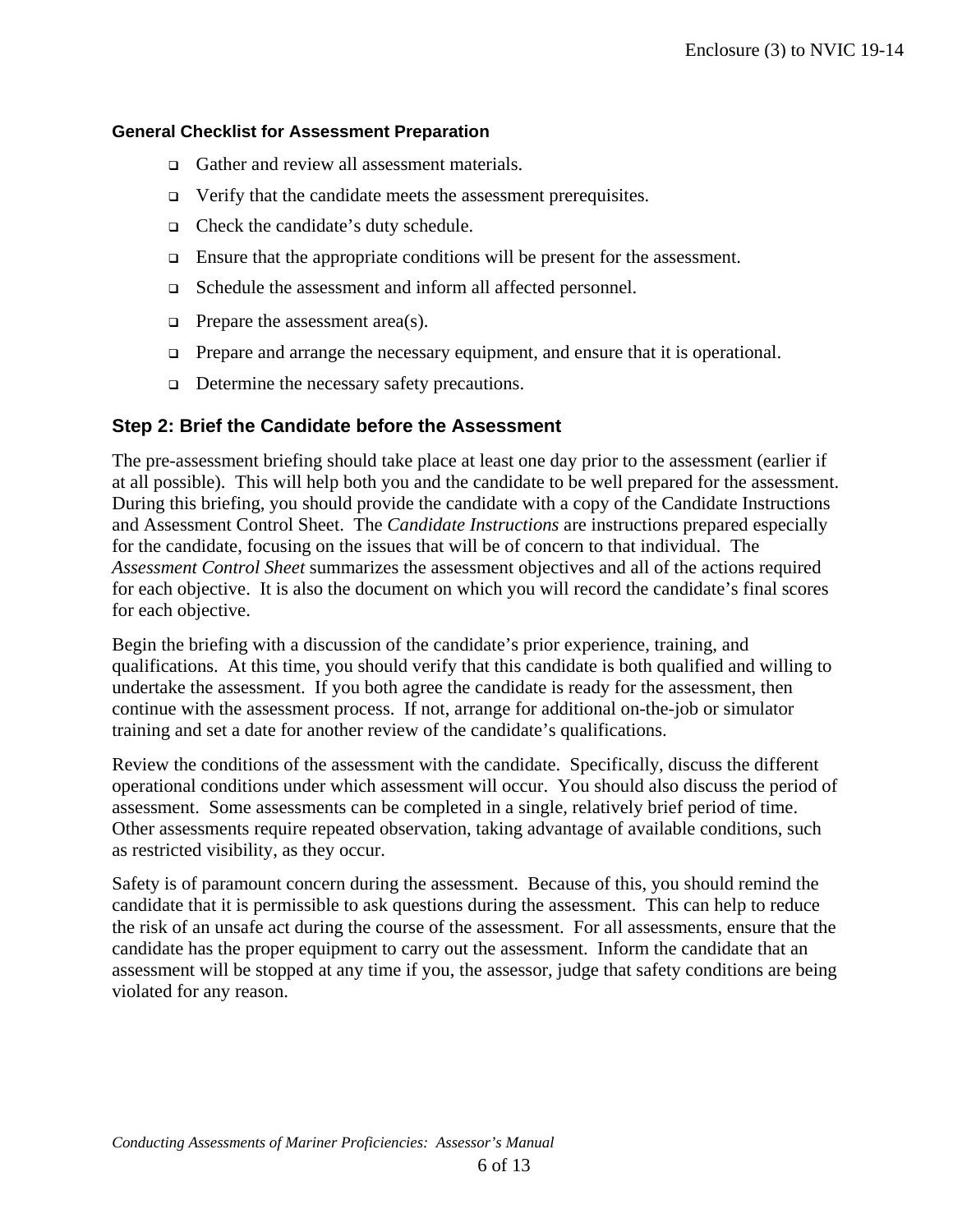#### <span id="page-21-0"></span>**General Checklist for Briefing the Candidate before the Assessment**

- Provide the candidate with copies of the *Candidate Instructions* and *Assessment Control Sheet*.
- Discuss the candidate's readiness for the assessment.
- Review the *Candidate Instructions* with the candidate and answer any questions.
- $\Box$  Discuss the desired outcome(s) and consequences of failing to perform part or all of the assessment.
- $\Box$  Advise the candidate of the conditions and schedule of the assessment.
- Review the circumstances under which the assessment will be terminated, due to safety concerns.

#### **Step 3: Observe the Candidate's Performance**

The third step in the assessment process is to observe the candidate's performance during the assessment. Remember that you must continuously observe the candidate. Throughout the assessment, require the candidate to adhere to standard procedures, except when assessment procedures require demonstration of knowledge or skills different from those standard procedures. For example, a company may use points to report sightings, but a candidate may also be asked to demonstrate knowledge of the relative bearing system as part of the Lookout assessment.

Specific assessment objectives, performance measures, performance standards, and scoring procedures will be included in each assessment. Your consistent application of these procedures will ensure that you conduct a valid and reliable assessment. However, adherence to these procedures may require some flexibility on your part. Specifically, in some cases you may be required to remember the performance of the candidate for some time before you are able to record and score his or her performance. In addition, there may be times during the assessment when you will need to ask the candidate what he or she is doing. You should try to limit your questions during the candidate's performance, so that you minimize the amount of coaching the candidate receives from you.

Typically, an assessment will include a number of questions regarding the candidate's knowledge of rules and procedures pertaining to the duties under assessment. In addition, there will commonly be a number of questions regarding the candidate's performance that must be asked for clarification. Generally, a good time to ask all of these questions is following the candidate's demonstration of practical skills. At this point, you can ask specific questions you have about the performance you observed and use these questions as introductions, when appropriate, to more general questions about knowledge and rules included as part of the assessment.

Remember that, in order to maintain assessment validity and reliability, candidates should be assessed on their ability to perform their job tasks and duties and to demonstrate their knowledge of job procedures and rules. Avoid training candidates to successfully complete an assessment rather than proficiently perform their job. Also avoid allowing candidates to observe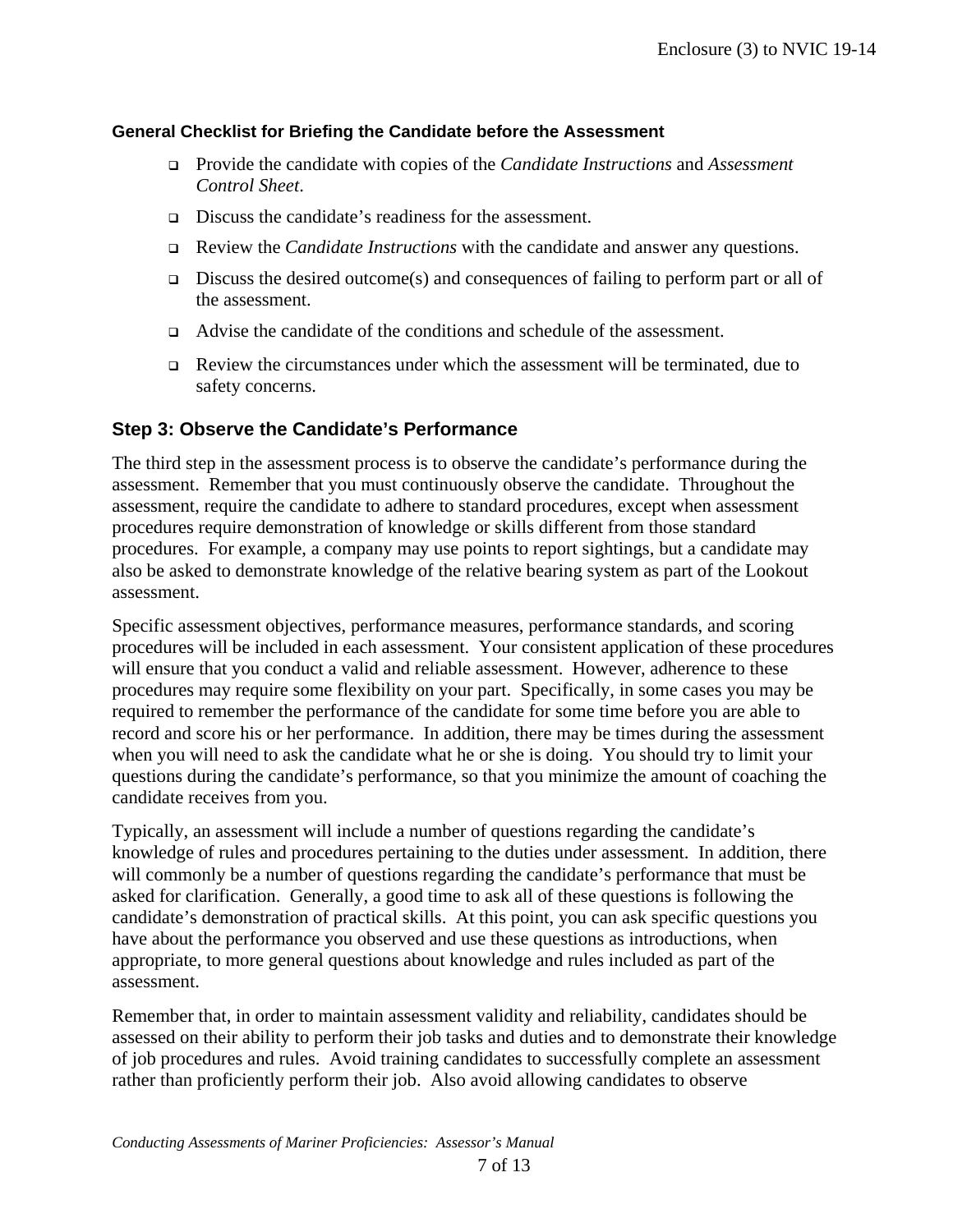<span id="page-22-0"></span>assessments of other mariners when this will provide them with an unfair advantage during subsequent assessment.

Finally, it is important to remain constantly vigilant regarding operational effectiveness and safety. Assessments should be conducted only where they do not adversely affect the normal operation of the ship. In addition, assessments must be terminated whenever safety conditions are being violated.

#### **General Checklist for Observing the Candidate's Performance**

- $\Box$  If a safety violation occurs, terminate the assessment immediately.
- Ensure that the candidate can concentrate on the task at hand.
- Do not allow other crewmembers to interfere with the assessment.
- Ensure realistic assessment conditions with a normal working environment.
- Continuously observe the candidate during the assessment. Record the observed performance and apply the performance standards as soon as practical during the assessment.
- $\Box$  Require that standard procedures be adhered to, except when assessment procedures require demonstration of knowledge or skill different from these procedures.
- Avoid asking leading questions. Try to keep your questions fair but general in nature.
- $\Box$  Avoid giving the candidate unsolicited assistance, but respond to appropriate questions and provide appropriate equipment when required.
- $\Box$  Remain objective and maintain positive control of the operation at all times.

#### **Step 4: Record Results and Determine Assessment Outcome**

The fourth step in the assessment process is to determine the assessment outcome. To do this, record the candidate's performance **on the candidate's** performance and then apply the scoring procedures specified in the assessment procedures. Remember that if the candidate incorrectly performs any of the critical, required actions, he or she automatically fails the entire assessment. Finally, determine and document the outcome of the assessment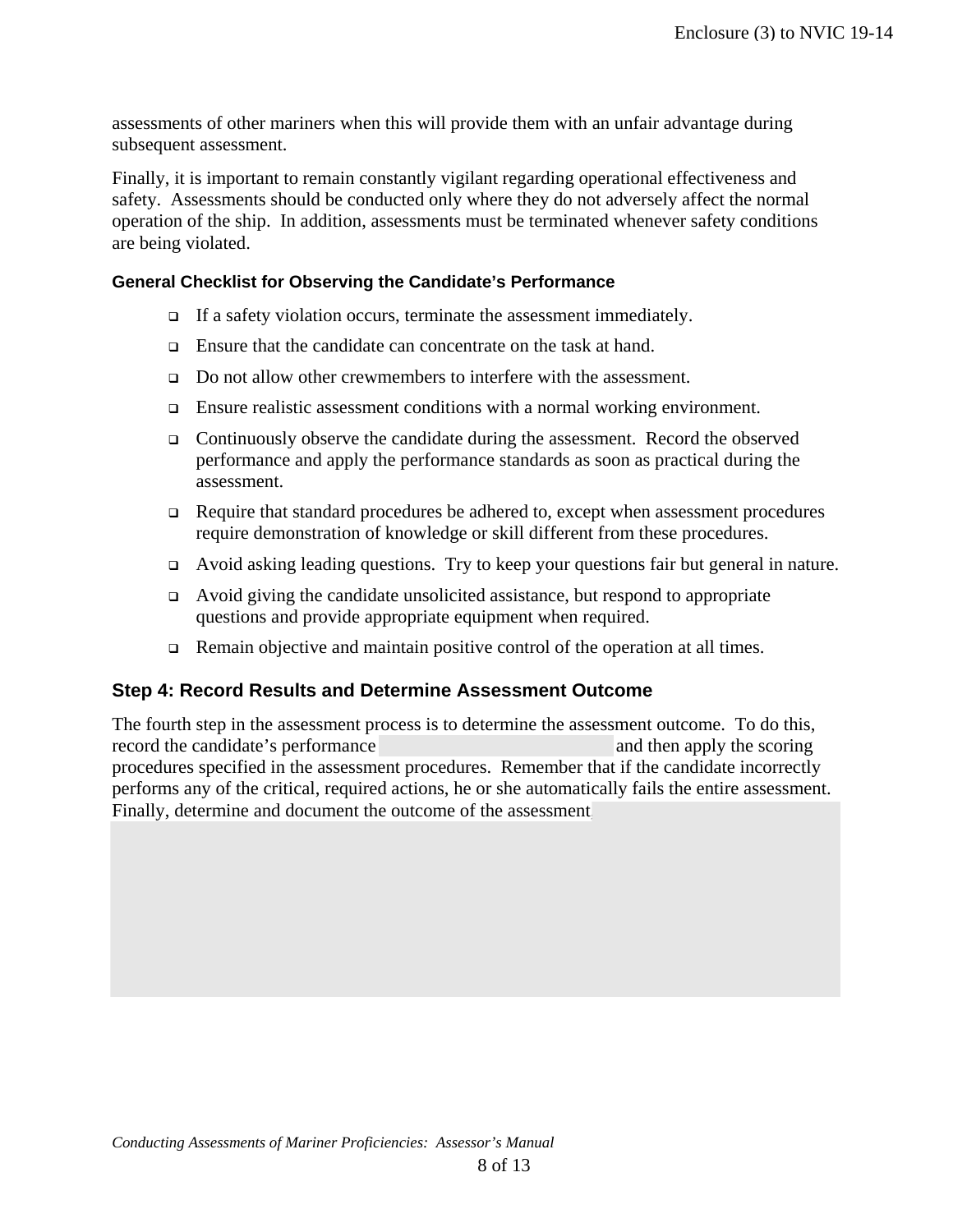#### <span id="page-23-0"></span>**General Checklist for Determining Assessment Outcome**

- Record performance on the appropriate *Assessment Worksheet*.
- $\Box$  Strictly adhere to the prescribed performance standards and scoring procedure(s).
- $\Box$  Determine and document the outcome of the assessment
- Attest to successful demonstration of tasks in the *Training Record Book* (TRB) or

#### **Step 5: Debrief the Candidate**

The fifth and final step in the assessment process is to debrief the candidate as soon as possible after the assessment. During this debriefing, you should restate the assessment objectives and discuss the candidate's performance on each objective. A good strategy for beginning a debriefing is to review the candidate's positive accomplishments. The candidate will then likely be in a better frame of mind to hear any comments regarding areas needing improvement.

If the candidate failed to demonstrate proficiency, you may work together with him or her to develop an improvement plan to prepare for reassessment. Conditions for conducting reassessments should be specified in the assessment procedure. If these are absent, they should be discussed and established by those responsible for assessment in your organization. Specific issues to consider are: (1) the period between initial assessment and reassessment, and (2) any changes in the performance standards and scoring procedures that are adopted for reassessment.

#### **General Checklist for Debriefing the Candidate**

- Debrief the candidate as soon as possible after the assessment.
- $\Box$  Restate the assessment objective(s).
- Focus on positive accomplishments first.
- Identify areas needing improvement.
- $\Box$  If the candidate failed to demonstrate proficiency, jointly develop an improvement plan to prepare for reassessment.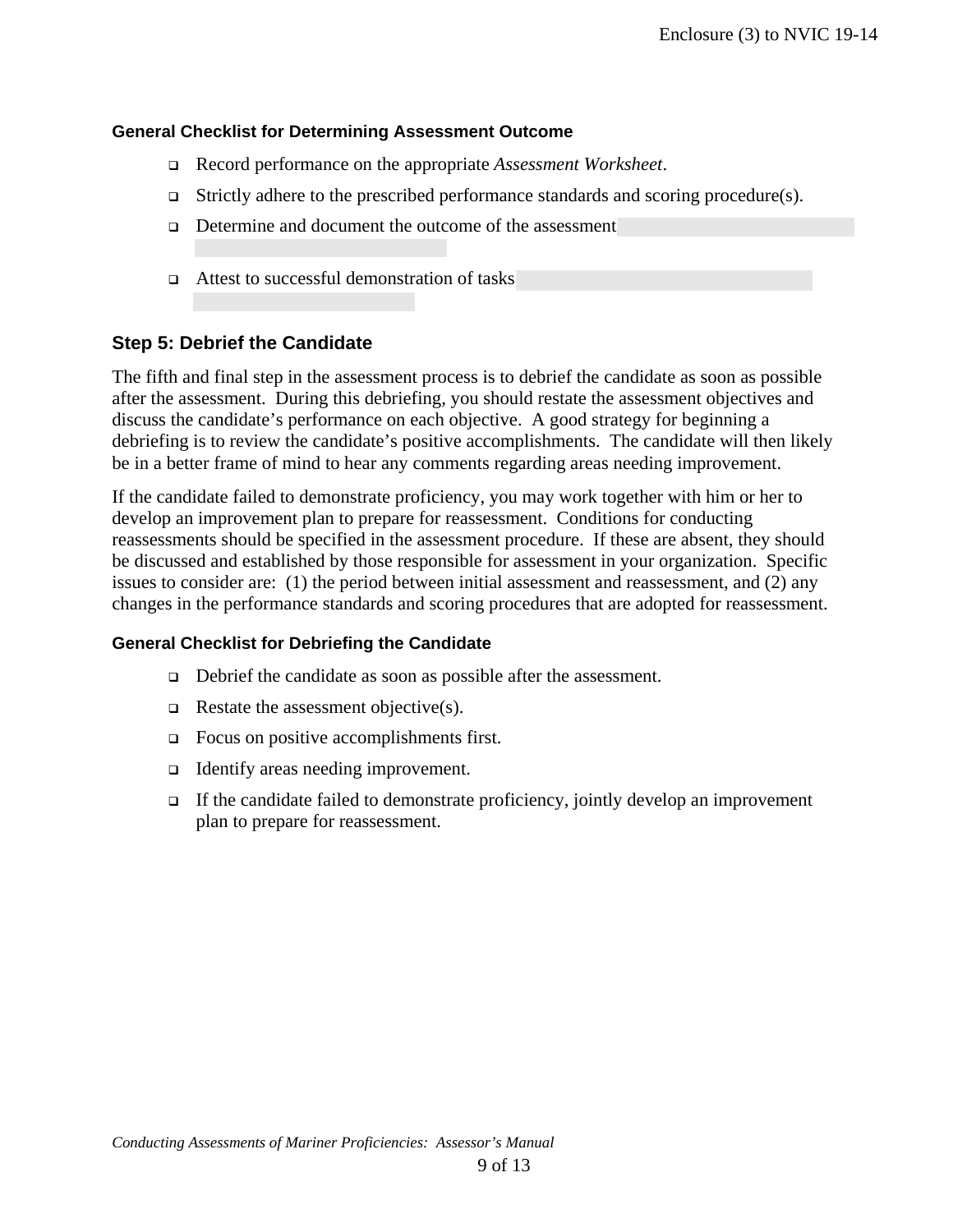## <span id="page-24-0"></span>**GLOSSARY**

**Assessor.** Anyone who conducts an assessment or evaluation of an individual's proficiency. The term *assessor* is used in many discussions of STCW requirements, including the STCW  $Code$  and  $P$  on company roles and responsibilities. The term  $q$  on company  $q$  is the term  $q$  is the term  $q$  is the term  $q$  is the term  $q$  is the term  $q$  is the term  $q$  is the term  $q$  is the term  $q$  is the term  $q$ 

**Assessment.** The process of evaluating whether an individual's performance meets established *proficiency criteria.* 

**Assessment Conditions.** The *assessment conditions* define the setting, tools, references, aids, and safety precautions that are required for an assessment of a candidate's proficiency.

**Assessment Objectives.** The goals for the performance-based assessment of proficiency based on the knowledge, skills, and abilities required by the job. A complete *assessment objective* description includes the required mariner performance, the conditions of assessment, and the standards of performance for successful accomplishment of the objective.

**Assessment Procedures.** The activities that are conducted in administering the assessment of a candidate's proficiency. The term *assessment procedure* can describe either the actions taken or the written instructions and activity descriptions that are used in conducting an assessment.

**Duty.** An ongoing responsibility within a job that usually requires the performance of multiple tasks (e.g., *Officer in Charge of the Engineering Watch, Lookout,* and *Helmsman*).

**Evaluation Criteria.** The *evaluation criteria* comprise the general *standards of competence*. In practice, the *evaluation criteria* are further defined on the basis of *performance measures*, *performance standards*, and *proficiency criteria*.

**Job.** An employment post consisting of a cluster of related work responsibilities and duties (e.g., *Chief Engineer, Third Mate, Able-bodied Seaman*). In the STCW Code, a job is further defined on the basis of licensure level (e.g., Officer in charge of a navigational watch on ships of 500 gross tonnage or more).

**Knowledge.** The learned concepts, cues, facts, rules, and procedures that are necessary for proficient performance of a task (e.g., *knowledge of algebra, knowledge of the Navigation Rules, knowledge of procedures for starting the main engine*).

**Objective Measure.** A measure that relies primarily upon measurement apparatus that can be calibrated to yield highly consistent and accurate measurement results.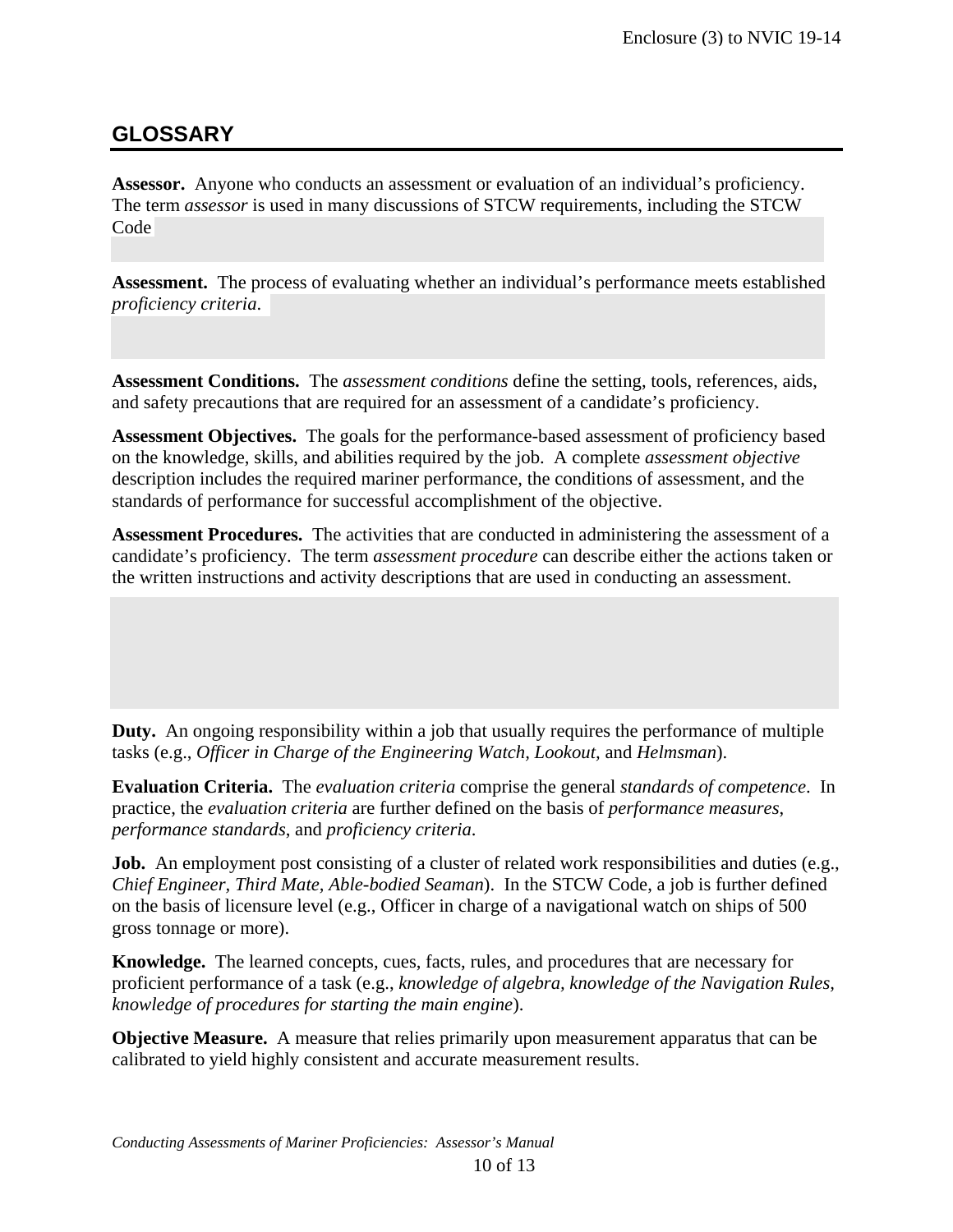**Performance Measure.** The procedures used for observing and recording mariner actions, or the outcome of those actions. *Performance measures* record either the process of performance or the product of performance.

**Performance Standard.** The standard established for individual *performance measures. Performance measures* and *performance standards* are combined on the basis of *scoring procedures* to establish *proficiency criteria* for an assessment objective.

**Proficiency.** An individual's demonstrated ability to meet job performance requirements, as established on the basis of *performance measures*, *performance standards*, and *proficiency criteria*.

**Proficiency Criteria.** The scoring procedures and standards applied in determining the proficiency level of a candidate on the basis of *performance measures* and *performance standards.*

**Reliability.** The *consistency* of a measurement procedure. In the context of assessment, *reliability* can be generally defined as the consistency of the assessment outcome when applied under comparable conditions. Reliable assessments have well-defined assessment conditions, administration procedures, performance measures, performance standards, scoring procedures, and proficiency criteria. The reliability of an assessment establishes the maximum level of assessment *validity* possible. That is, an assessment can not be any more valid than it is reliable.

**Scoring Procedures.** The defined procedures for combining individual *performance measures* and *performance standards* that are conducted in the application of *proficiency criteria*.

**Skills and Abilities.** The behaviors that must be applied in successful performance (e.g*., typing skills, equipment fault-finding skills, navigation skills, shiphandling skills*). Measurable and observable skills are those of interest in proficiency assessment.

**Subjective Measure.** A measure that relies primarily upon an assessor's direct observation and interpretation of mariner performance to determine the assessment outcome.

**Task.** A single, observable work assignment that is independent of other actions and supports successful job performance. A task must be observable, be a complete work assignment, have a specific beginning and end, and be measurable by its intended product or outcome.

**Validity.** The extent to which a measure represents what was intended to be measured. In the context of assessment, *validity* can be defined as the degree to which successful completion of an assessment accurately predicts successful performance on the job. The maximum validity of an assessment is established on the basis of its *reliability.* That is, an assessment cannot be any more valid than it is reliable.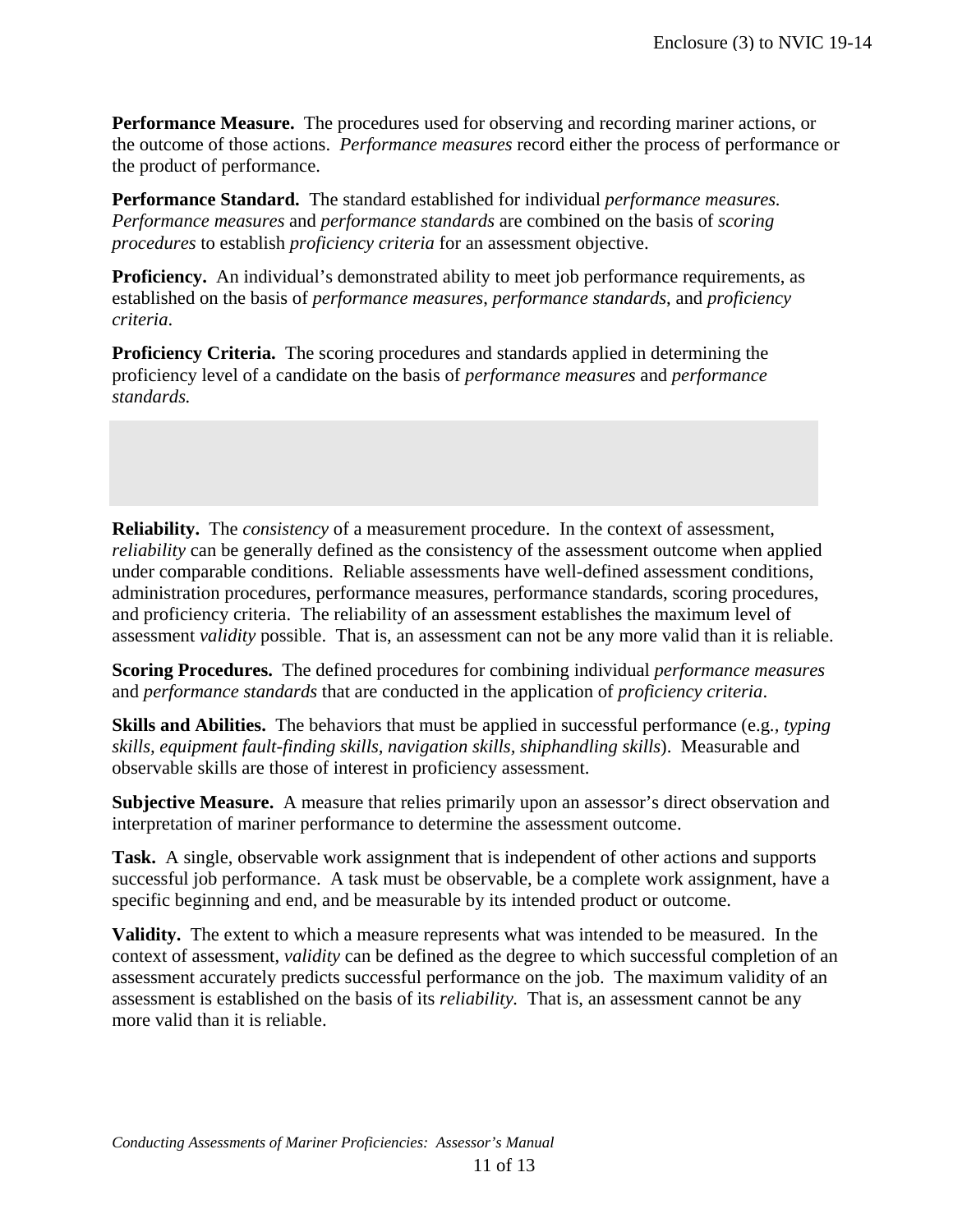# <span id="page-26-0"></span>**REFERENCES**

Blanchard, R. T., Hempstead, S. C., Murphy, J., & McCallum, M. C. (2000). Mariner assessment procedures for the performance of helmsman duties. Groton, CT: U.S. Coast Guard Research & Development Center.

Blanchard, R. T., Hempstead, S. C., Murphy, J., & McCallum, M. C. (2000). Mariner assessment procedures for the performance of lookout duties. Groton, CT: U.S. Coast Guard Research & Development Center.

Gagné, R., Briggs, L., & Wagner, W. (1992). Principles of instructional design (4<sup>th</sup> ed.). Fort Worth, Texas: Harcourt Brace College Publishers.

International Maritime Organization. (1995). International Convention on Standards of Training, Certification and Watchkeeping for Seafarers, 1978, as amended in 1995 (STCW Convention). London: Author.

International Maritime Organization. (1996). Seafarer's Training, Certification, and Watchkeeping (STCW) Code. London: Author.

International Maritime Organization. (1998). Guidance on shipboard assessments of proficiency. Marine Safety Council Circular 853, 22 May, 1998. London: Author.

McCallum, M. C., Forsythe, A. M., Barnes, A. E., Smith, M. W., Macaulay, J., Sandberg, G., Murphy, J., & Jackson, P. (2000). Developing performance-based assessments of mariner proficiency. Groton, CT: U.S. Coast Guard Research & Development Center.

McCallum, M. C., Barnes, A. E., Forsythe, A. M., & Smith, M. W. (2000). Conducting mariner assessments: A trial application of assessment procedures, training, and manuals. Groton, CT: U.S. Coast Guard Research & Development Center.

Maynard, G. E., Martinez, N., Jackson, P., & McCallum, M. C. (2000). Mariner assessment procedures for preparing the main engine for operation. Groton, CT: U.S. Coast Guard Research & Development Center.

Maynard, G. E., Martinez, N., & McCallum, M. C. (2000). Mariner assessment procedures for testing the steering gear from the steering gear room. Groton, CT: U.S. Coast Guard Research & Development Center.

United States Coast Guard, Department of Transportation, 46 C.F.R. §97.275 (1997).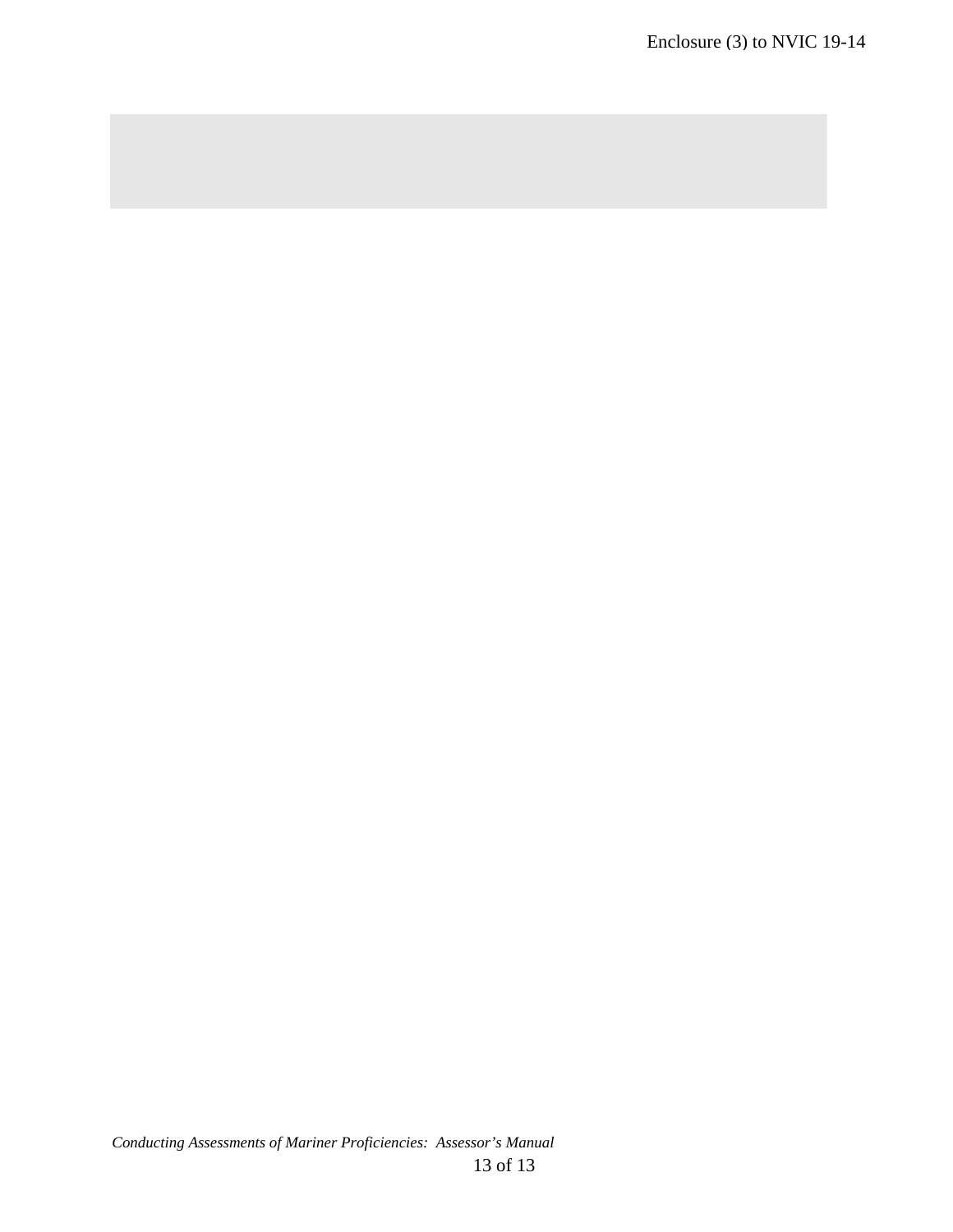# Excerpts from the International Convention on Standards of Training, Certification and Watchkeeping for Seafarers, 1978, as amended

and

Seafarers' Training, Certification and Watchkeeping Code, as amended

Notice: These excerpts are provided for background information. By themselves, they do not constitute Coast Guard policy.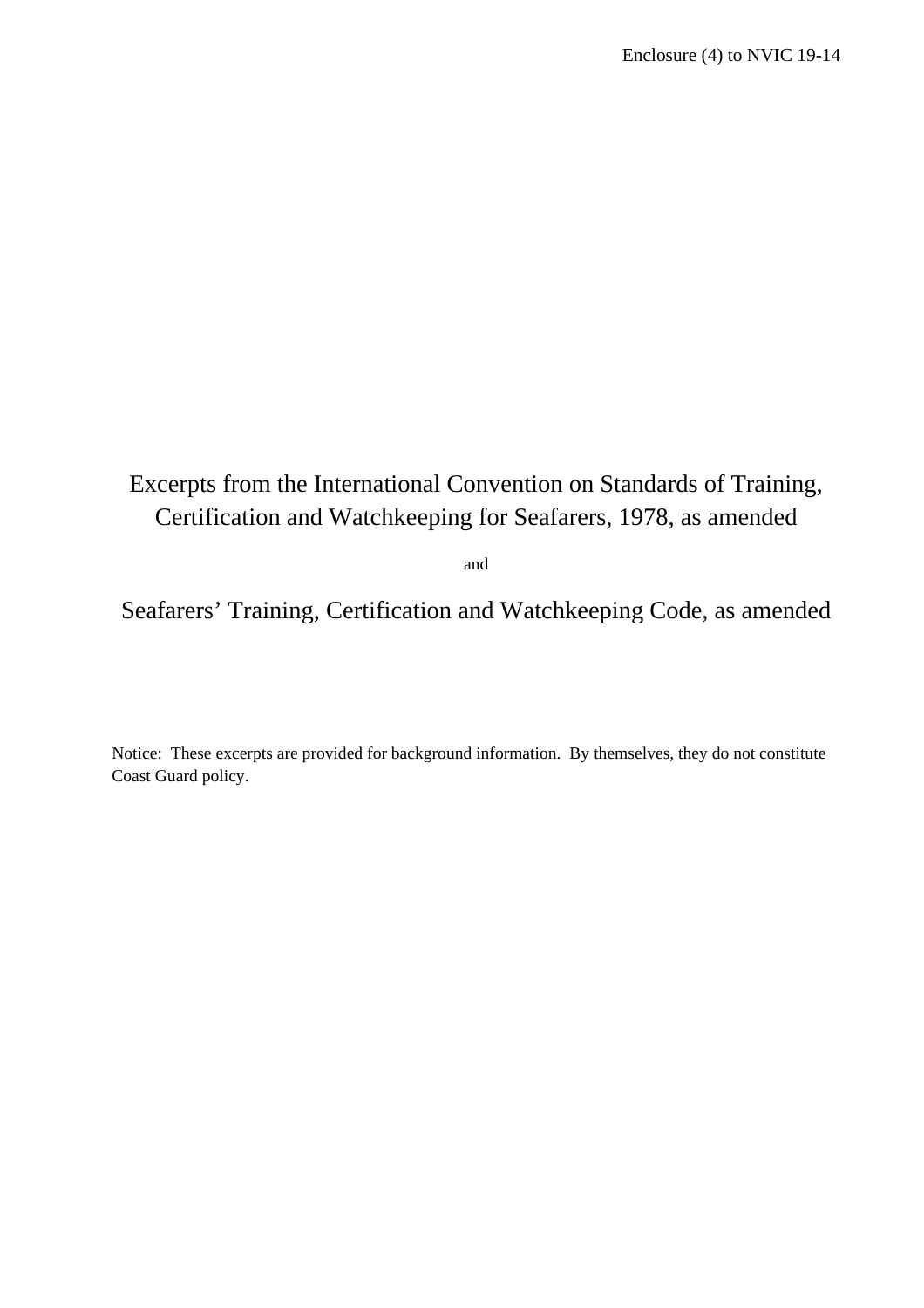## **The Manila Amendments to the annex to the International Convention on Standards of Training, Certification and Watchkeeping for Seafarers, 1978**

## **Chapter I**

## General provisions

## **Regulation I/6**

## *Training and assessment*

Each party shall ensure that:

- **.1** the training and assessment of seafarers, as required under the Convention, are administered, supervised and monitored in accordance with the provisions of section A-I/6 of the STCW Code; and
- **.2** those responsible for the training and assessment of competence of seafarers, as required under the Convention, are appropriately qualified in accordance with the provisions of section A-I/6 of the STCW Code for the type and level of training and assessment involved.

## **Regulation I/8**

## *Quality standards*

- **1** Each Party shall ensure that:
	- **.1** in accordance with the provisions of section A-I/8 of the STCW Code, all training, assessment of competence, certification, including medical certification, endorsement and revalidation activities carried out by non-governmental agencies or entities under its authority are continuously monitored through a quality standards system to ensure achievement of defined objectives, including those concerning the qualifications and experience of instructors and assessors; and
	- **.2** where governmental agencies or entities perform such activities, there shall be a quality standards system.

**2** Each Party shall also ensure that an evaluation is periodically undertaken, in accordance with the provisions of section A-I/8 of the STCW Code, by qualified persons who are not themselves involved in the activities concerned. This evaluation shall include all changes to national regulations and procedures in compliance with the amendments to the Convention and STCW Code, with dates of entry into force later than the date information was communicated to the Secretary-General.

**3** A report containing the results of the evaluation required by paragraph 2 shall be communicated to the Secretary-General in accordance with the format specified in section A-I/7 of the STCW Code.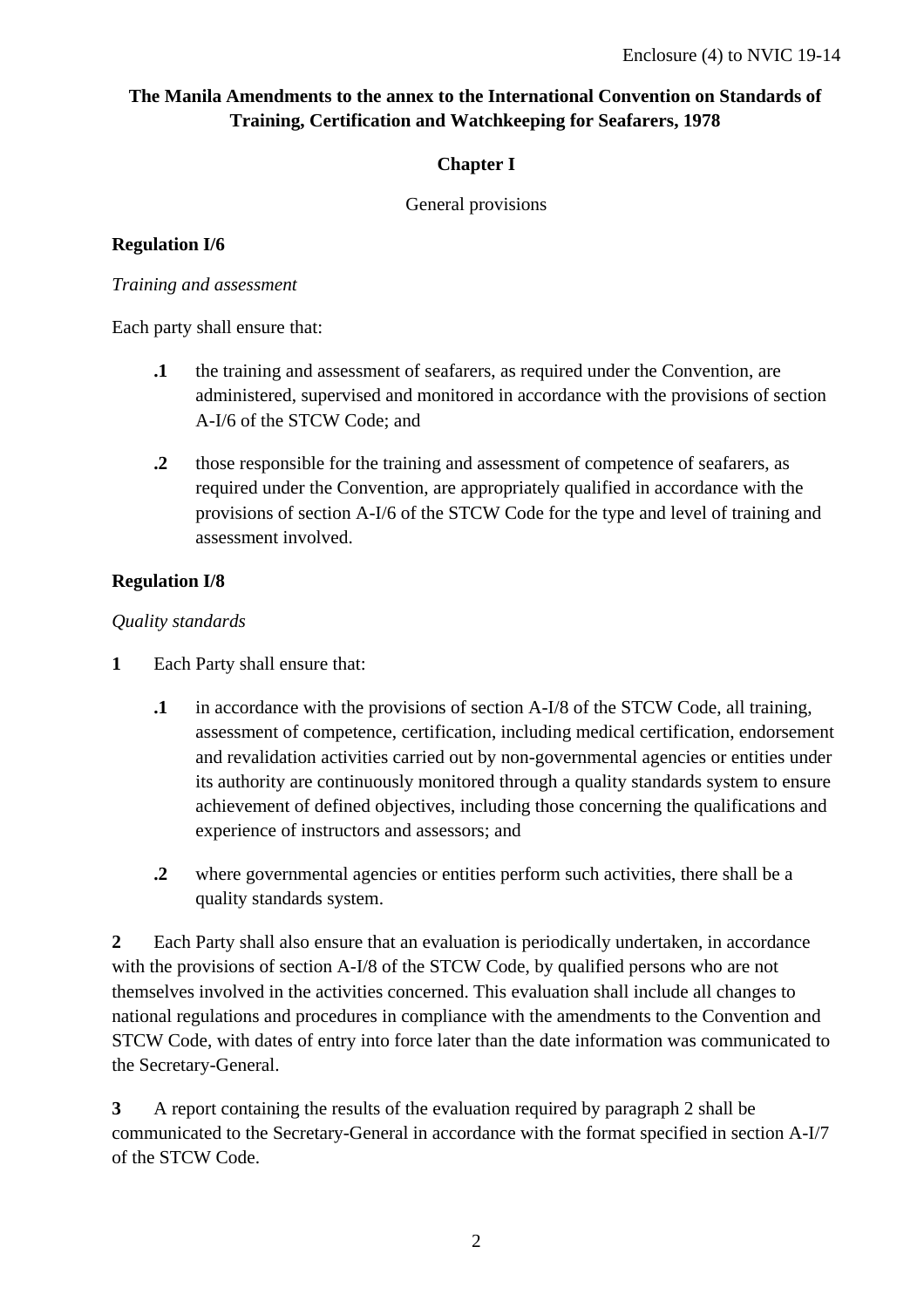## **Regulation I/12**

## *Use of Simulators*

**1** The performance standards and other provisions set forth in section A-I/12 and such other requirements as are prescribed in part A of the STCW Code for any certificate concerned shall be complied with in respect of:

- **.1** all mandatory simulator-based training;
- **.2** any assessment of competency required by part A of the STCW Code which is carried out by means of a simulator; and
- **.3** any demonstration, by means of a simulator, of continued proficiency required by part A of the STCW Code.

\* \* \* \* \*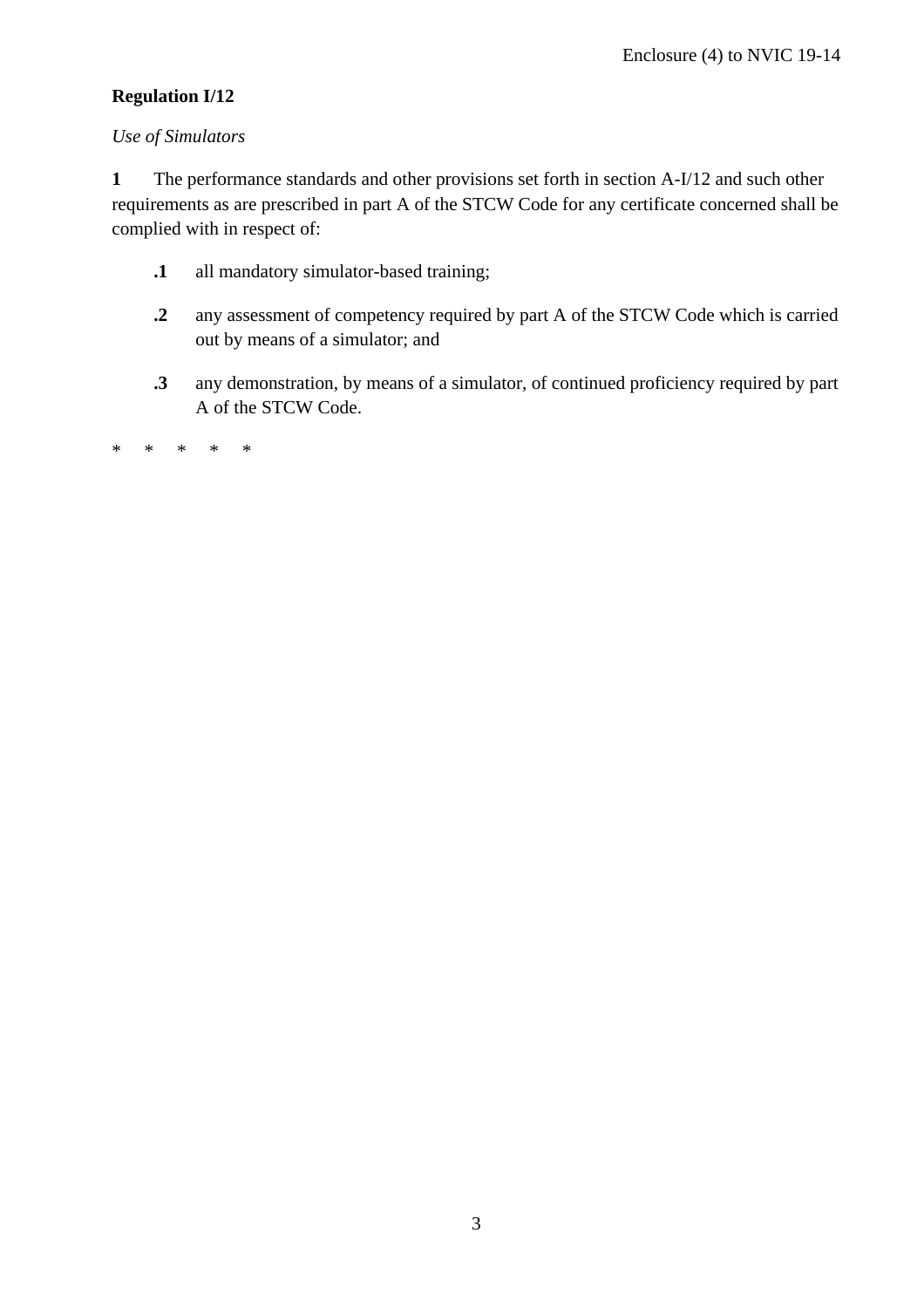## **The Manila Amendments to the Seafarers' Training, Certification and Watchkeeping (STCW) Code**

## **Chapter I**

## Standards regarding general provisions

## **Section A-I/6**

## *Training and assessment*

**1** Each Party shall ensure that all training and assessment of seafarers for certification under the Convention is:

- **.1** structured in accordance with written programmes, including such methods and media of delivery, procedures, and course material as are necessary to achieve the prescribed standard of competence; and
- **.2** conducted, monitored, evaluated and supported by persons qualified in accordance with paragraphs 4, 5 and 6.

**2** Persons conducting in-service training or assessment on board ship shall only do so when such training or assessment will not adversely affect the normal operation of the ship and they can dedicate their time and attention to training or assessment.

## **Qualifications of instructors, supervisors and assessors**[∗](#page-31-0)

**3** Each Party shall ensure that instructors, supervisors and assessors are appropriately qualified for the particular types and levels of training or assessment of competence of seafarers either on board or ashore, as required under the Convention, in accordance with the provisions of this section.

## **In-service training**

**4** Any person conducting in-service training of a seafarer, either on board or ashore, which is intended to be used in qualifying for certification under the Convention, shall:

- **.1** have an appreciation of the training programme and an understanding of the specific training objectives for the particular type of training being conducted;
- **.2** be qualified in the task for which training is being conducted; and
- **.3** if conducting training using a simulator:
	- **.3.1** have received appropriate guidance in instructional techniques involving the use of simulators; and

<span id="page-31-0"></span><sup>∗</sup> The relevant IMO Model Course(s) may be of assistance in the preparation of courses.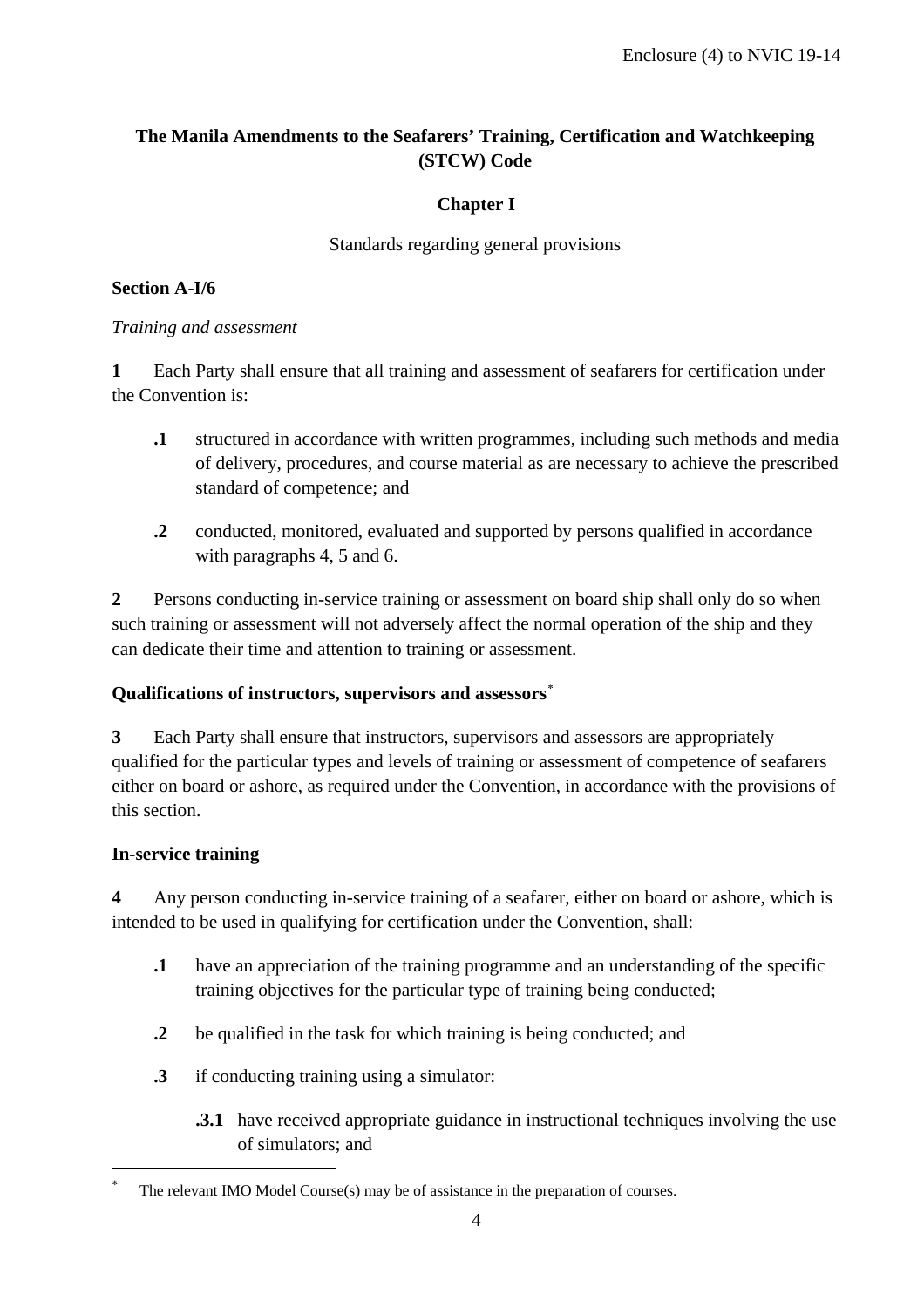**.3.2** have gained practical operational experience on the particular type of simulator being used.

**5** Any person responsible for the supervision of in-service training of a seafarer intended to be used in qualifying for certification under the Convention shall have a full understanding of the training programme and the specific objectives for each type of training being conducted.

## **Assessment of competence**

**6** Any person conducting in-service assessment of competence of a seafarer, either on board or ashore, which is intended to be used in qualifying for certification under the Convention, shall:

- **.1** have an appropriate level of knowledge and understanding of the competence to be assessed;
- **.2** be qualified in the task for which the assessment is being made;
- **.3** have received appropriate guidance in assessment methods and practice;
- **.4** have gained practical assessment experience; and
- **.5** if conducting assessment involving the use of simulators, have gained practical assessment experience on the particular type of simulator under the supervision and to the satisfaction of an experienced assessor.

## **Training and assessment within an institution**

**7** Each Party which recognizes a course of training, a training institution, or a qualification granted by a training institution, as part of its requirements for the issue of a certificate required under the Convention, shall ensure that the qualifications and experience of instructors and assessors are covered in the application of the quality standard provisions of section A-I/8. Such qualification, experience and application of quality standards shall incorporate appropriate training in instructional techniques, and training and assessment methods and practice, and shall comply with all applicable requirements of paragraphs 4 to 6.

## **Section A-I/12**

*Standards governing the use of simulators* 

## **Part 1** − **Performance standards**

## **General performance standards for simulators used in training**

- **1** Each Party shall ensure that any simulator used for mandatory simulator-based training shall:
	- **.1** be suitable for the selected objectives and training tasks;
	- **.2** be capable of simulating the operating capabilities of shipboard equipment concerned, to a level of physical realism appropriate to training objectives, and include the capabilities, limitations and possible errors of such equipment;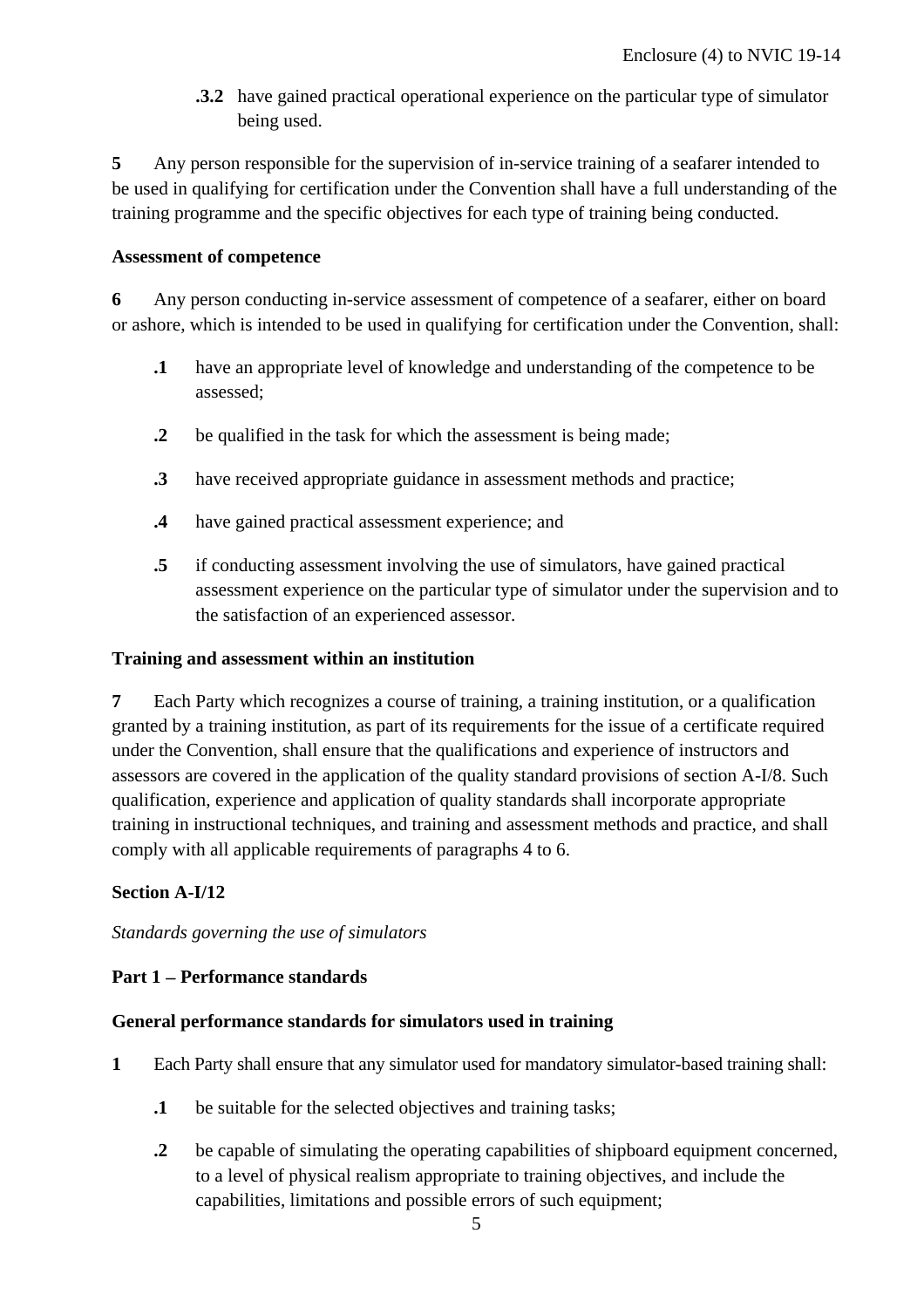- **.3** have sufficient behavioural realism to allow a trainee to acquire the skills appropriate to the training objectives;
- **.4** provide a controlled operating environment, capable of producing a variety of conditions, which may include emergency, hazardous or unusual situations relevant to the training objectives;
- **.5** provide an interface through which a trainee can interact with the equipment, the simulated environment and, as appropriate, the instructor; and
- **.6** permit an instructor to control, monitor and record exercises for the effective debriefing of trainees.

## **General performance standards for simulators used in assessment of competence**

**2** Each Party shall ensure that any simulator used for the assessment of competence required under the Convention or for any demonstration of continued proficiency so required shall:

- **.1** be capable of satisfying the specified assessment objectives;
- **.2** be capable of simulating the operational capabilities of the shipboard equipment concerned to a level of physical realism appropriate to the assessment objectives, and include the capabilities, limitations and possible errors of such equipment;
- **.3** have sufficient behavioural realism to allow a candidate to exhibit the skills appropriate to the assessment objectives;
- **.4** provide an interface through which a candidate can interact with the equipment and simulated environment;
- **.5** provide a controlled operating environment, capable of producing a variety of conditions, which may include emergency, hazardous or unusual situations relevant to assessment objectives; and
- **.6** permit an assessor to control, monitor and record exercises for the effective assessment of the performance of candidates.

## **Additional performance standards**

**3** In addition to meeting the basic requirements set out in paragraphs 1 and 2, simulation equipment to which this section applies shall meet the performance standards given hereunder in accordance with their specific type.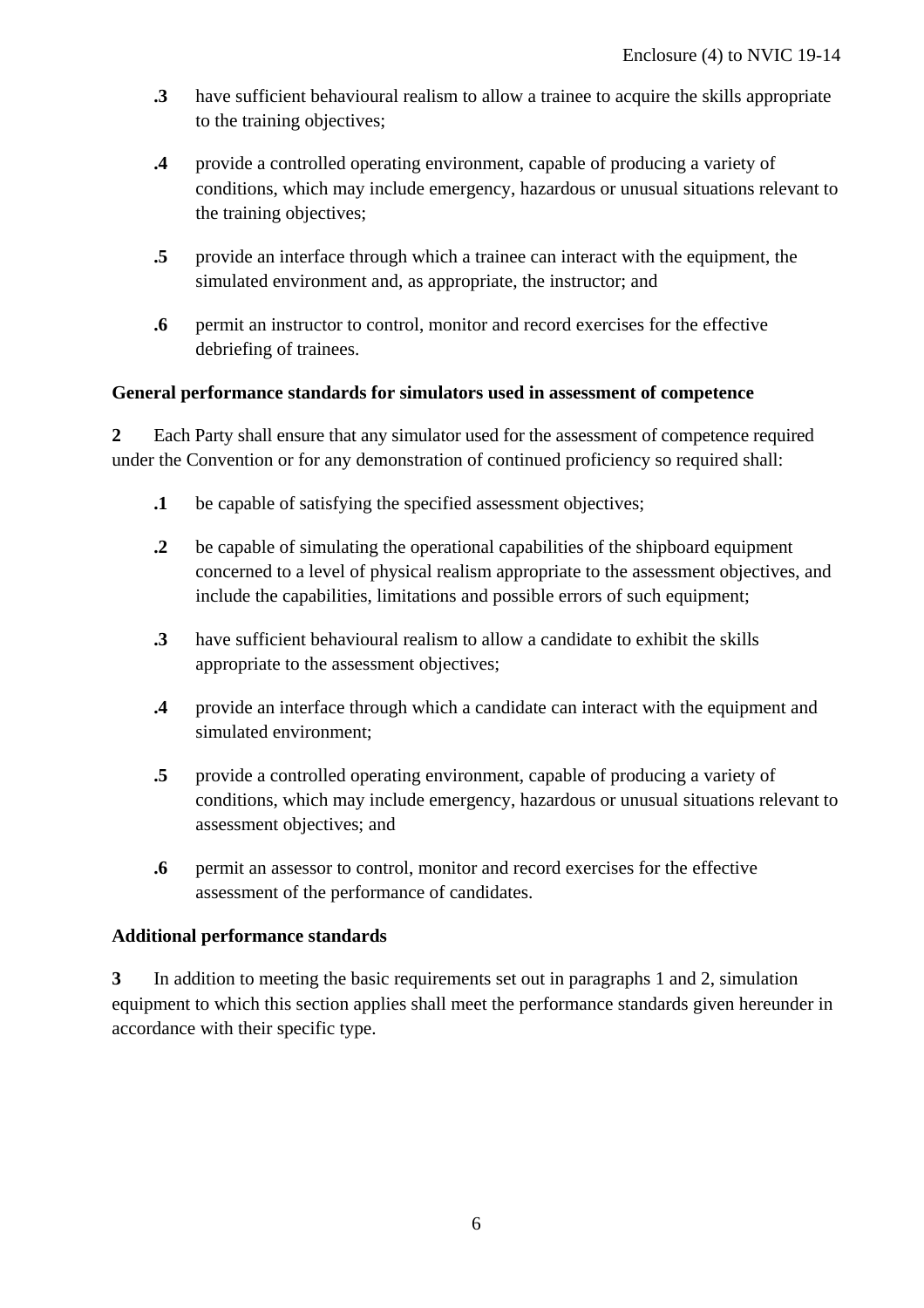## <span id="page-34-0"></span>*Radar simulation*

**4** Radar simulation equipment shall be capable of simulating the operational capabilities of navigational radar equipment which meets all applicable performance standards adopted by the Organization<sup>[\\*](#page-34-0)</sup> and incorporate facilities to:

- **.1** operate in the stabilized relative-motion mode and sea- and ground-stabilized true-motion modes;
- **.2** model weather, tidal streams, current, shadow sectors, spurious echoes and other propagation effects, and generate coastlines, navigational buoys and search and rescue transponders; and
- **.3** create a real-time operating environment incorporating at least two own-ship stations with ability to change own ship's course and speed, and include parameters for at least 20 target ships and appropriate communication facilities.

## *Automatic Radar Plotting Aid (ARPA) simulation*

**5** ARPA simulation equipment shall be capable of simulating the operational capabilities of ARPAs which meet all applicable performance standards adopted by the Organization<sup>\*</sup>, and shall incorporate the facilities for:

- **.1** manual and automatic target acquisition;
- **.2** past track information;
- **.3** use of exclusion areas;
- **.4** vector/graphic time-scale and data display; and
- **.5** trial manoeuvres.

## **Part 2** − **Other provisions**

## **Simulator training objectives**

\*

**6** Each Party shall ensure that the aims and objectives of simulator-based training are defined within an overall training programme and that specific training objectives and tasks are selected so as to relate as closely as possible to shipboard tasks and practices.

 See relevant/appropriate performance standards adopted by the Organization.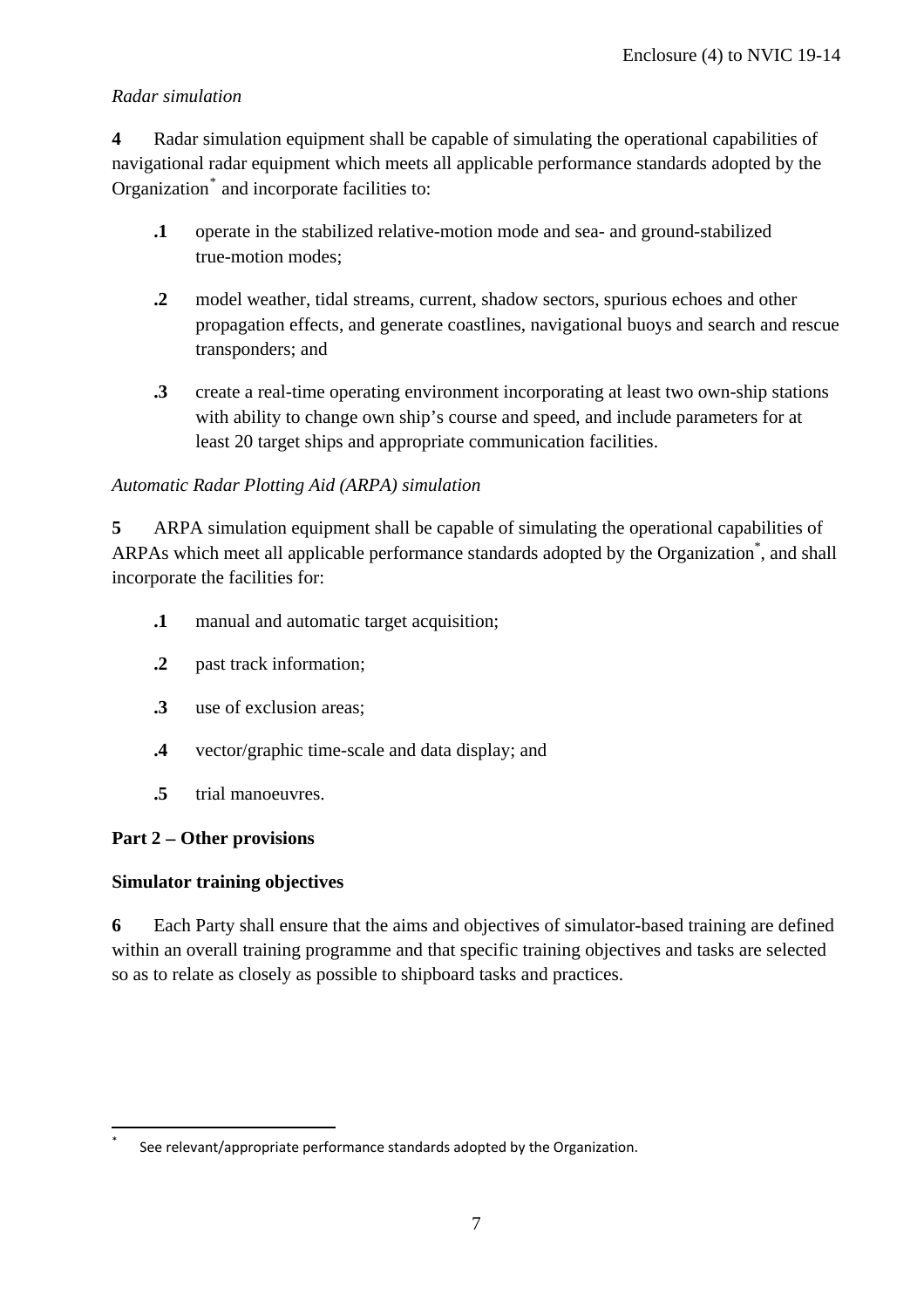## **Training procedures**

- **7** In conducting mandatory simulator-based training, instructors shall ensure that:
	- **.1** trainees are adequately briefed beforehand on the exercise objectives and tasks and are given sufficient planning time before the exercise starts;
	- **.2** trainees have adequate familiarization time on the simulator and with its equipment before any training or assessment exercise commences;
	- **.3** guidance given and exercise stimuli are appropriate to the selected exercise objectives and tasks and to the level of trainee experience;
	- **.4** exercises are effectively monitored, supported as appropriate by audio and visual observation of trainee activity and pre- and post-exercise evaluation reports;
	- **.5** trainees are effectively debriefed to ensure that training objectives have been met and that operational skills demonstrated are of an acceptable standard;
	- **.6** the use of peer assessment during debriefing is encouraged; and
	- .7 simulator exercises are designed and tested so as to ensure their suitability for the specified training objectives.

#### **Assessment procedures**

**8** Where simulators are used to assess the ability of candidates to demonstrate levels of competency, assessors shall ensure that:

- **.1** performance criteria are identified clearly and explicitly and are valid and available to the candidates;
- **.2** assessment criteria are established clearly and are explicit to ensure reliability and uniformity of assessment and to optimize objective measurement and evaluation, so that subjective judgements are kept to the minimum;
- **.3** candidates are briefed clearly on the tasks and/or skills to be assessed and on the tasks and performance criteria by which their competency will be determined;
- **.4** assessment of performance takes into account normal operating procedures and any behavioural interaction with other candidates on the simulator or with simulator staff;
- **.5** scoring or grading methods to assess performance are used with caution until they have been validated; and
- **.6** the prime criterion is that a candidate demonstrates the ability to carry out a task safely and effectively to the satisfaction of the assessor.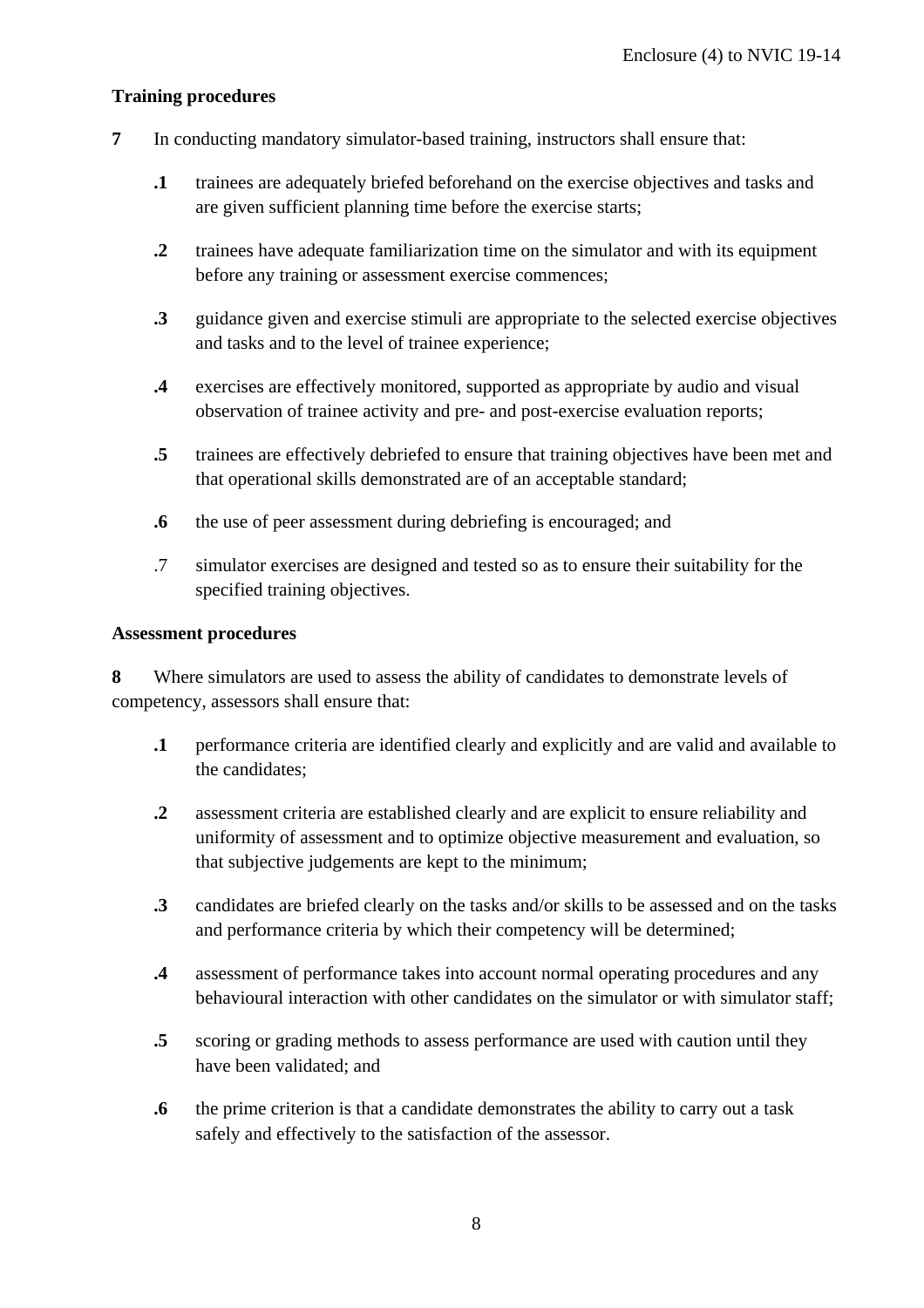## <span id="page-36-0"></span>**Qualifications of instructors and assessors**[\\*](#page-36-0)

**9** Each Party shall ensure that instructors and assessors are appropriately qualified and experienced for the particular types and levels of training and corresponding assessment of competence as specified in regulation I/6 and section A-I/6.

<sup>\*</sup> The relevant IMO Model Course(s) and resolution MSC.64(67), *Recommendations on new and amended performance standards*, may be of assistance in the preparation of courses.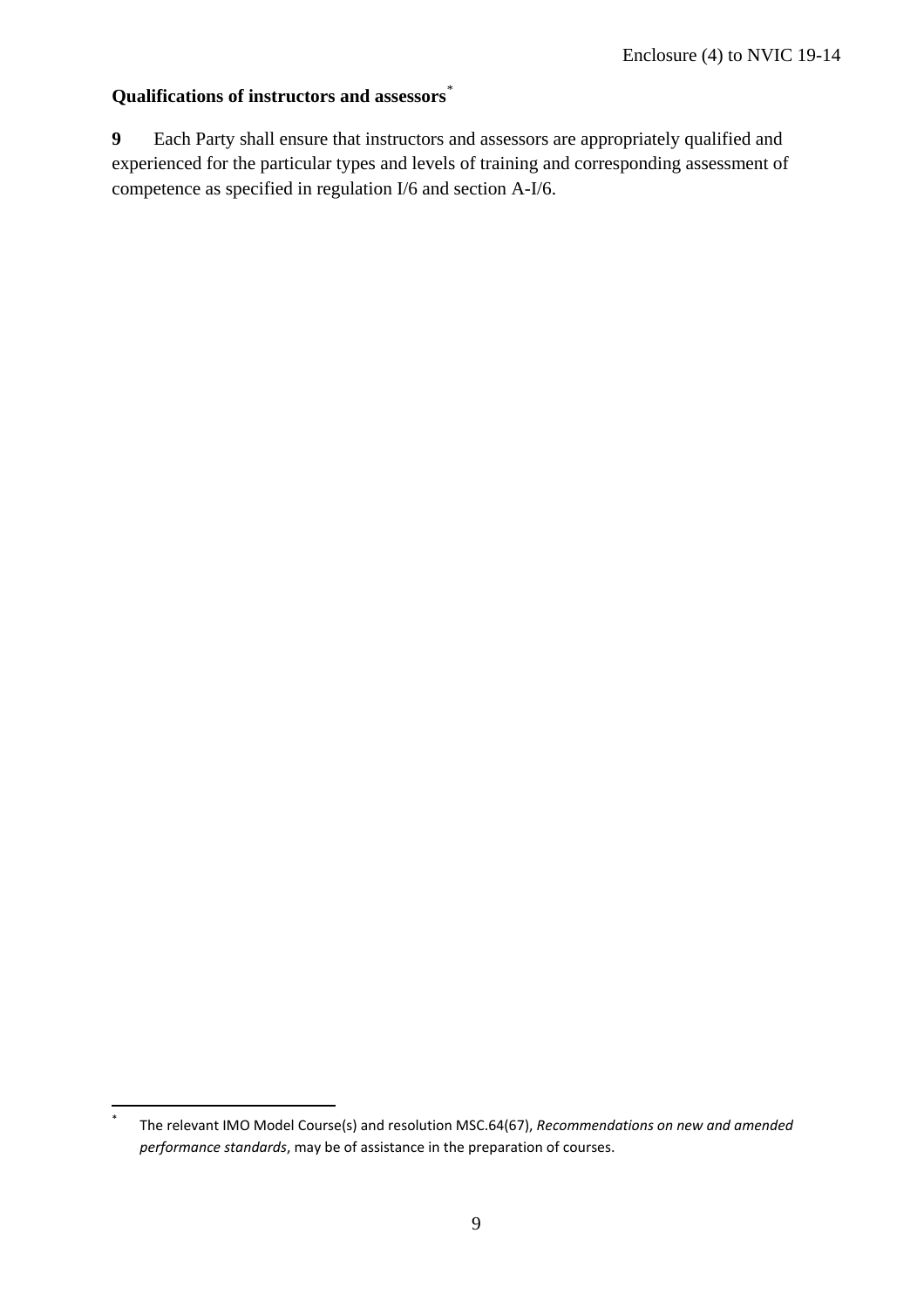## <span id="page-37-0"></span>**GUIDANCE REGARDING PROVISIONS OF THE ANNEX TO**

## **THE STCW CONVENTION**

## **PART B**

## **Chapter I**

## Guidance regarding general provisions

## **Section B-I/6**

*Guidance regarding training and assessment* 

## **Qualifications of instructors and assessors**

**1** Each Party should ensure that instructors and assessors are appropriately qualified and experienced for the particular types and levels of training or assessment of competence of seafarers, as required under the Convention, in accordance with the guidelines in this section.

## **In-service training and assessment**

**2** Any person, on board or ashore, conducting in-service training of a seafarer intended to be used in qualifying for certification under the Convention should have received appropriate guidance in instructional techniques[\\*](#page-37-0) .

**3** Any person responsible for the supervision of in-service training of a seafarer intended to be used in qualifying for certification under the Convention should have appropriate knowledge of instructional techniques and of training methods and practice.

**4** Any person, on board or ashore, conducting an in-service assessment of the competence of a seafarer intended to be used in qualifying for certification under the Convention should have:

- **.1** received appropriate guidance in assessment methods and practice\* ; and
- **.2** gained practical assessment experience under the supervision and to the satisfaction of an experienced assessor.

**5** Any person responsible for the supervision of the in-service assessment of competence of a seafarer intended to be used in qualifying for certification under the Convention should have a full understanding of the assessment system, assessment methods and practice<sup>\*</sup>.

<sup>\*</sup> The relevant IMO Model Course(s) may be of assistance in the preparation of courses.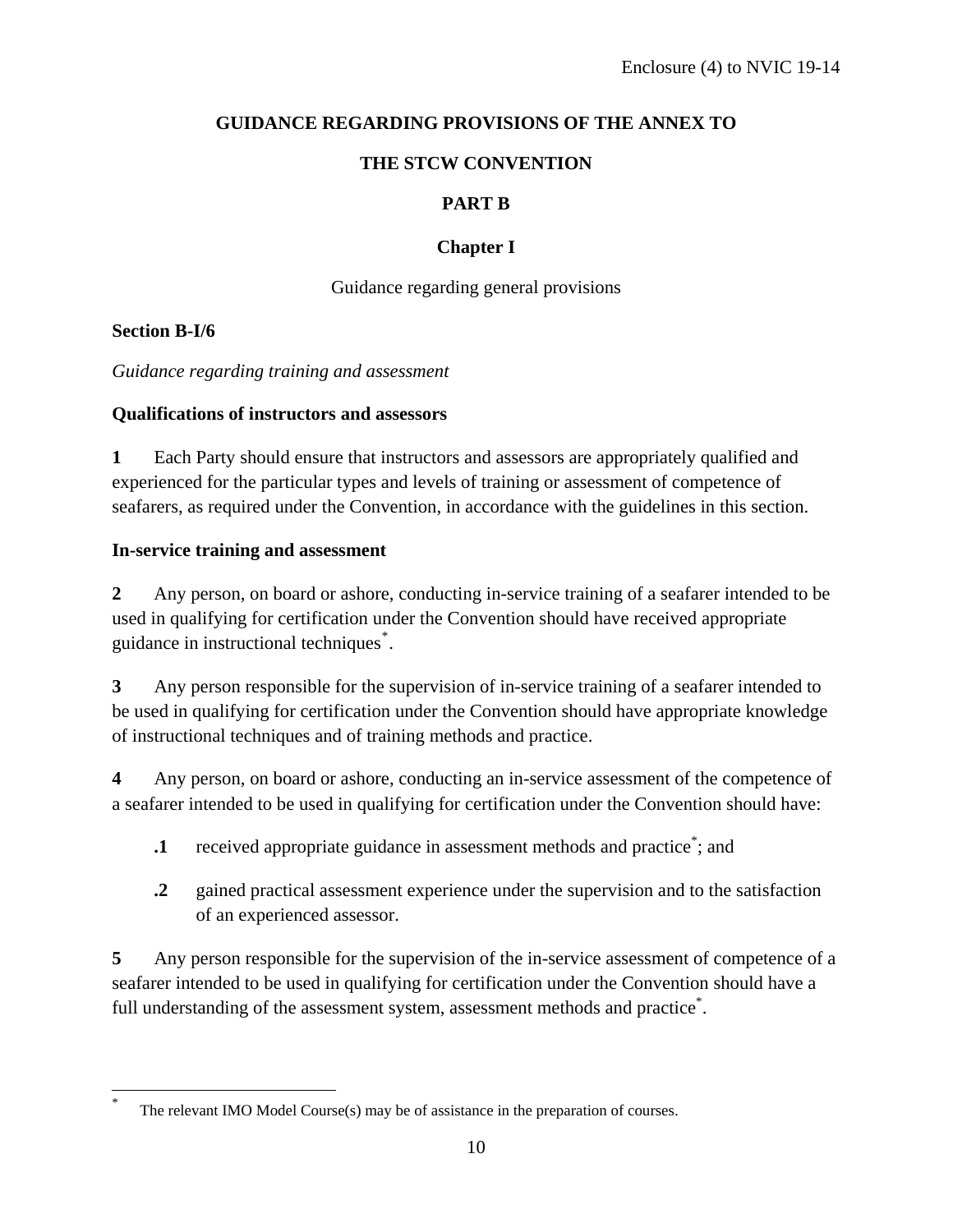## **Use of distance learning and e-learning**

**6** Parties may allow the training of seafarers by distance learning and e-learning in accordance with the standards of training and assessment set out in section A-I/6 and the guidance given below.

## **Guidance for training by distance learning and e-learning**

- **7** Each Party should ensure that any distance learning and e-learning programme:
	- **.1** is provided by an entity that is approved by the Party;
	- **.2** is suitable for the selected objectives and training tasks to meet the competence level for the subject covered;
	- **.3** has clear and unambiguous instructions for the trainees to understand how the programme operates;
	- **.4** provides learning outcomes that meet all the requirements to provide the underpinning knowledge and proficiency of the subject;
	- **.5** is structured in a way that enables the trainee to systematically reflect on what has been learnt through both self assessment and tutor-marked assignments; and
	- **.6** provides professional tutorial support through telephone, facsimile or e-mail communications.

**8** Companies should ensure that a safe learning environment is provided and that there has been sufficient time provided to enable the trainee to study.

**9** Where e-learning is provided, common information formats such as XML (Extensible Markup Language), which is a flexible way to share both the format and the data on the World Wide Web, intranets, and elsewhere, should be used.

**10** The e-learning system should be secured from tampering and attempts to hack into the system.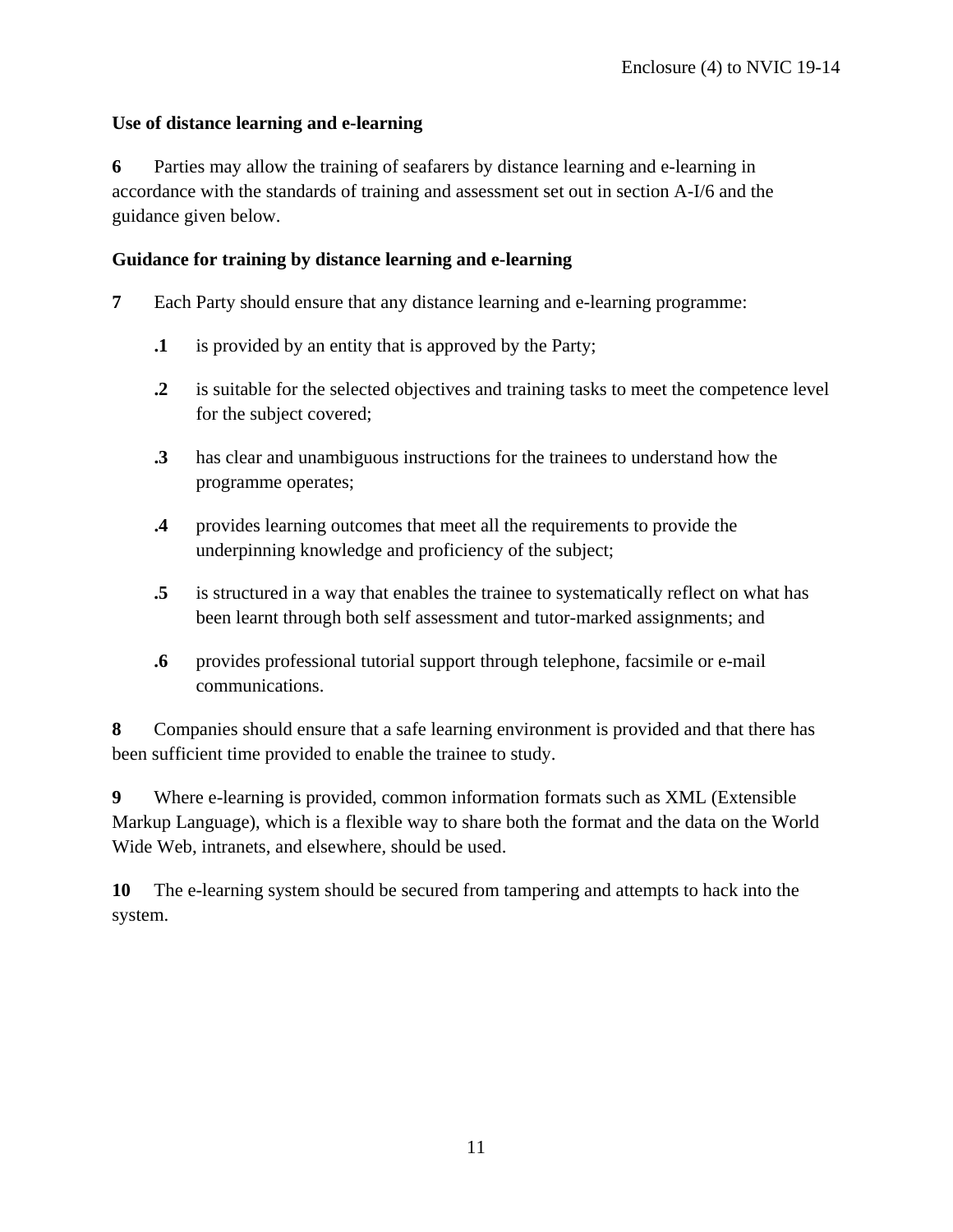## **Guidance for assessing a trainee's progress and achievements by training by distance learning and e-learning**

**11** Each Party should ensure that approved assessment procedures are provided for any distance learning and e-learning programme, including:

- **.1** clear information to the trainees on the way that tests and examinations are conducted and how the results are communicated;
- **.2** have test questions that are comprehensive and will adequately assess a trainee's competence and are appropriate to the level being examined;
- **.3** procedures in place to ensure questions are kept up to date and;
- **.4** the conditions where the examinations can take place and the procedures for invigilation to be conducted;
- **.5** secure procedures for the examination system so that it will prevent cheating; and
- **.6** secure validation procedures to record results for the benefit of the Party.

## **Register of approved training providers, courses and programmes**

**12** Each Party should ensure that a register or registers of approved training providers, courses and programmes are maintained and made available to companies and other Parties on request.

## **Section B-I/8**

## *Guidance regarding quality standards*

**1** In applying quality standards under the provisions of regulation I/8 and section A-I/8 to the administration of its certification system, each Party should take account of existing national or international models, and incorporate the following key elements:

- **.1** an expressed policy regarding quality and the means by which such policy is to be implemented;
- **.2** a quality system incorporating the organizational structure, responsibilities, procedures, processes and resources necessary for quality management;
- **.3** the operational techniques and activities to ensure quality control;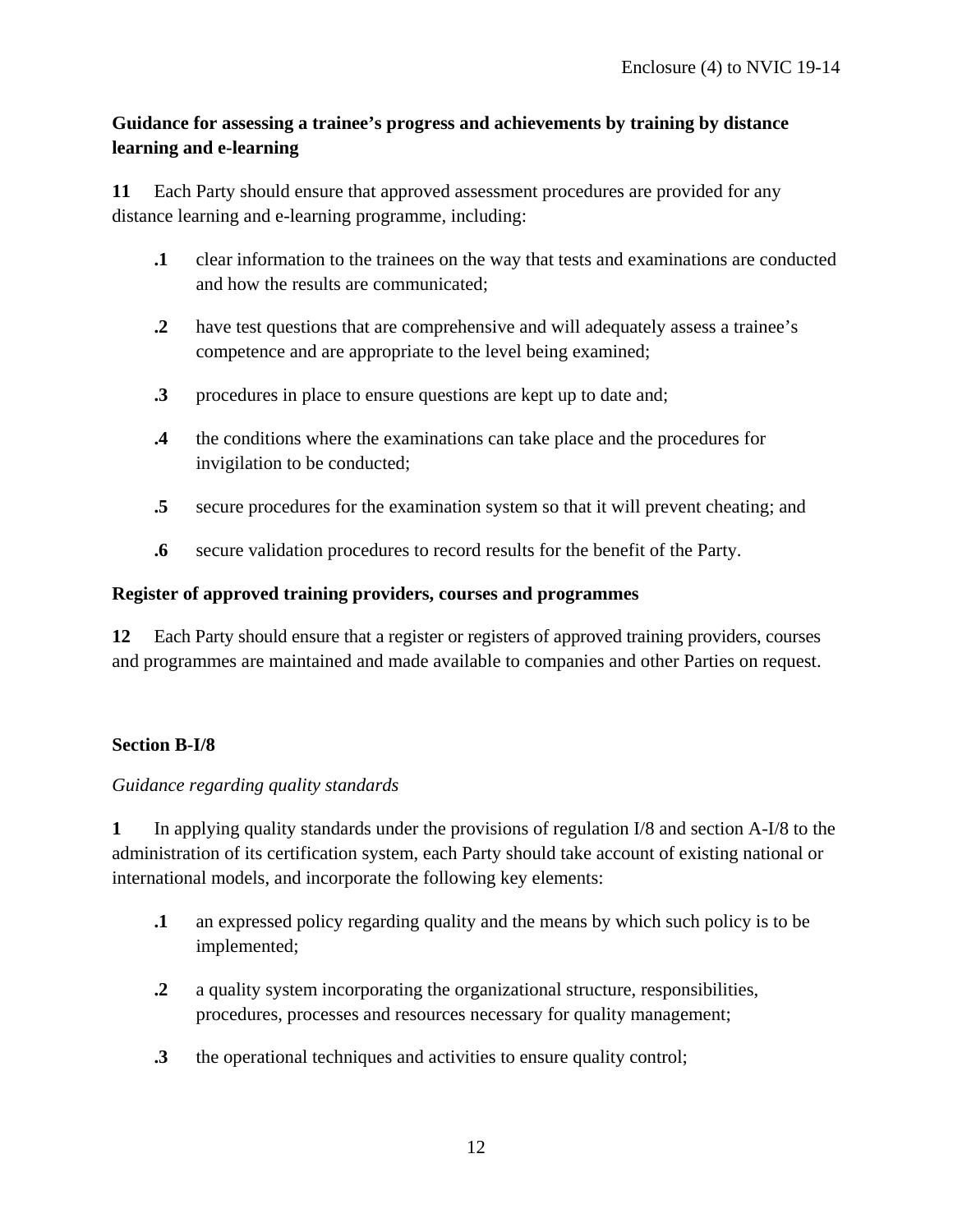- **.4** systematic monitoring arrangements, including internal quality-assurance evaluations, to ensure that all defined objectives are being achieved; and
- **.5** arrangements for periodic external quality evaluations as described in the following paragraphs.

**2** In establishing such quality standards for the administration of their national certification system, Administrations should seek to ensure that the arrangements adopted:

- **.1** are sufficiently flexible to enable the certification system to take account of the varying needs of the industry, and that they facilitate and encourage the application of new technology;
- **.2** cover all the administrative matters that give effect to the various provisions of the Convention, in particular regulations I/2 to I/15 and other provisions which enable the Administration to grant certificates of service and dispensations and to withdraw, cancel and suspend certificates;
- **.3** encompass the Administration's responsibilities for approving training and assessment at all levels, from undergraduate-type courses and updating courses for certificates of competency to short courses of vocational training; and
- **.4** incorporate arrangements for the internal quality-assurance reviews under paragraph 1.4 involving a comprehensive self-study of the administrative procedures, at all levels, in order to measure achievement of defined objectives and to provide the basis for the independent external evaluation required under section A-I/8, paragraph 3.

## **Quality standards model for assessment of knowledge, understanding, skills and competence**

**3** The quality standards model for assessment of knowledge, understanding, skills and competence should incorporate the recommendations of this section within the general framework of either:

- **.1** a national scheme for education and training accreditation or quality standards; or
- **.2** an alternative quality-standards model acceptable to the Organization.
- **4** The above quality-standards model should incorporate:
	- **.1** a quality policy, including a commitment by the training institution or unit to the achievement of its stated aims and objectives and to the consequential recognition by the relevant accrediting or quality-standards authority;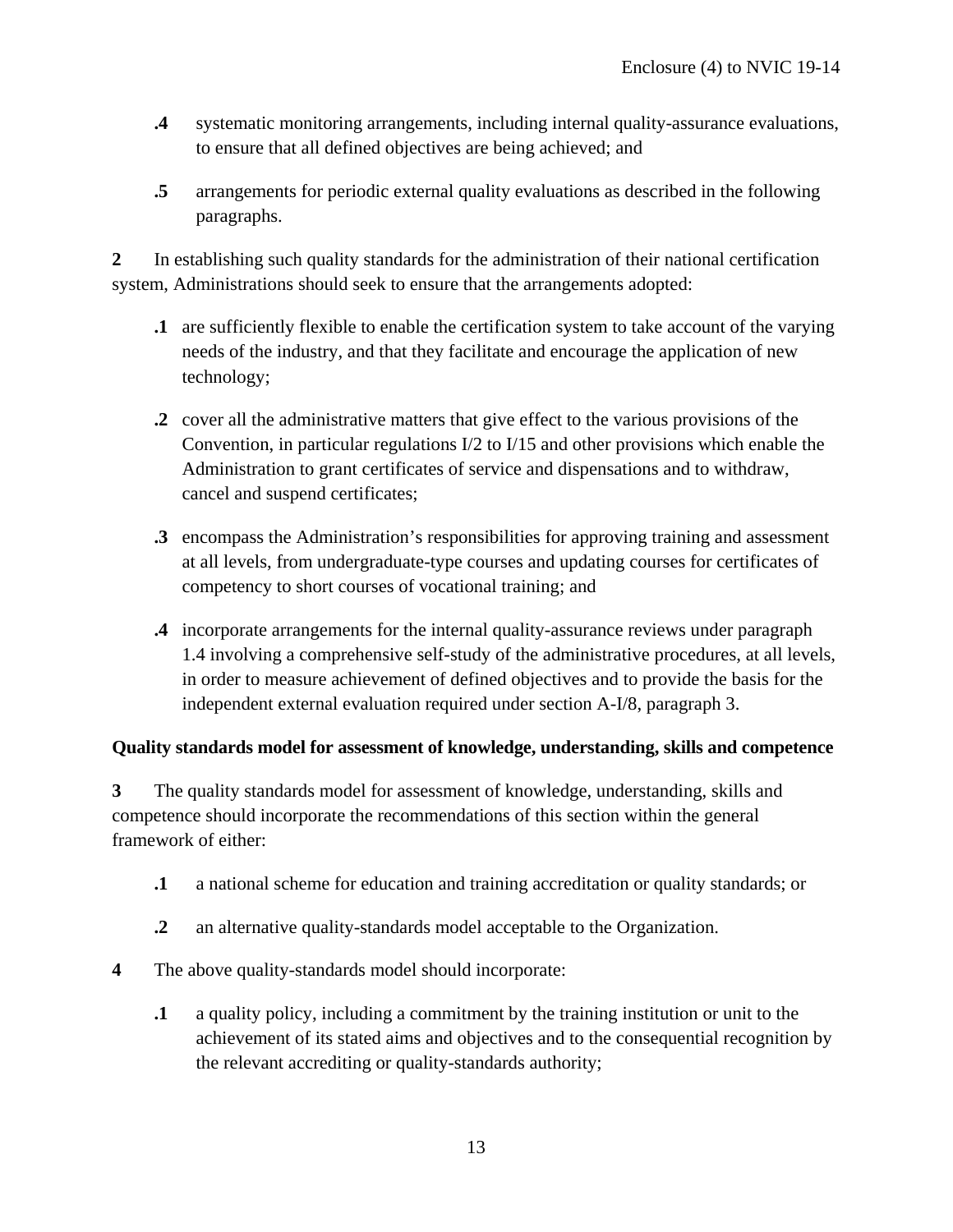- **.2** those quality-management functions that determine and implement the quality policy, relating to aspects of the work which impinge on the quality of what is provided, including provisions for determining progression within a course or programme;
- **.3** quality system coverage, where appropriate, of the academic and administrative organizational structure, responsibilities, procedures, processes and the resources of staff and equipment;
- **.4** the quality-control functions to be applied at all levels to the teaching, training, examination and assessment activities, and to their organization and implementation, in order to ensure their fitness for their purpose and the achievement of their defined objectives;
- **.5** the internal quality-assurance processes and reviews which monitor the extent to which the institution, or training unit, is achieving the objectives of the programmes it delivers, and is effectively monitoring the quality-control procedures which it employs; and
- **.6** the arrangements made for periodic external quality evaluations required under regulation I/8, paragraph 2 and described in the following paragraphs, for which the outcome of the quality-assurance reviews forms the basis and starting point.

**5** In establishing quality standards for education, training and assessment programmes, the organizations responsible for implementing these programmes should take account of the following:

- **.1** Where provisions exist for established national accreditation, or education quality standards, such provisions should be utilized for courses incorporating the knowledge and understanding requirements of the Convention. The quality standards should be applied to both management and operational levels of the activity, and should take account of how it is managed, organized, undertaken and evaluated, in order to ensure that the identified goals are achieved.
- **.2** Where acquisition of a particular skill or accomplishment of a designated task is the primary objective, the quality standards should take account of whether real or simulated equipment is utilized for this purpose, and of the appropriateness of the qualifications and experience of the assessors, in order to ensure achievement of the set standards.
- **.3** The internal quality-assurance evaluations should involve a comprehensive self-study of the programme, at all levels, to monitor achievement of defined objectives through the application of quality standards. These quality-assurance reviews should address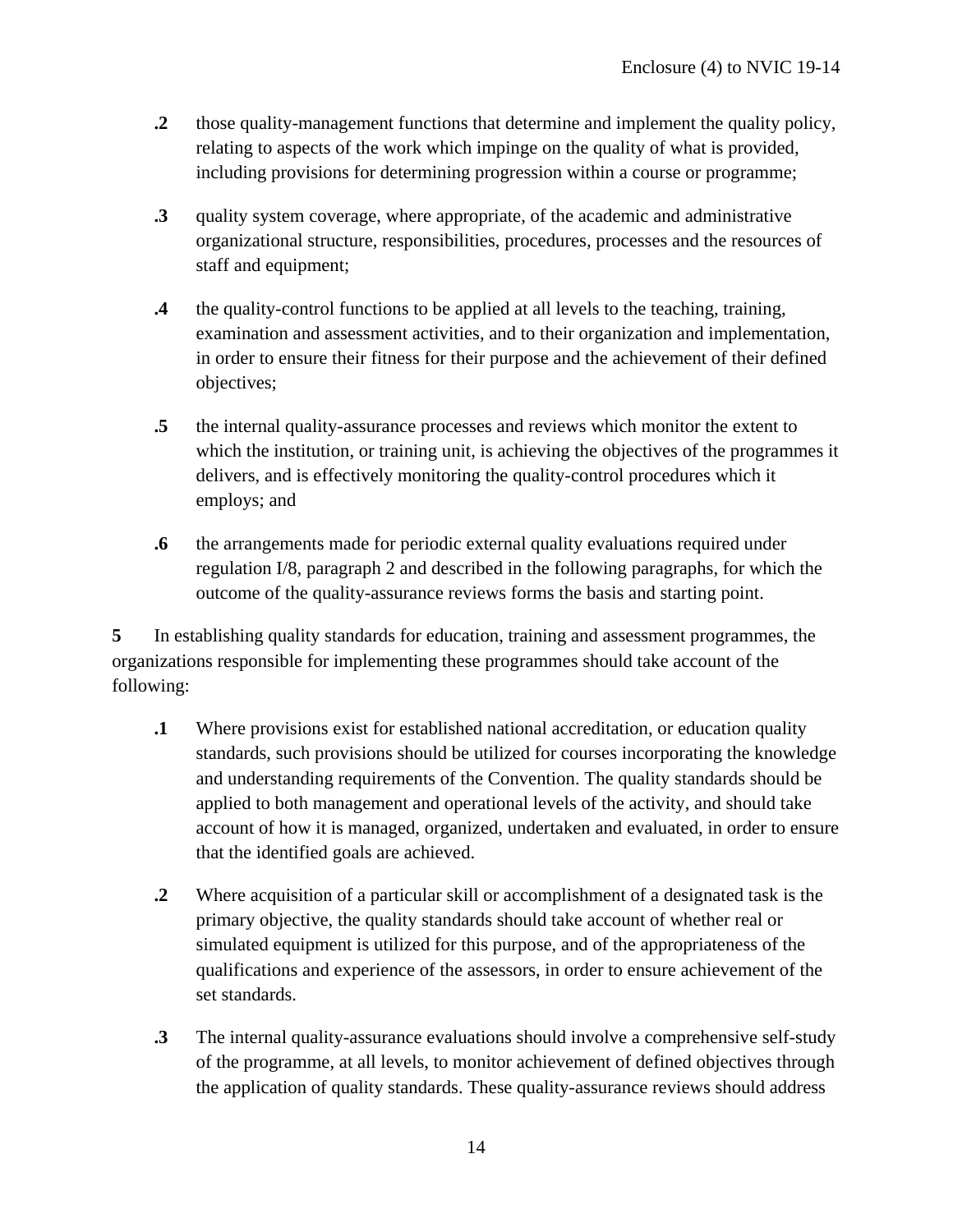the planning, design, presentation and evaluation of programmes as well as the teaching, learning and communication activities. The outcome provides the basis for the independent evaluation required under section A-I/8, paragraph 3.

#### **The independent evaluation**

**6** Each independent evaluation should include a systematic and independent examination of all quality activities, but should not evaluate the validity of the defined objectives. The evaluation team should:

- **.1** carry out the evaluation in accordance with documented procedures;
- **.2** ensure that the results of each evaluation are documented and brought to the attention of those responsible for the area evaluated; and
- **.3** check that timely action is taken to correct any deficiencies.

**7** The purpose of the evaluation is to provide an independent assessment of the effectiveness of the quality-standard arrangements at all levels. In the case of an education or training establishment, a recognized academic accreditation or quality-standards body or Government agency should be used. The evaluation team should be provided with sufficient advance information to give an overview of the tasks in hand. In the case of a major training institution or programme, the following items are indicative of the information to be provided:

- **.1** the mission statement of the institution;
- **.2** details of academic and training strategies in use;
- **.3** an organization chart and information on the composition of committees and advisory bodies;
- **.4** staff and student information;
- **.5** a description of training facilities and equipment; and
- **.6** an outline of the policies and procedures on:
	- **.6.1** student admission;
	- **.6.2** the development of new courses and review of existing courses;
	- **.6.3** the examination system, including appeals and resits;
	- **.6.4** staff recruitment, training, development, appraisal and promotion;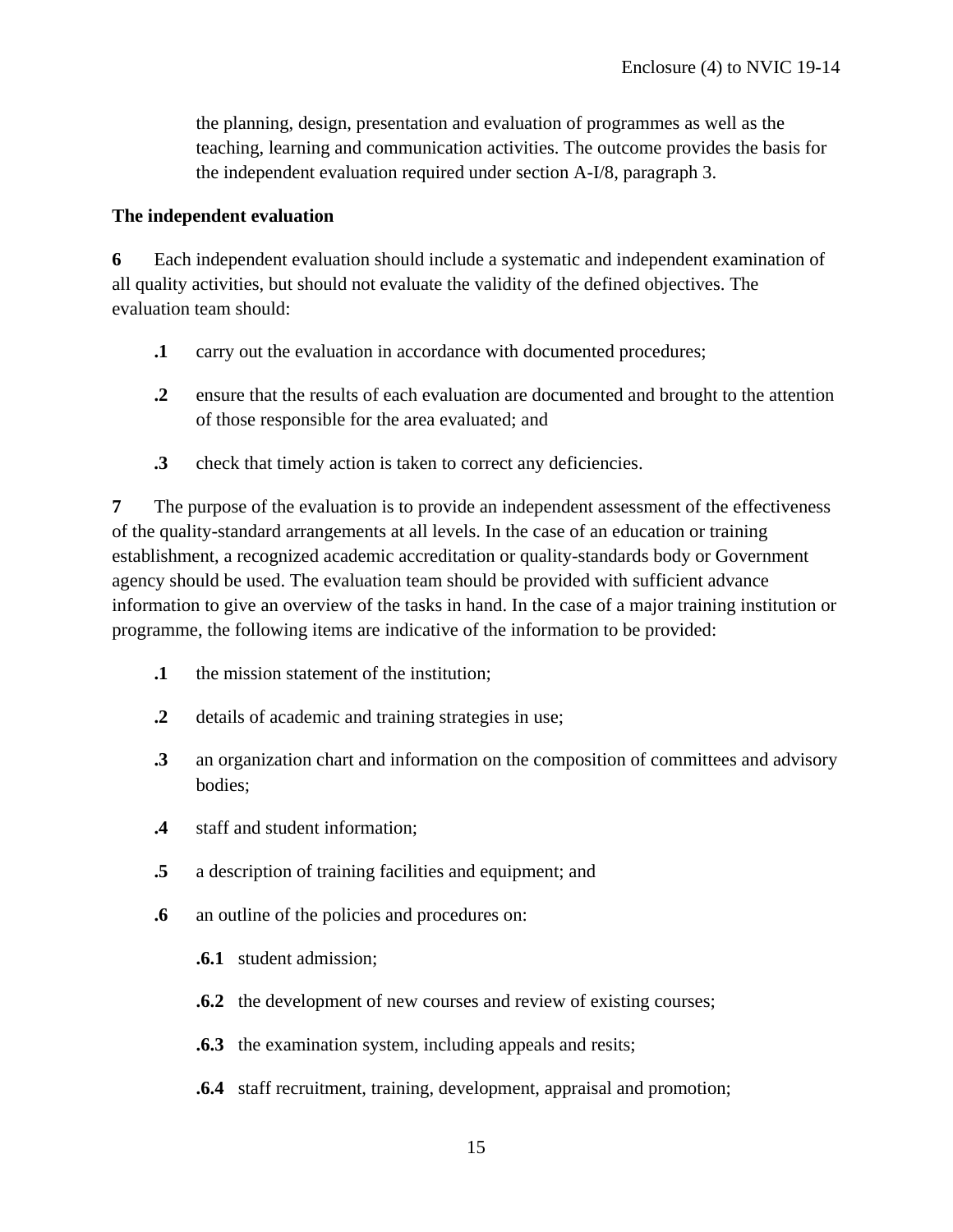- <span id="page-43-0"></span>**.6.5** feedback from students and from industry; and
- **.6.6** staff involvement in research and development.

## **The report**

**8** Before submitting a final report, the evaluation team should forward an interim report to the management, seeking their comments on their findings. Upon receiving their comments, the evaluators should submit their final report, which should:

- **.1** include brief background information about the institution or training programme;
- **.2** be full, fair and accurate;
- **.3** highlight the strengths and weaknesses of the institution;
- **.4** describe the evaluation procedure followed;
- **.5** cover the various elements identified in paragraph 4;
- **.6** indicate the extent of compliance or non-compliance with the requirements of the Convention and the effectiveness of the quality standards in ensuring achievement of defined aims and objectives; and
- **.7** spell out clearly the areas found to be deficient, offer suggestions for improvement and provide any other comments the evaluators consider relevant.

## **Section B-I/12**

## *Guidance regarding the use of simulators*

**1** When simulators are being used for training or assessment of competency, the following guidelines should be taken into consideration in conducting any such training or assessment.

## **Training and assessment in radar observation and plotting**[\\*](#page-43-0)

- **2** Training and assessment in radar observation and plotting should:
	- **.1** incorporate the use of radar simulation equipment; and
	- **.2** conform to standards not inferior to those given in paragraphs 3 to 17 below.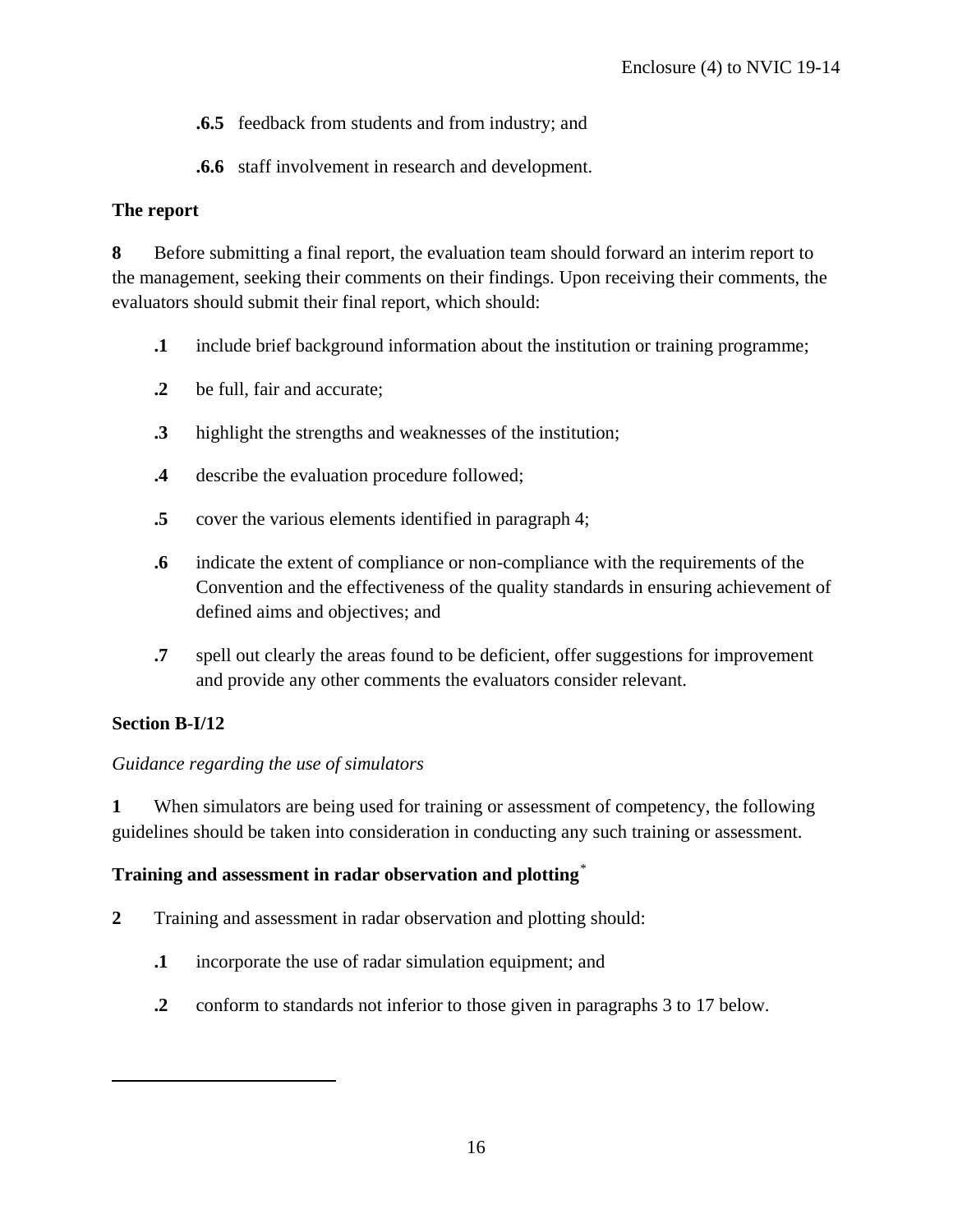<span id="page-44-0"></span>**3** Demonstrations of and practice in radar observation should be undertaken, where appropriate, on live marine radar equipment, including the use of simulators. Plotting exercises should preferably be undertaken in real time, in order to increase trainees' awareness of the hazards of the improper use of radar data and improve their plotting techniques to a standard of radar plotting commensurate with that necessary for the safe execution of collision-avoidance manoeuvring under actual seagoing conditions.

## *General*

## **Factors affecting performance and accuracy**

**4** An elementary understanding should be attained of the principles of radar, together with a full practical knowledge of:

- **.1** range and bearing measurement, characteristics of the radar set which determine the quality of the radar display, radar antennae, polar diagrams, the effects of power radiated in directions outside the main beam, a non-technical description of the radar system, including variations in the features encountered in different types of radar set, performance monitors and equipment factors which affect maximum and minimum detection ranges and accuracy of information;
- 2 the current marine radar performance specification adopted by the Organization<sup>[\\*](#page-44-0)\*</sup>;
- **.3** the effects of the siting of the radar antenna, shadow sectors and arcs of reduced sensitivity, false echoes, effects of antenna height on detection ranges and of siting radar units and storing spares near magnetic compasses, including magnetic safe distances; and
- **.4** radiation hazards and safety precautions to be taken in the vicinity of antennae and open waveguides.

## **Detection of misrepresentation of information, including false echoes and sea returns**

**5** A knowledge of the limitations to target detection is essential, to enable the observer to estimate the dangers of failure to detect targets. The following factors should be emphasized:

- **.1** performance standard of the equipment;
- **.2** brilliance, gain and video processor control settings;
- **.3** radar horizon;

- **.4** size, shape, aspect and composition of targets;
- **.5** effects of the motion of the ship in a seaway;
- **.6** propagation conditions;

See relevant/appropriate performance standards adopted by the Organization.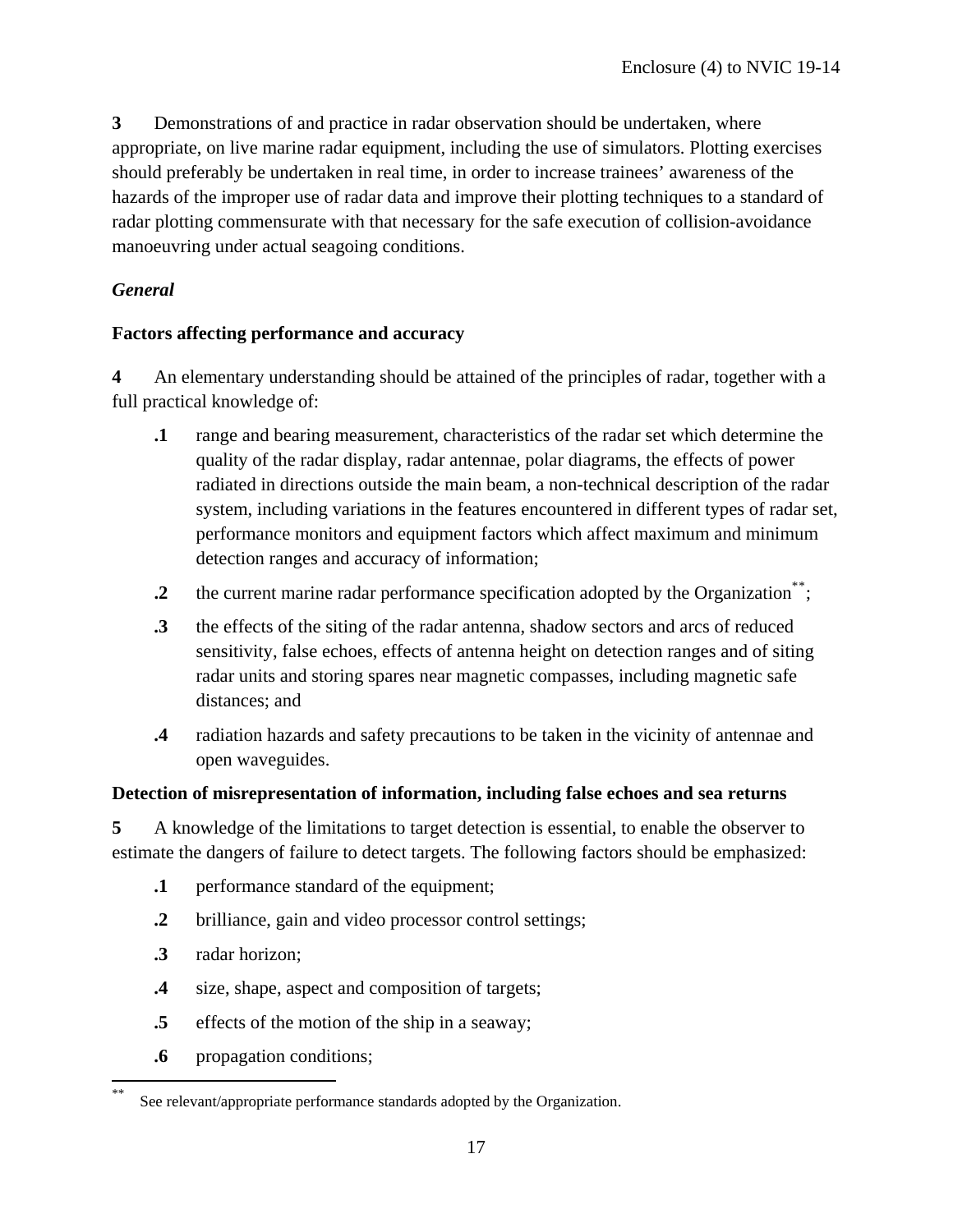- **.7** meteorological conditions; sea clutter and rain clutter;
- **.8** anti-clutter control settings;
- **.9** shadow sectors; and
- **.10** radar-to-radar interference.

**6** A knowledge should be attained of factors which might lead to faulty interpretation, including false echoes, effects of nearby pylons and large structures, effects of power lines crossing rivers and estuaries, echoes from distant targets occurring on second or later traces.

**7** A knowledge should be attained of aids to interpretation, including corner reflectors and radar beacons; detection and recognition of land targets; the effects of topographical features; effects of pulse length and beam width; radar-conspicuous and -inconspicuous targets; factors which affect the echo strength from targets.

## *Practice*

## **Setting up and maintaining displays**

- **8** A knowledge should be attained of:
	- **.1** the various types of radar display mode; unstabilized ship's-head-up relative motion; ship's-head-up, course-up and north-up stabilized relative motion and true motion;
	- **.2** the effects of errors on the accuracy of information displayed; effects of transmitting compass errors on stabilized and true-motion displays; effects of transmitting log errors on a true-motion display; and the effects of inaccurate manual speed settings on a true-motion display;
	- **.3** methods of detecting inaccurate speed settings on true-motion controls; the effects of receiver noise limiting the ability to display weak echo returns, and the effects of saturation by receiver noise, etc.; the adjustment of operational controls; criteria which indicate optimum points of adjustment; the importance of proper adjustment sequence, and the effects of maladjusted controls; the detection of maladjustments and corrections of:
		- **.3.1** controls affecting detection ranges; and
		- **.3.2** controls affecting accuracy;
	- **.4** the dangers of using radar equipment with maladjusted controls; and
	- **.5** the need for frequent regular checking of performance, and the relationship of the performance indicator to the range performance of the radar set.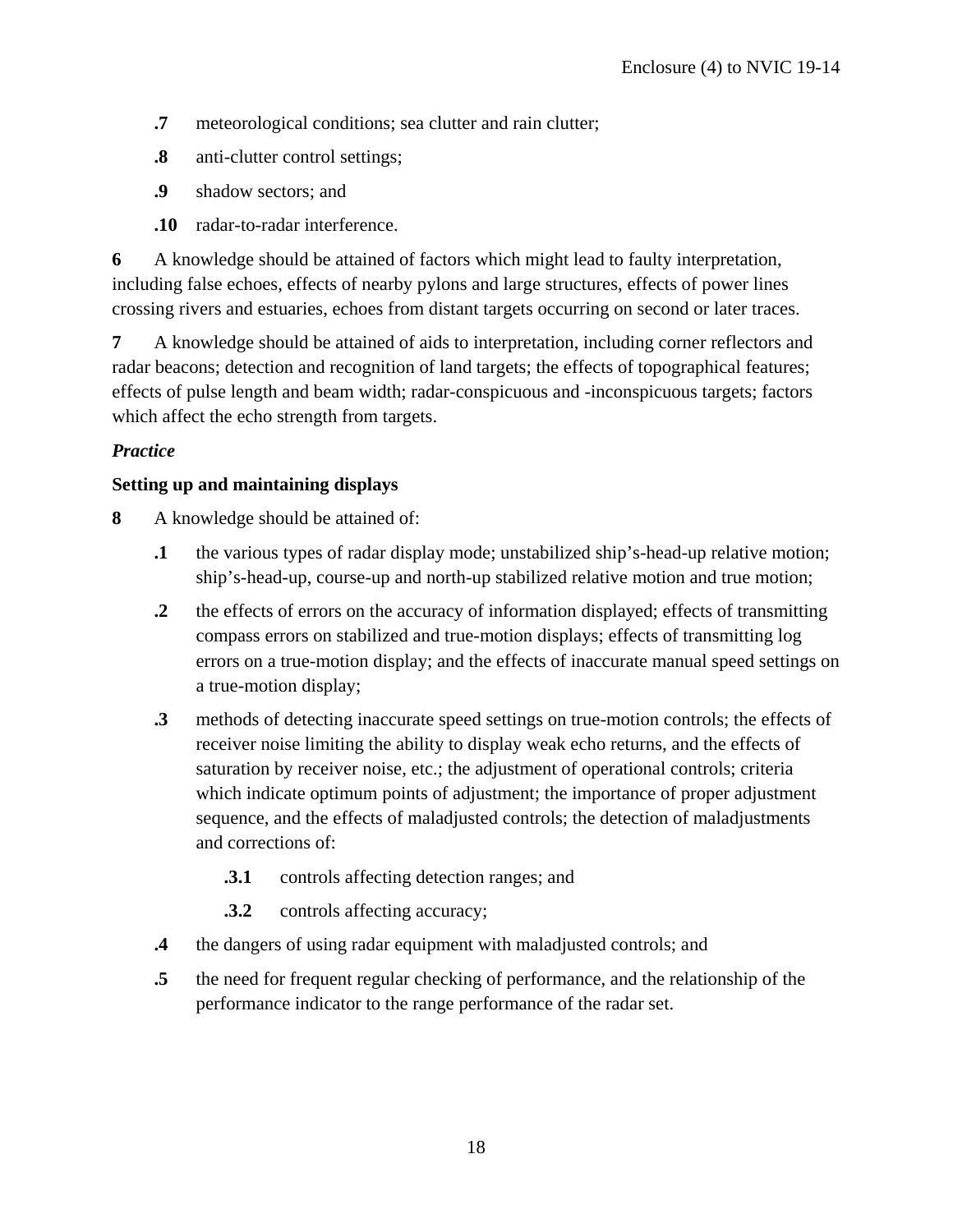## **Range and bearing**

- **9** A knowledge should be attained of:
	- **.1** the methods of measuring ranges; fixed range markers and variable range markers;
	- **.2** the accuracy of each method and the relative accuracy of the different methods;
	- **.3** how range data are displayed; ranges at stated intervals, digital counter and graduated scale;
	- **.4** the methods of measuring bearings; rotatable cursor on transparent disc covering the display, electronic bearing cursor and other methods;
	- **.5** bearing accuracy and inaccuracies caused by parallax, heading marker displacement, centre maladjustment;
	- **.6** how bearing data are displayed; graduated scale and digital counter; and
	- **.7** the need for regular checking of the accuracy of ranges and bearings, methods of checking for inaccuracies and correcting or allowing for inaccuracies.

## *Plotting techniques and relative-motion concepts*

**10** Practice should be provided in manual plotting techniques, including the use of reflection plotters, with the objective of establishing a thorough understanding of the interrelated motion between own ship and other ships, including the effects of manoeuvring to avoid collision. At the preliminary stages of this training, simple plotting exercises should be designed to establish a sound appreciation of plotting geometry and relative-motion concepts. The degree of complexity of exercises should increase throughout the training course until the trainee has mastered all aspects of the subject. Competence can best be enhanced by exposing the trainee to real-time exercises performed on a simulator or using other effective means.

## **Identification of critical echoes**

**11** A thorough understanding should be attained of:

- **.1** position fixing by radar from land targets and sea marks;
- **.2** the accuracy of position fixing by ranges and by bearings;
- **.3** the importance of cross-checking the accuracy of radar against other navigational aids; and
- **.4** the value of recording ranges and bearings at frequent, regular intervals when using radar as an aid to collision avoidance.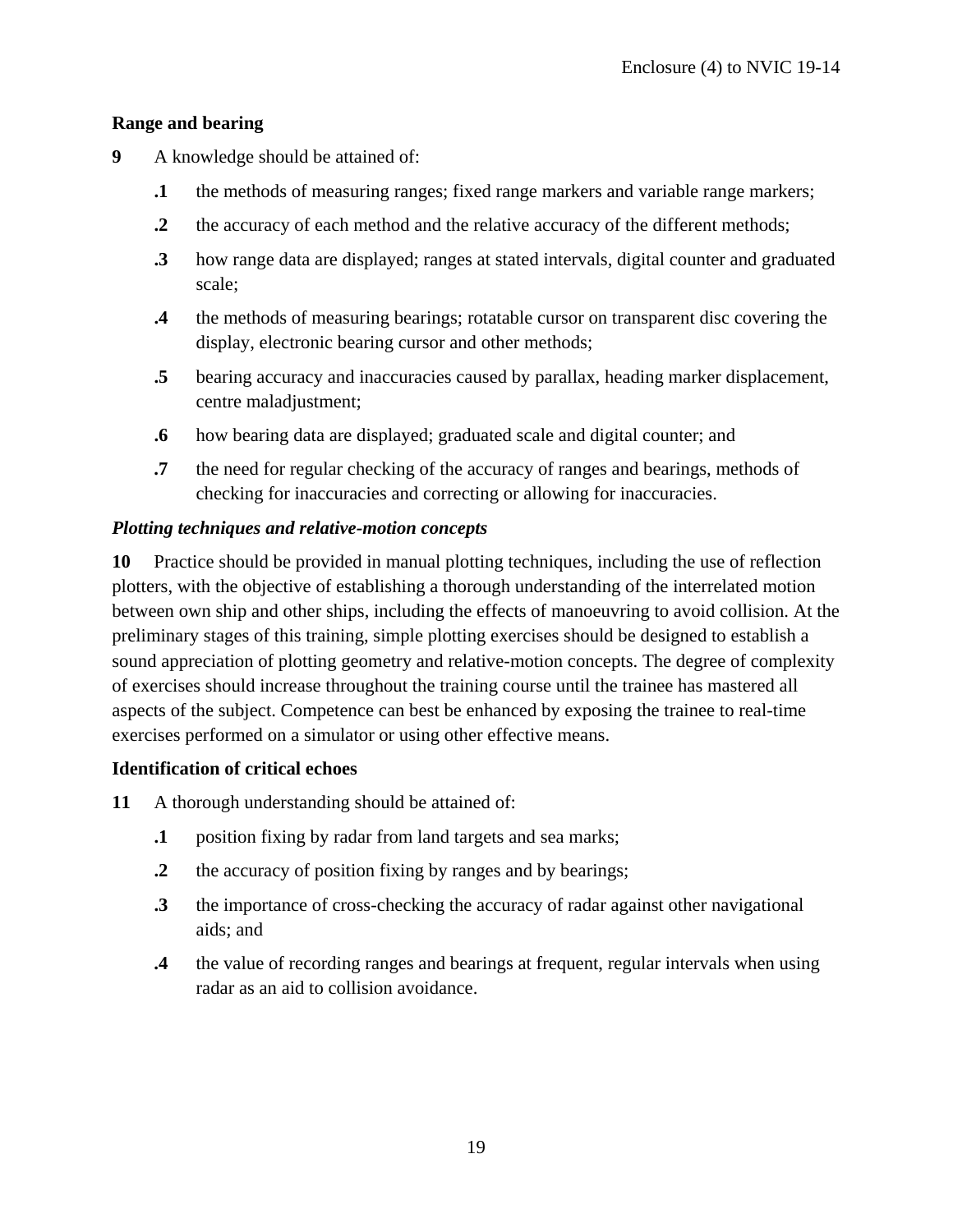## **Course and speed of other ships**

- **12** A thorough understanding should be attained of:
	- **.1** the different methods by which course and speed of other ships can be obtained from recorded ranges and bearings, including:
		- **.1.1** the unstabilized relative plot;
		- **.1.2** the stabilized relative plot; and
		- **.1.3** the true plot; and
	- **.2** the relationship between visual and radar observations, including detail and the accuracy of estimates of course and speed of other ships, and the detection of changes in movements of other ships.

#### **Time and distance of closest approach of crossing, meeting or overtaking ships**

- **13** A thorough understanding should be attained of:
	- **.1** the use of recorded data to obtain:
		- **.1.1** measurement of closest approach distance and bearing;
		- **.1.2** time to closest approach; and
	- **.2** the importance of frequent, regular observations.

#### **Detecting course and speed changes of other ships**

- **14** A thorough understanding should be attained of:
	- **.1** the effects of changes of course and/or speed by other ships on their tracks across the display;
	- **.2** the delay between change of course or speed and detection of that change; and
	- **.3** the hazards of small changes as compared with substantial changes of course or speed in relation to rate and accuracy of detection.

#### **Effects of changes in own ship's course or speed or both**

**15** A thorough understanding of the effects on a relative-motion display of own ship's movements, and the effects of other ships' movements and the advantages of compass stabilization of a relative display.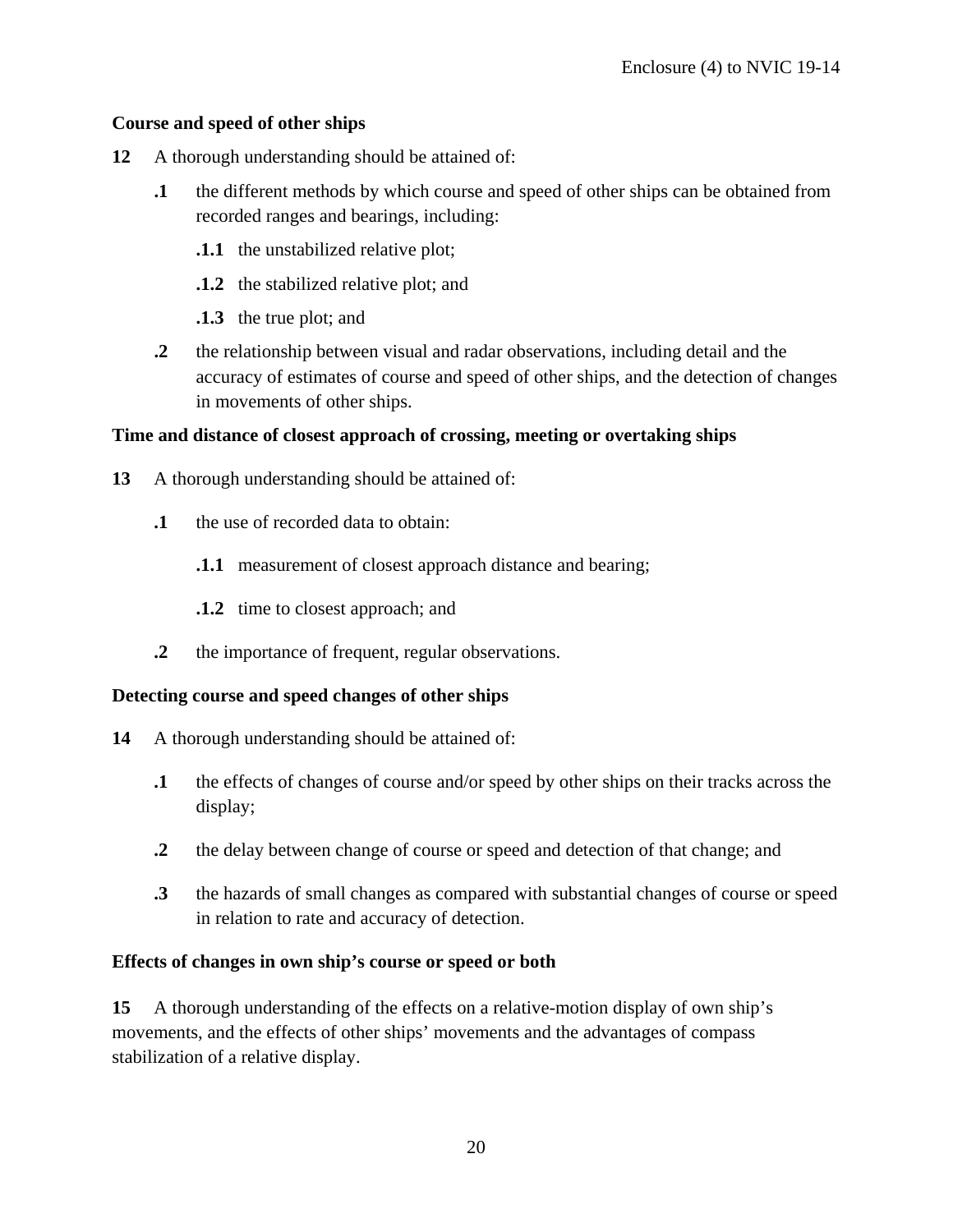- **16** In respect of true-motion displays, a thorough understanding should be attained of:
	- **.1** the effects of inaccuracies of:
		- **.1.1** speed and course settings; and
		- **.1.2** compass stabilization data driving a stabilized relative-motion display;
	- **.2** the effects of changes in course or speed or both by own ship on tracks of other ships on the display; and
	- **.3** the relationship of speed to frequency of observations.

## *Application of the International Regulations for Preventing Collisions at Sea, 1972, as amended*

**17** A thorough understanding should be attained of the relationship of the International Regulations for Preventing Collisions at Sea, 1972, as amended to the use of radar, including:

- **.1** action to avoid collision, dangers of assumptions made on inadequate information and the hazards of small alterations of course or speed;
- **.2** the advantages of safe speed when using radar to avoid collision;
- **.3** the relationship of speed to closest approach distance and time and to the manoeuvring characteristics of various types of ships;
- **.4** the importance of radar observation reports and radar reporting procedures being well defined;
- **.5** the use of radar in clear weather, to obtain an appreciation of its capabilities and limitations, compare radar and visual observations and obtain an assessment of the relative accuracy of information;
- **.6** the need for early use of radar in clear weather at night and when there are indications that visibility may deteriorate;
- **.7** comparison of features displayed by radar with charted features; and
- **.8** comparison of the effects of differences between range scales.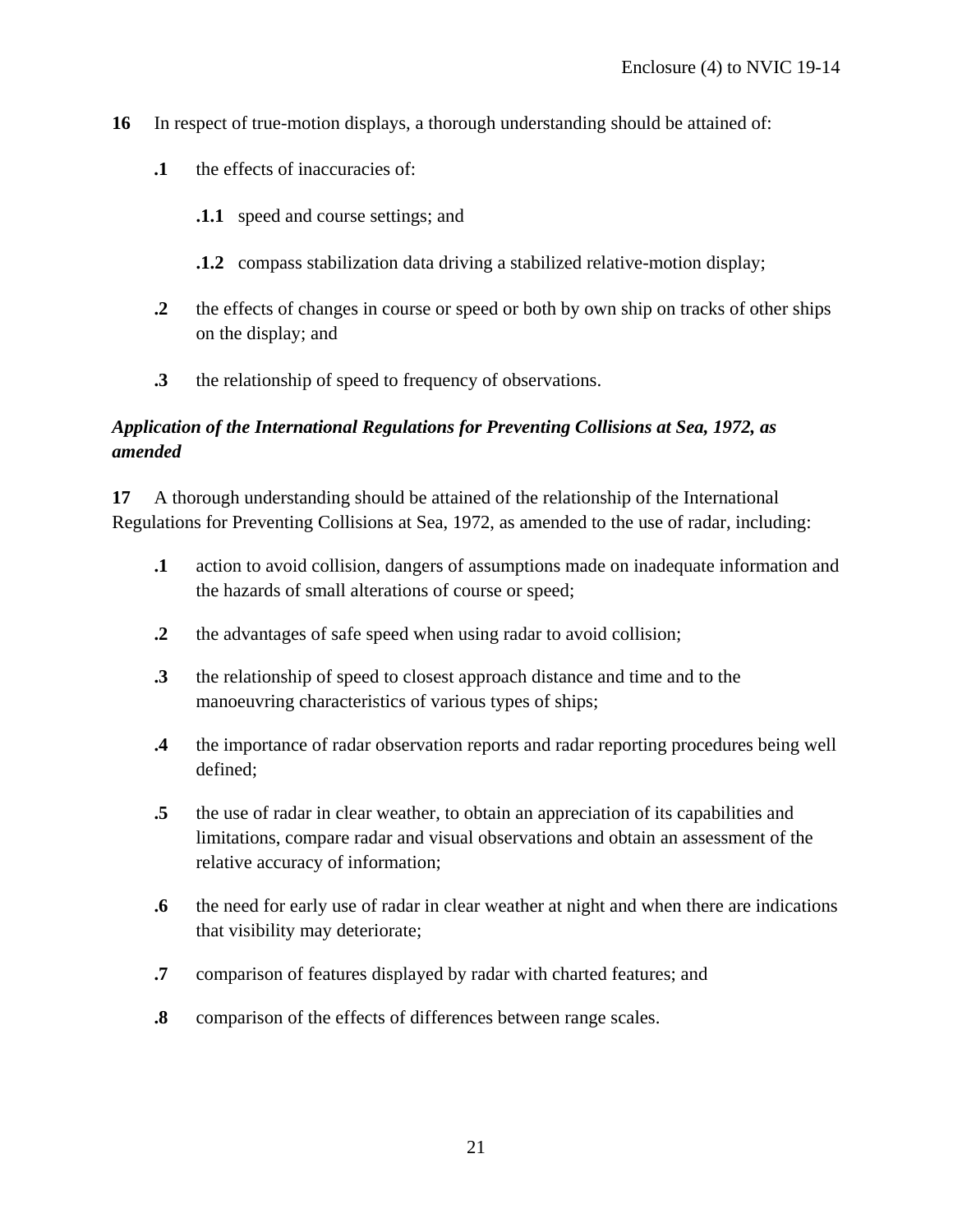## <span id="page-49-0"></span>**Training and assessment in the operational use of**

## **Automatic Radar Plotting Aids (ARPA)**

**18** Training and assessment in the operational use of automatic radar plotting aids (ARPA) should:

- **.1** require prior completion of the training in radar observation and plotting or combine that training with the training given in paragraphs 19 to 35 below;
- **.2** incorporate the use of ARPA simulation equipment; and
- **.3** conform to standards not inferior to those given in paragraphs 19 to 35 below.

**19** Where ARPA training is provided as part of the general training under the 1978 STCW Convention, masters, chief mates and officers in charge of a navigational watch should understand the factors involved in decision-making based on the information supplied by ARPA in association with other navigational data inputs, having a similar appreciation of the operational aspects and of system errors of modern electronic navigational systems, including ECDIS. This training should be progressive in nature, commensurate with the responsibilities of the individual and the certificates issued by Parties under the 1978 STCW Convention.

## *Theory and demonstration*

## **Possible risks of over-reliance on ARPA**

**20** Appreciation that ARPA is only a navigational aid and:

- **.1** that its limitations, including those of its sensors, make over-reliance on ARPA dangerous, in particular for keeping a look-out; and
- **.2** the need to observe at all times the Principles to be observed in keeping a navigational watch and the Guidance on keeping a navigational watch.

## **Principal types of ARPA systems and their display characteristics**

**21** Knowledge of the principal types of ARPA systems in use; their various display characteristics and an understanding of when to use ground- or sea-stabilized modes and north-up, course-up or head-up presentations.

The relevant IMO Model Course(s) and resolution MSC.64(67), as amended, may be of assistance in the preparation of courses.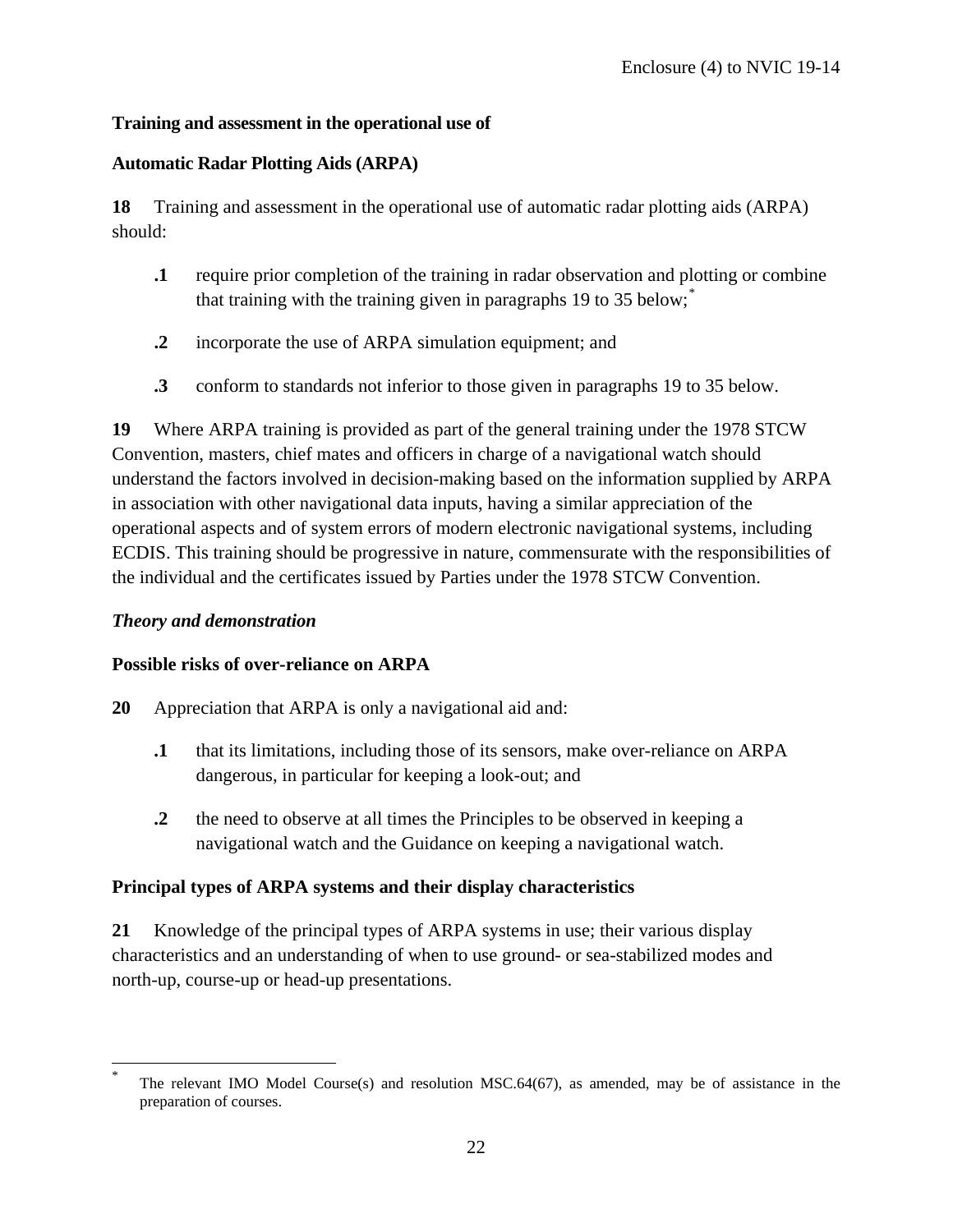## <span id="page-50-0"></span>**IMO performance standards for ARPA**

**22** An appreciation of the IMO performance standards for ARPA, in particular the standards relating to accuracy.[\\*](#page-50-0)

## **Factors affecting system performance and accuracy**

**23** Knowledge of ARPA sensor input performance parameters − radar, compass and speed inputs and the effects of sensor malfunction on the accuracy of ARPA data.

- **24** Knowledge of:
	- **.1** the effects of the limitations of radar range and bearing discrimination and accuracy and the limitations of compass and speed input accuracies on the accuracy of ARPA data; and
	- **.2** factors which influence vector accuracy.

## **Tracking capabilities and limitations**

- **25** Knowledge of:
	- **.1** the criteria for the selection of targets by automatic acquisition;
	- **.2** the factors leading to the correct choice of targets for manual acquisition;
	- **.3** the effects on tracking of "lost" targets and target fading; and
	- **.4** the circumstances causing "target swap" and its effects on displayed data.

## **Processing delays**

**26** Knowledge of the delays inherent in the display of processed ARPA information, particularly on acquisition and re-acquisition or when a tracked target manoeuvres.

## **Operational warnings, their benefits and limitations**

**27** Appreciation of the uses, benefits and limitations of ARPA operational warnings and their correct setting, where applicable, to avoid spurious interference.

<sup>\*</sup> See relevant/appropriate performance standards adopted by the Organization.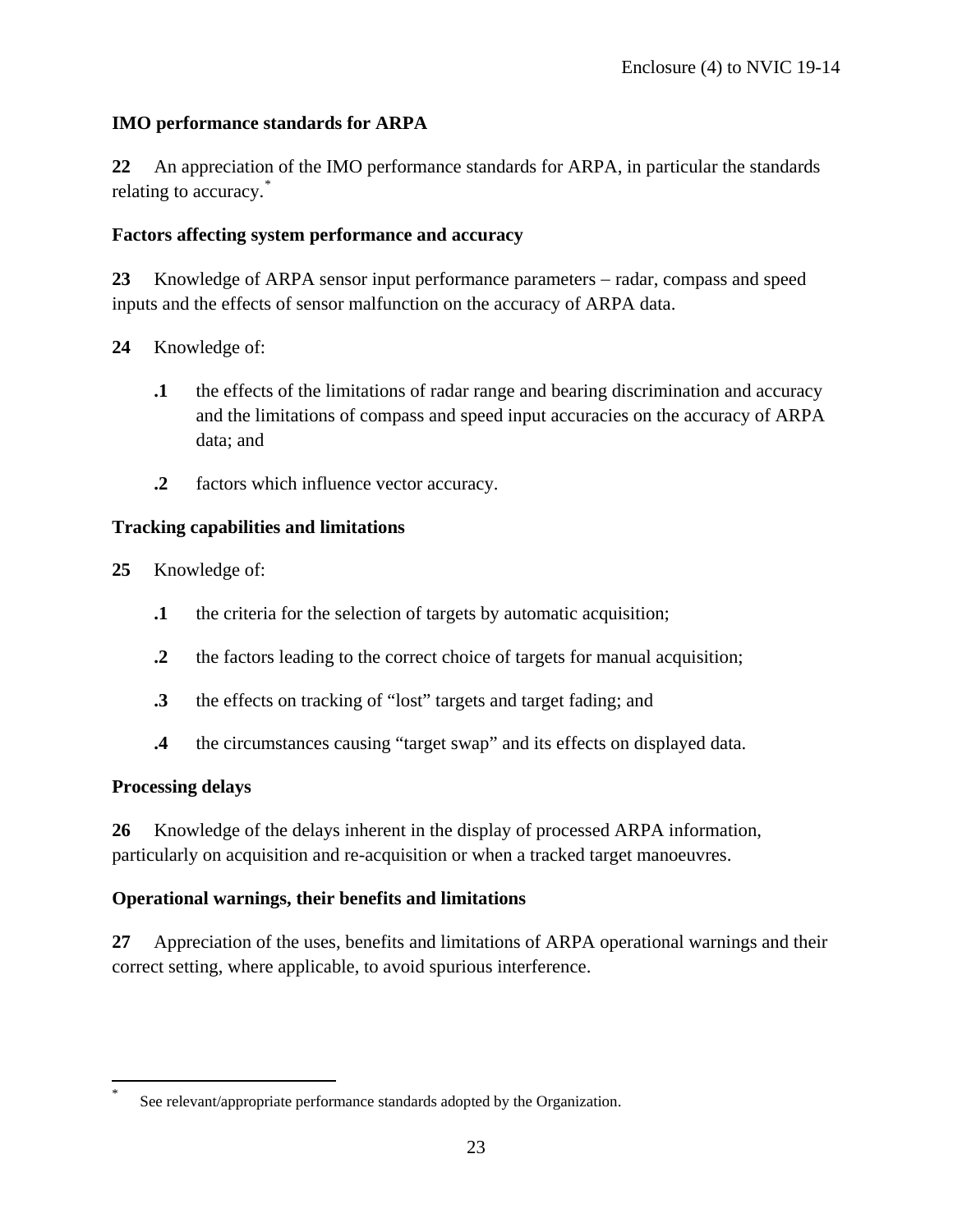## **System operational tests**

**28** Knowledge of:

- **.1** methods of testing for malfunctions of ARPA systems, including functional self-testing; and
- **2** precautions to be taken after a malfunction occurs.

## **Manual and automatic acquisition of targets and their respective limitations**

**29** Knowledge of the limits imposed on both types of acquisition in multi-target scenarios, and the effects on acquisition of target fading and target swap.

## **True and relative vectors and typical graphic representation of target information and danger areas**

**30** Thorough knowledge of true and relative vectors; derivation of targets' true courses and speeds, including:

- **.1** threat assessment, derivation of predicted closest point of approach and predicted time to closest point of approach from forward extrapolation of vectors, the use of graphic representation of danger areas;
- **.2** the effects of alterations of course and/or speed of own ship and/or targets on predicted closest point of approach and predicted time to closest point of approach and danger areas;
- **.3** the effects of incorrect vectors and danger areas; and
- **.4** the benefit of switching between true and relative vectors.

## **Information on past positions of targets being tracked**

**31** Knowledge of the derivation of past positions of targets being tracked, recognition of historic data as a means of indicating recent manoeuvring of targets and as a method of checking the validity of the ARPA's tracking.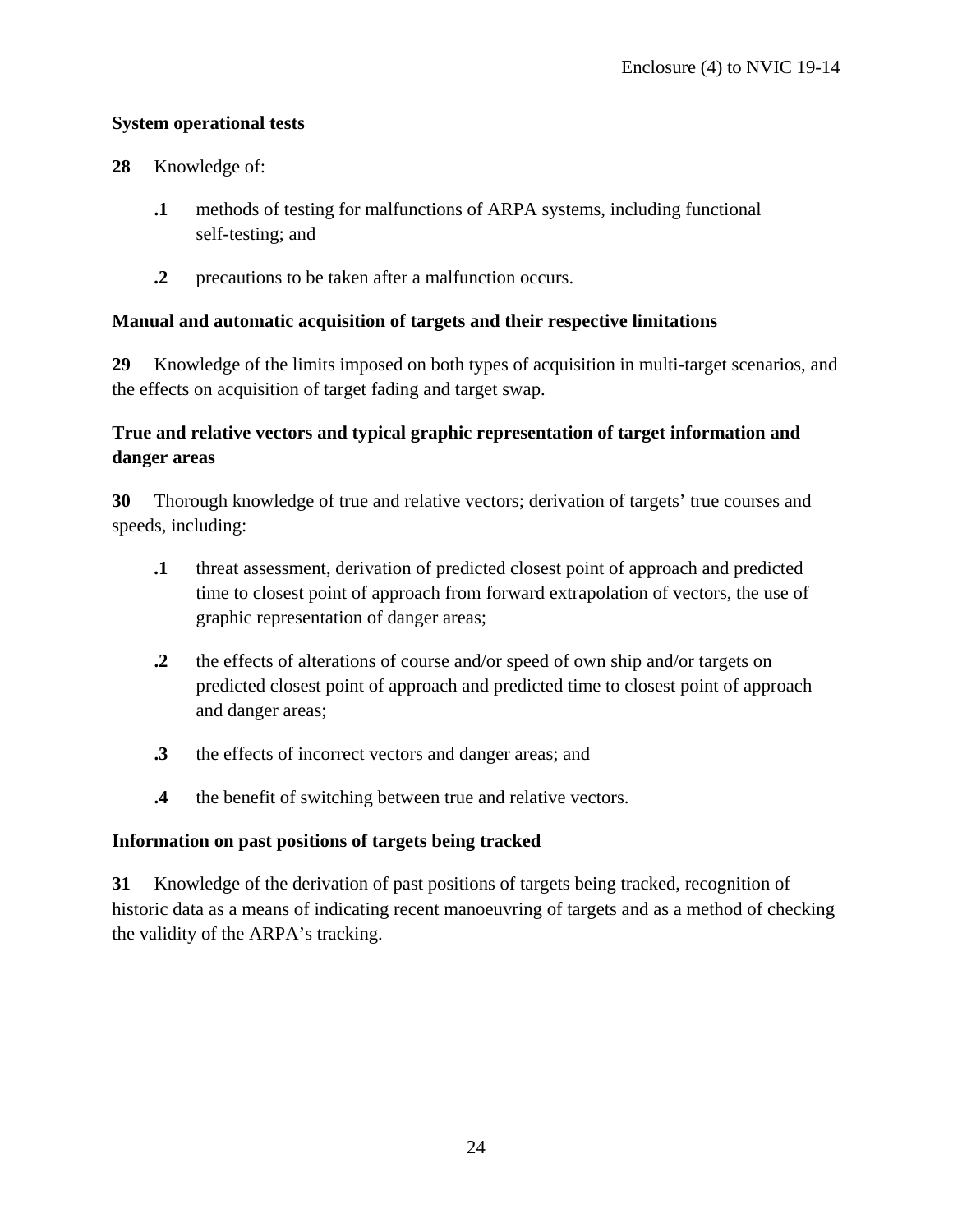## *Practice*

## **Setting up and maintaining displays**

- **32** Ability to demonstrate:
	- **.1** the correct starting procedure to obtain the optimum display of ARPA information;
	- **.2** the selection of display presentation; stabilized relative-motion displays and true-motion displays;
	- **.3** the correct adjustment of all variable radar display controls for optimum display of data;
	- **.4** the selection, as appropriate, of required speed input to ARPA;
	- **.5** the selection of ARPA plotting controls, manual/automatic acquisition, vector/graphic display of data;
	- **.6** the selection of the timescale of vectors/graphics;
	- **.7** the use of exclusion areas when automatic acquisition is employed by ARPA; and
	- **.8** performance checks of radar, compass, speed input sensors and ARPA.

## **System operational tests**

**33** Ability to perform system checks and determine data accuracy of ARPA, including the trial manoeuvre facility, by checking against basic radar plot.

## **Obtaining information from the ARPA display**

**34** Demonstrate the ability to obtain information in both relative- and true-motion modes of display, including:

- **.1** the identification of critical echoes;
- **.2** the speed and direction of target's relative movement;
- **.3** the time to, and predicted range at, target's closest point of approach;
- **.4** the courses and speeds of targets;
- **.5** detecting course and speed changes of targets and the limitations of such information;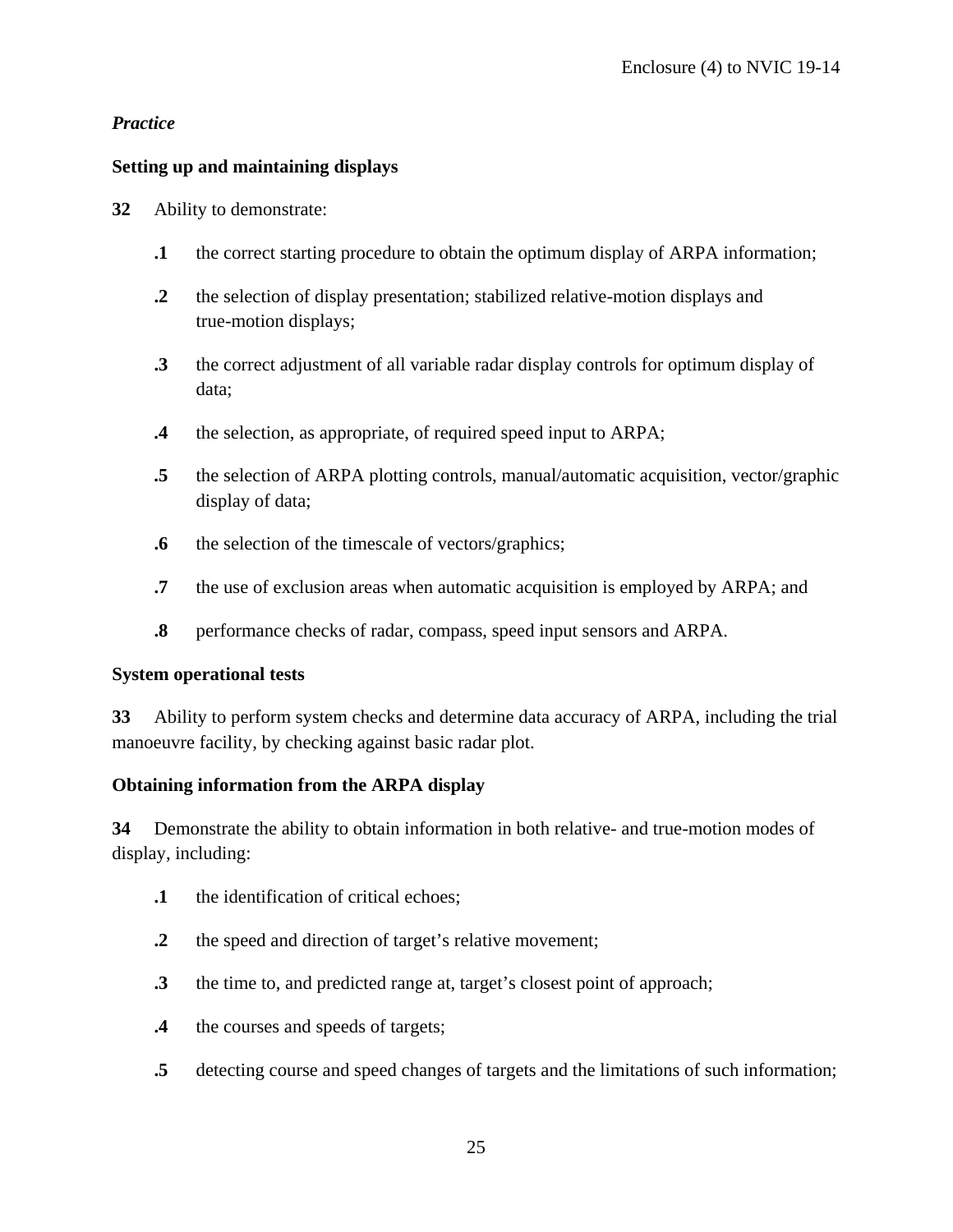- **.6** the effect of changes in own ship's course or speed or both; and
- **.7** the operation of the trial manoeuvre facility.

## **Application of the International Regulations for Preventing Collisions at Sea, 1972, as amended**

**35** Analysis of potential collision situations from displayed information, determination and execution of action to avoid close-quarters situations in accordance with the International Regulations for Preventing Collisions at Sea, 1972, as amended, in force.

## **Training and assessment in the operational use of Electronic**

## **Chart Display and Information Systems (ECDIS)**

## *Introduction*

**36** When simulators are being used for training or assessment in the operational use of Electronic Chart Display and Information Systems (ECDIS), the following interim guidance should be taken into consideration in any such training or assessment.

**37** Training and assessment in the operational use of the ECDIS should:

- **.1** incorporate the use of ECDIS simulation equipment; and
- **.2** conform to standards not inferior to those given in paragraphs 38 to 65 below.

**38** ECDIS simulation equipment should, in addition to meeting all applicable performance standards set out in section A-I/12 of the STCW Code, as amended, be capable of simulating navigational equipment and bridge operational controls which meet all applicable performance standards adopted by the Organization, incorporate facilities to generate soundings and:

- **.1** create a real-time operating environment, including navigation control and communications instruments and equipment appropriate to the navigation and watchkeeping tasks to be carried out and the manoeuvring skills to be assessed; and
- **.2** realistically simulate "own ship" characteristics in open-water conditions, as well as the effects of weather, tidal stream and currents.

**39** Demonstrations of, and practice in, ECDIS use should be undertaken, where appropriate, through the use of simulators. Training exercises should preferably be undertaken in real time, in order to increase trainees' awareness of the hazards of the improper use of ECDIS. Accelerated timescale may be used only for demonstrations.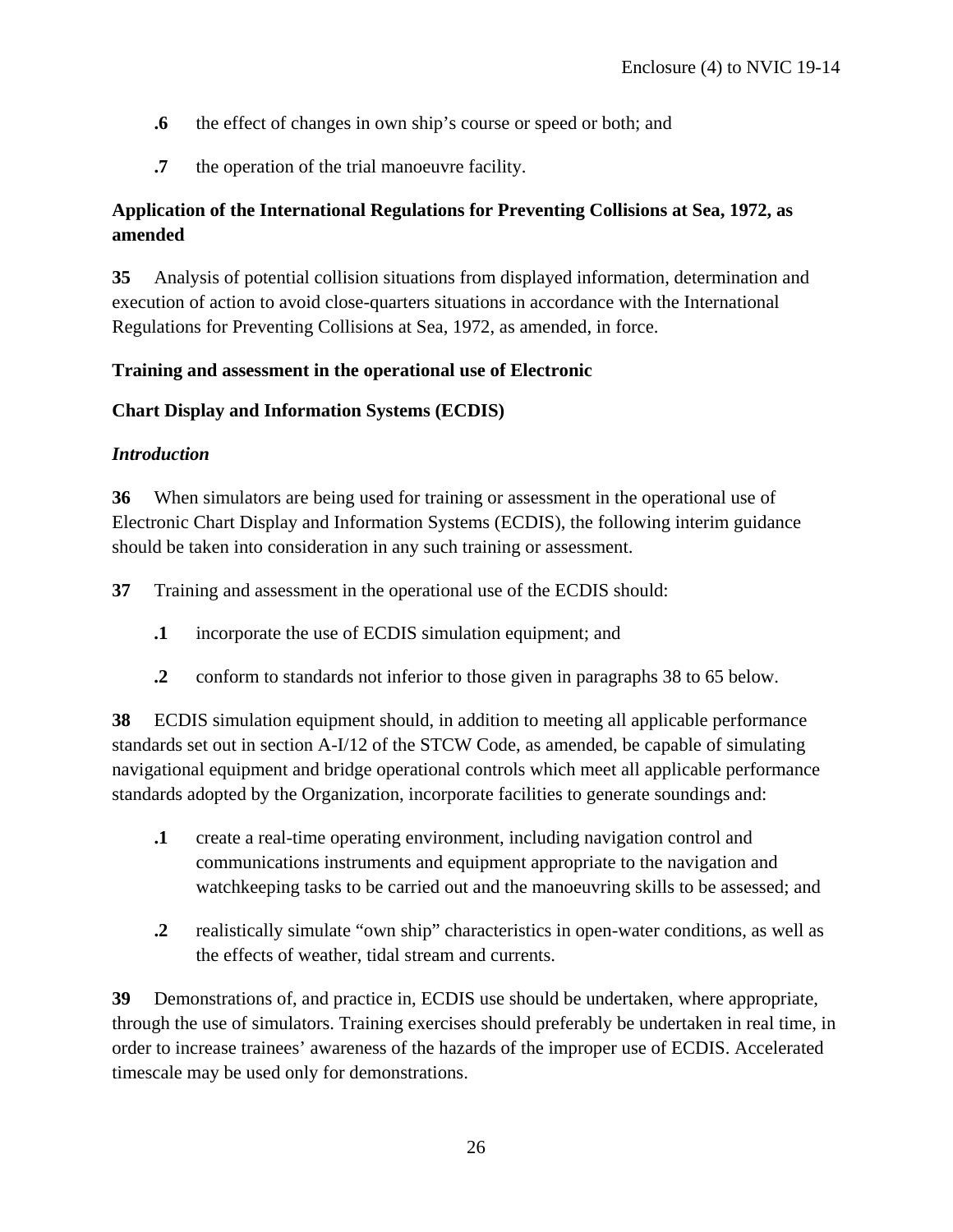## *General*

## **Goals of an ECDIS training programme**

**40** The ECDIS trainee should be able to:

- **.1** operate the ECDIS equipment, use the navigational functions of ECDIS, select and assess all relevant information and take proper action in the case of a malfunction;
- **.2** state the potential errors of displayed data and the usual errors of interpretation; and
- **.3** explain why ECDIS should not be relied upon as the sole reliable aid to navigation.

## **Theory and demonstration**

**41** As the safe use of ECDIS requires knowledge and understanding of the basic principles governing ECDIS data and their presentation rules as well as potential errors in displayed data and ECDIS-related limitations and potential dangers**,** a number of lectures covering the theoretical explanation should be provided. As far as possible, such lessons should be presented within a familiar context and make use of practical examples. They should be reinforced during simulator exercises.

**42** For safe operation of ECDIS equipment and ECDIS-related information (use of the navigational functions of ECDIS, selection and assessment of all relevant information, becoming familiar with ECDIS man–machine interfacing), practical exercises and training on the ECDIS simulators should constitute the main content of the course.

**43** For the definition of training objectives, a structure of activities should be defined. A detailed specification of learning objectives should be developed for each topic of this structure.

## **Simulator exercises**

**44** Exercises should be carried out on individual ECDIS simulators, or full-mission navigation simulators including ECDIS, to enable trainees to acquire the necessary practical skills. For real-time navigation exercises, navigation simulators are recommended to cover the complex navigation situation. The exercises should provide training in the use of the various scales, navigational modes, and display modes which are available, so that the trainees will be able to adapt the use of the equipment to the particular situation concerned.

**45** The choice of exercises and scenarios is governed by the simulator facilities available. If one or more ECDIS workstations and a full-mission simulator are available, the workstations may primarily be used for basic exercises in the use of ECDIS facilities and for passage-planning exercises, whereas full-mission simulators may primarily be used for exercises related to passage-monitoring functions in real time, as realistic as possible in connection with the total workload of a navigational watch. The degree of complexity of exercises should increase throughout the training programme until the trainee has mastered all aspects of the learning subject.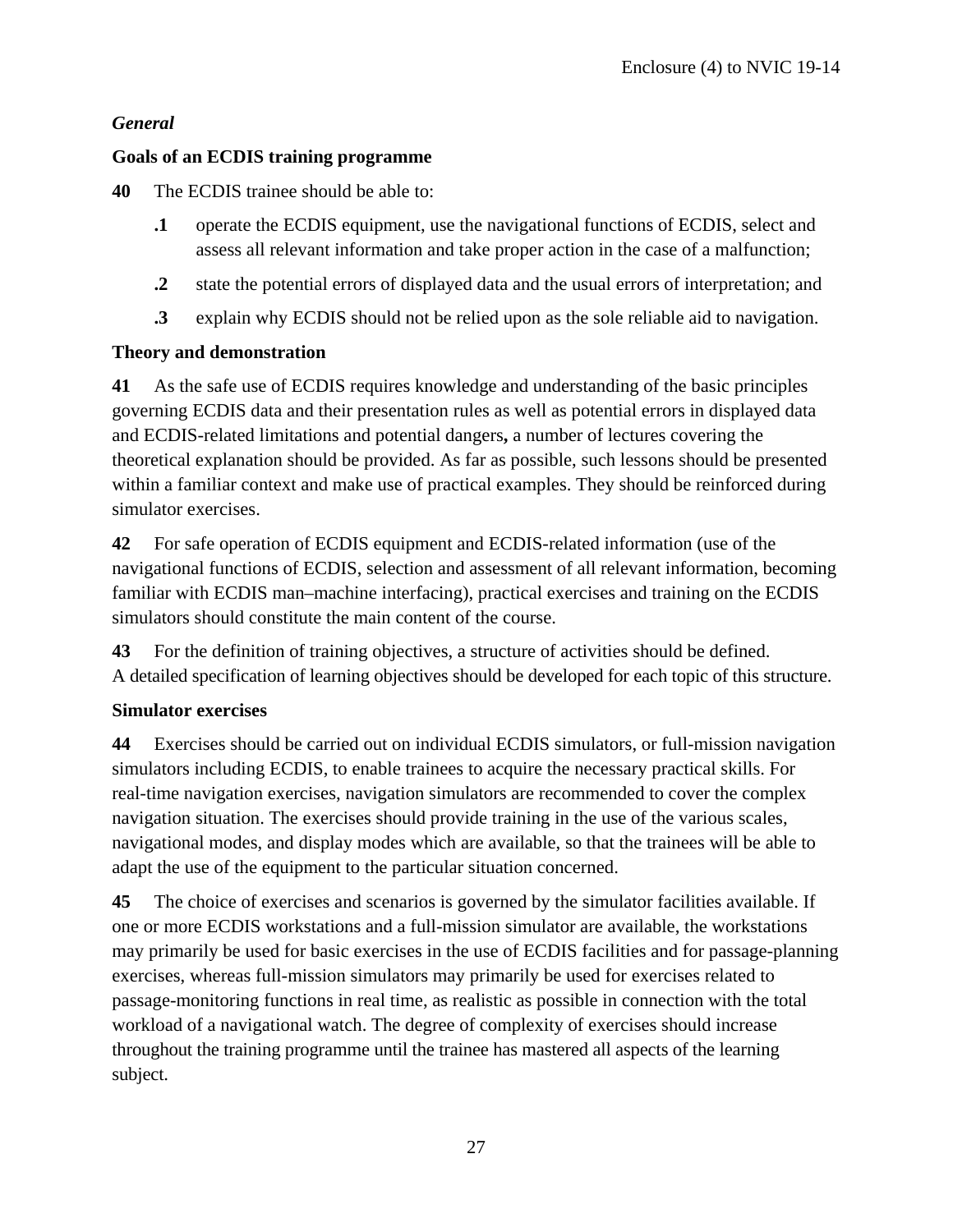<span id="page-55-0"></span>**46** Exercises should produce the greatest impression of realism. To achieve this, the scenarios should be located in a fictitious sea area. Situations, functions and actions for different learning objectives which occur in different sea areas can be integrated into one exercise and experienced in real time.

**47** The main objective of simulator exercises is to ensure that trainees understand their responsibilities in the operational use of ECDIS in all safety-relevant aspects and are thoroughly familiar with the system and equipment used.

## **Principal types of ECDIS systems and their display characteristics**

**48** The trainee should gain knowledge of the principal types of ECDIS in use; their various display characteristics, data structure and an understanding of:

- **.1** differences between vector and raster charts;
- **.2** differences between ECDIS and ECS;
- **.3** differences between ECDIS and RCDS<sup>[\\*](#page-55-0)</sup>;
- **.4** characteristics of ECDIS and their different solutions; and
- **.5** characteristics of systems for special purposes (unusual situations/emergencies).

## **Risks of over-reliance on ECDIS**

- **49** The training in ECDIS operational use should address:
	- **.1** the limitations of ECDIS as a navigational tool;
	- **.2** potential risk of improper functioning of the system;
	- **.3** system limitations, including those of its sensors;
	- **.4** hydrographic data inaccuracy; limitations of vector and raster electronic charts (ECDIS *vs* RCDS and ENC *vs* RNC); and
	- **.5** potential risk of human errors.

Emphasis should be placed on the need to keep a proper look-out and to perform periodical checking, especially of the ship's position, by ECDIS-independent methods.

<sup>\*</sup> SN/Circ.207/Rev.1 – Differences between RCDS and ECDIS.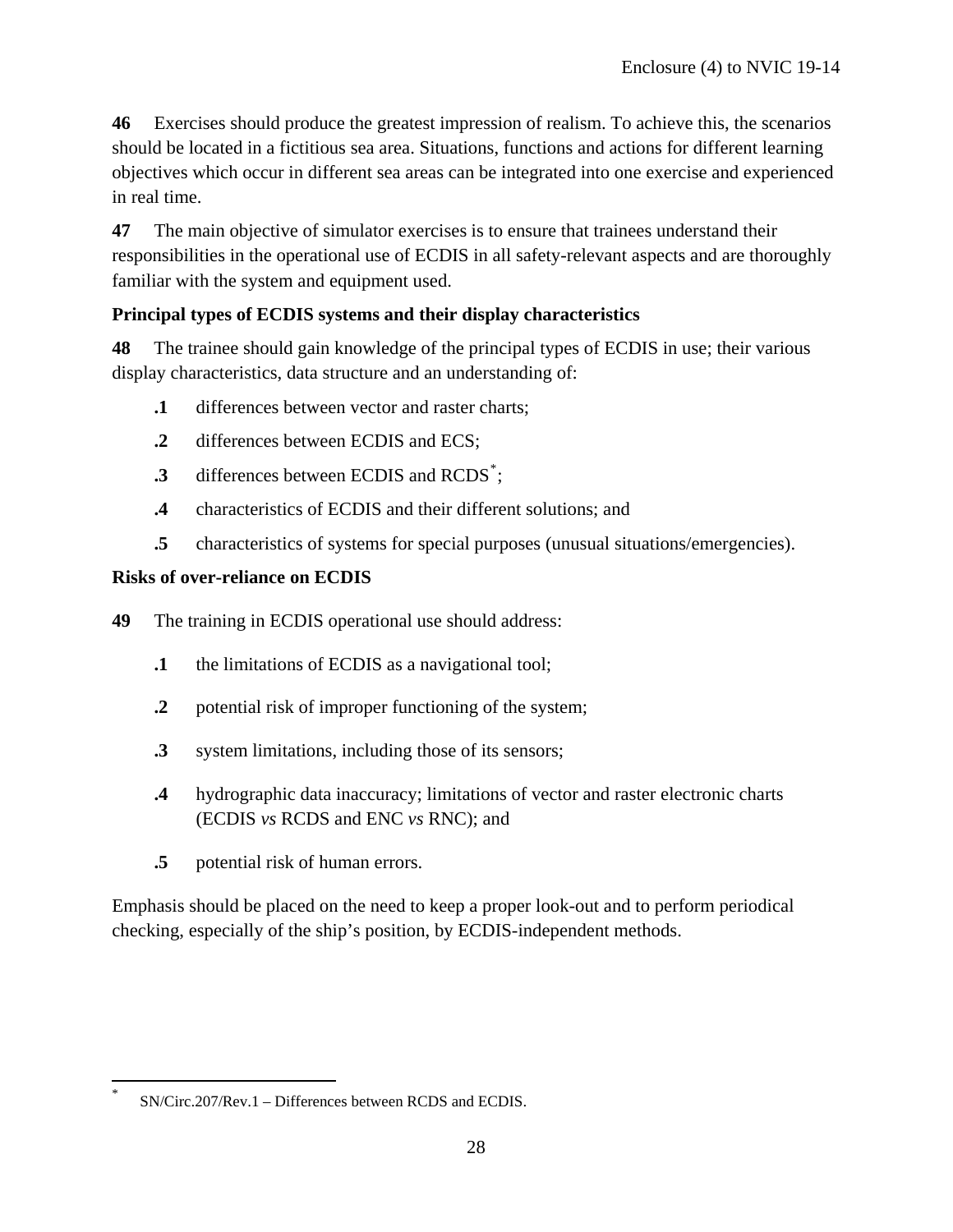## **Detection of misrepresentation of information**

**50** Knowledge of the limitations of the equipment and detection of misrepresentation of information is essential for the safe use of ECDIS. The following factors should be emphasized during training:

- **.1** performance standards of the equipment;
- **.2** radar data representation on an electronic chart, elimination of discrepancy between the radar image and the electronic chart;
- **.3** possible projection discrepancies between an electronic and paper charts;
- **.4** possible scale discrepancies (overscaling and underscaling) in displaying an electronic chart and its original scale;
- **.5** effects of using different reference systems for positioning;
- **.6** effects of using different horizontal and vertical datums;
- **.7** effects of the motion of the ship in a seaway;
- **.8** ECDIS limitations in raster chart display mode;
- **.9** potential errors in the display of:
	- **.9.1** the own ship's position;
	- **.9.2** radar data and ARPA and AIS information;
	- **.9.3** different geodetic coordinate systems; and
- **.10** verification of the results of manual or automatic data correction:
	- **.10.1** comparison of chart data and radar picture; and
	- **.10.2** checking the own ship's position by using the other independent position-fixing systems.

**51** False interpretation of the data and proper action taken to avoid errors of interpretation should be explained. The implications of the following should be emphasized:

- **.1** ignoring overscaling of the display;
- **.2** uncritical acceptance of the own ship's position;
- **.3** confusion of display mode;
- **.4** confusion of chart scale;
- **.5** confusion of reference systems;
- **.6** different modes of presentation;
- **.7** different modes of vector stabilization;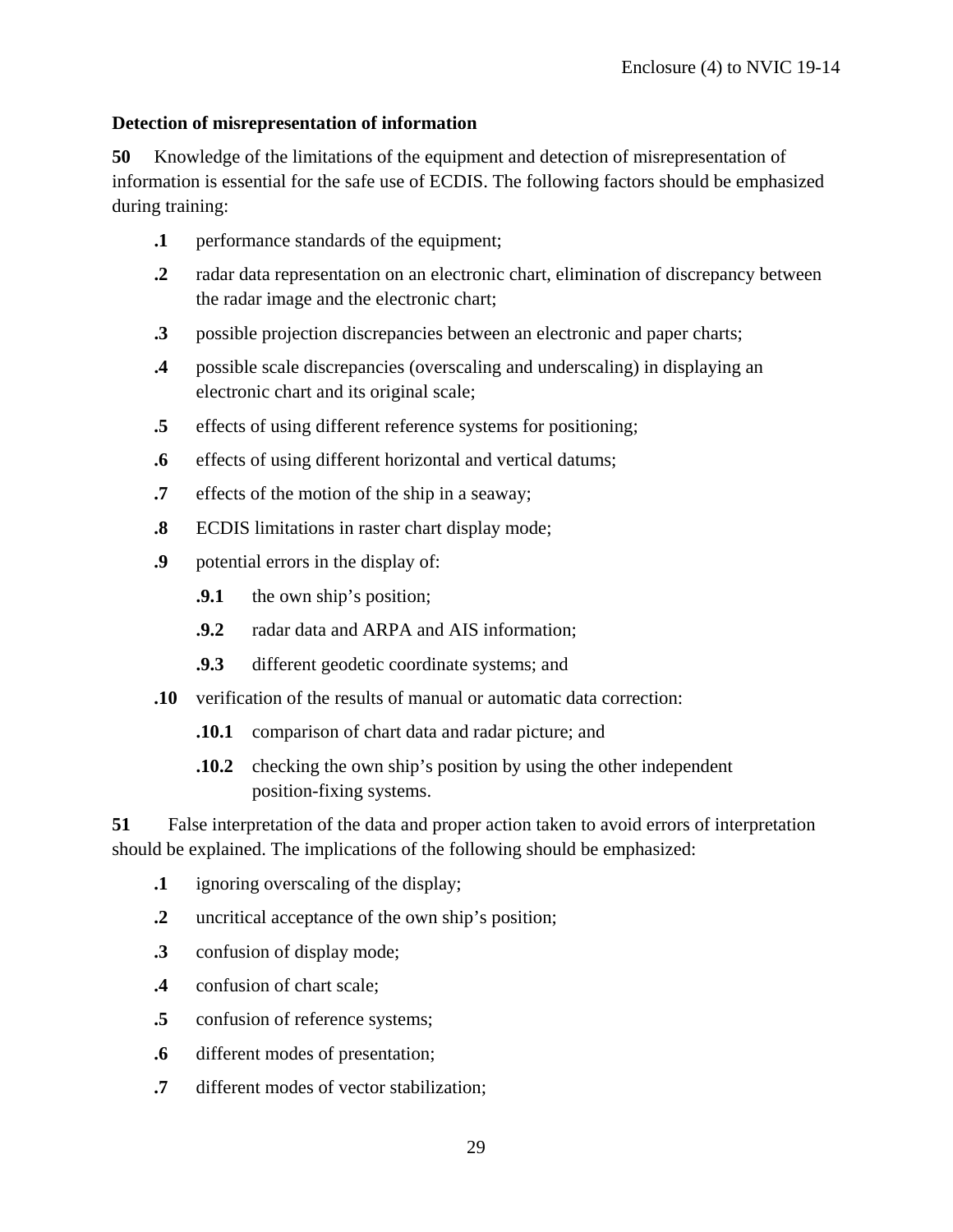- <span id="page-57-0"></span>**.8** differences between true north and gyro north (radar);
- **.9** using the same data reference system;
- **.10** using the appropriate chart scale;
- **.11** using the best-suited sensor to the given situation and circumstances;
- **.12** entering the correct values of safety data:
	- **.12.1** the own ship's safety contour,
	- **.12.2** safety depth (safe water), and
	- **.12.3** events; and
- **.13** proper use of all available data.

**52** Appreciation that RCDS is only a navigational aid and that, when operating in the RCDS mode, the ECDIS equipment should be used together with an appropriate portfolio of up-to-date paper charts:

- **.1** appreciation of the differences in operation of RCDS mode as described in SN.1/Circ.207/Rev.1 "Differences between RCDS and ECDIS"; and
- **.2** ECDIS, in any mode, should be used in training with an appropriate portfolio of up-to-date charts.

## **Factors affecting system performance and accuracy**

**53** An elementary understanding should be attained of the principles of ECDIS, together with a full practical knowledge of:

- **.1** starting and setting up ECDIS; connecting data sensors: satellite and radio navigation system receivers, radar, gyro-compass, log, echo-sounder; accuracy and limitations of these sensors, including effects of measurement errors and ship's position accuracy, manoeuvring on the accuracy of course indicator's performance, compass error on the accuracy of course indication, shallow water on the accuracy of log performance, log correction on the accuracy of speed calculation, disturbance (sea state) on the accuracy of an echo-sounder performance; and
- **.2** the current performance standards for electronic chart display and information systems adopted by the Organization<sup>[\\*](#page-57-0)</sup>.

See relevant/appropriate performance standards adopted by the Organization.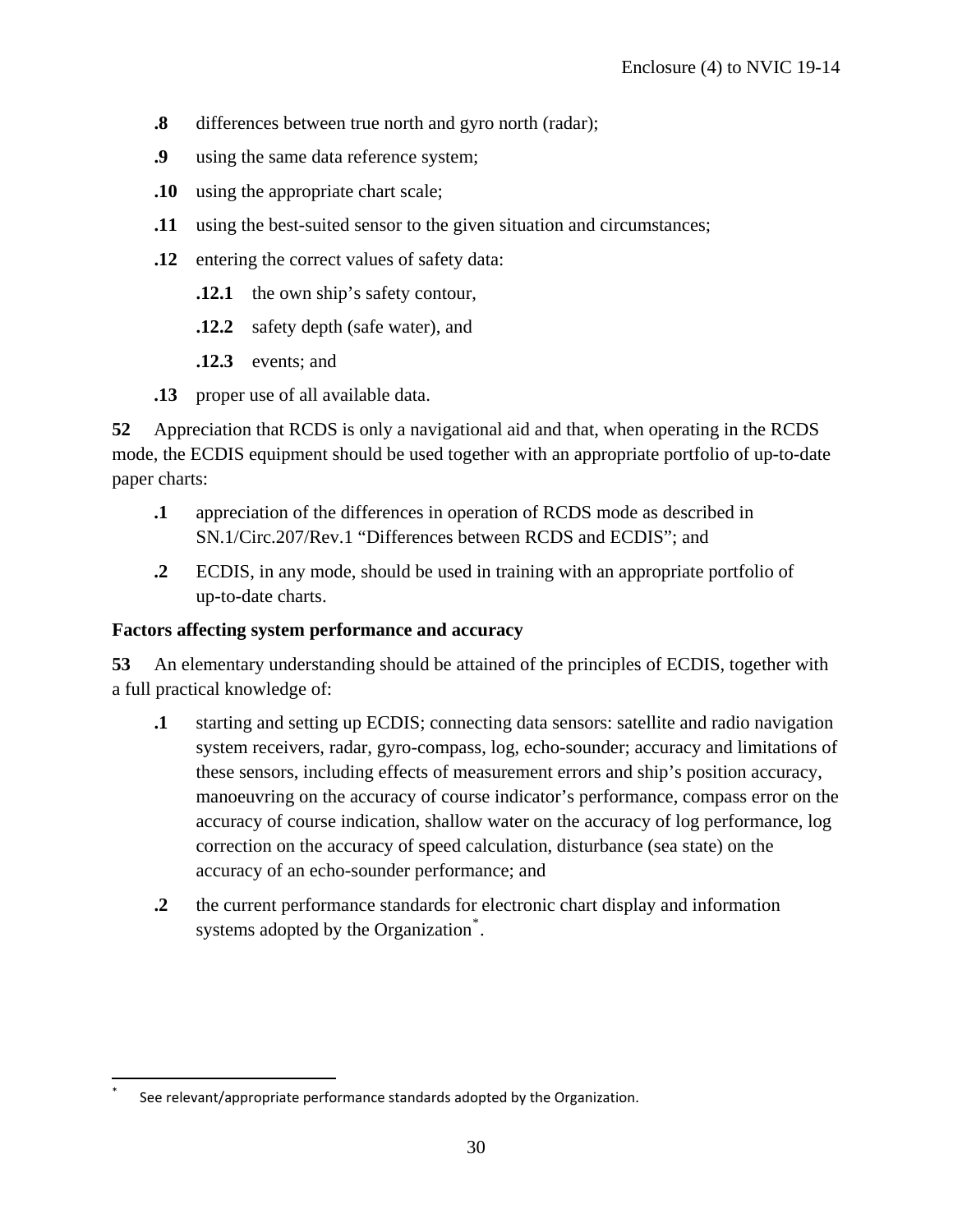## *Practice*

#### **Setting up and maintaining display**

- **54** Knowledge and skills should be attained in:
	- **.1** the correct starting procedure to obtain the optimum display of ECDIS information;
	- **.2** the selection of display presentation (standard display, display base, all other information displayed individually on demand);
	- **.3** the correct adjustment of all variable radar/ARPA display controls for optimum display of data;
	- **.4** the selection of convenient configuration;
	- **.5** the selection, as appropriate, of required speed input to ECDIS;
	- **.6** the selection of the timescale of vectors; and
	- **.7** performance checks of position, radar/ARPA, compass, speed input sensors and ECDIS.

#### **Operational use of electronic charts**

- **55** Knowledge and skills should be attained in:
	- **.1** the main characteristics of the display of ECDIS data and selecting proper information for navigational tasks;
	- **.2** the automatic functions required for monitoring ship's safety, such as display of position, heading/gyro course, speed, safety values and time;
	- **.3** the manual functions (by the cursor, electronic bearing line, range rings);
	- **.4** selecting and modification of electronic chart content;
	- **.5** scaling (including underscaling and overscaling);
	- **.6** zooming;
	- **.7** setting of the own ship's safety data;
	- **.8** using a daytime or night-time display mode;
	- **.9** reading all chart symbols and abbreviations;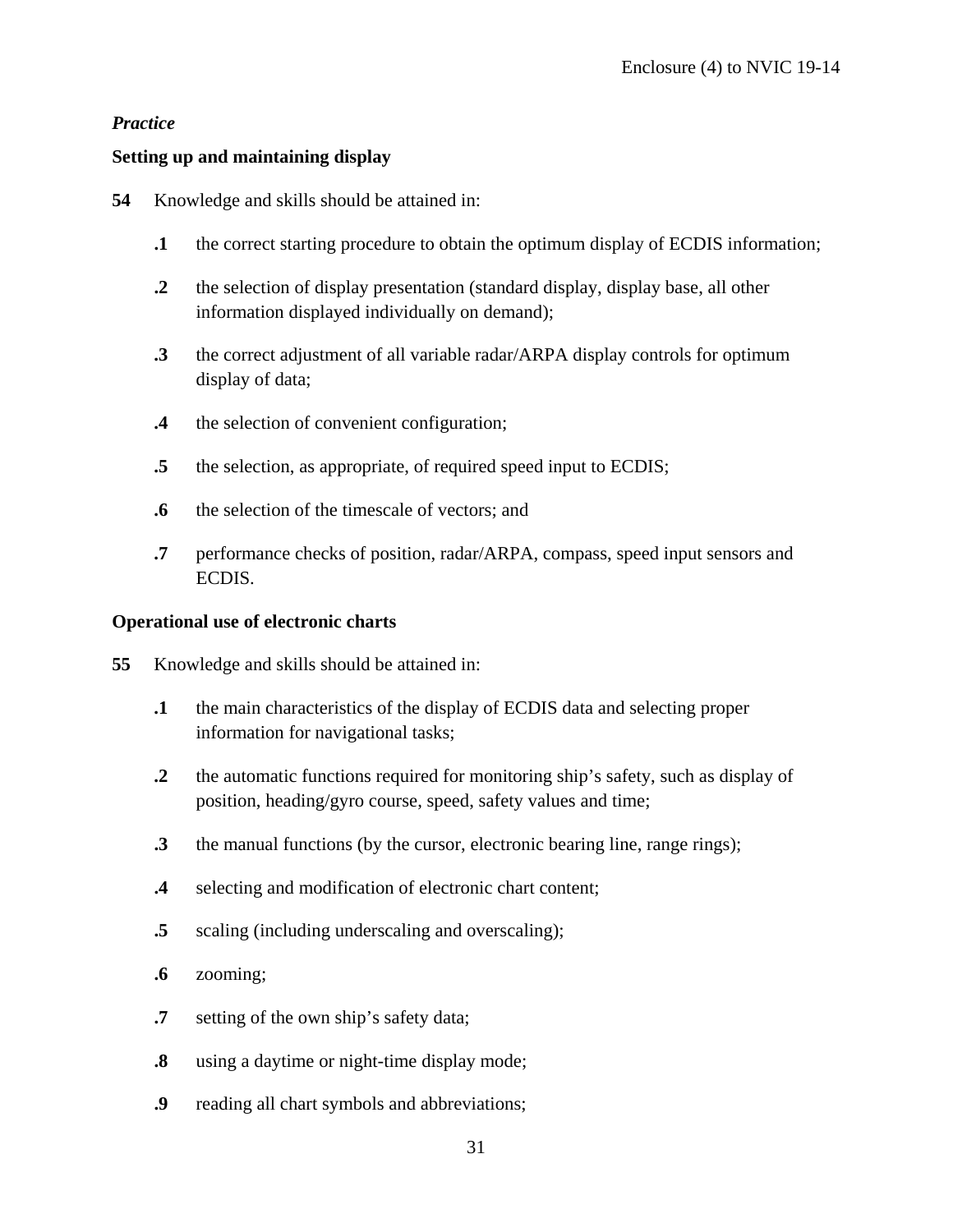- **.10** using different kinds of cursors and electronic bars for obtaining navigational data;
- **.11** viewing an area in different directions and returning to the ship's position;
- **.12** finding the necessary area, using geographical coordinates;
- **.13** displaying indispensable data layers appropriate to a navigational situation;
- **.14** selecting appropriate and unambiguous data (position, course, speed, etc.);
- **.15** entering the mariner's notes;
- **.16** using north-up orientation presentation and other kinds of orientation; and
- **.17** using true- and relative-motion modes.

#### **Route planning**

- **56** Knowledge and skills should be attained in:
	- **.1** loading the ship's characteristics into ECDIS;
	- **.2** selection of a sea area for route planning:
		- **2.1** reviewing required waters for the sea passage, and
		- **.2.2** changing over of chart scale;
	- **.3** verifying that proper and updated charts are available;
	- **.4** route planning on a display by means of ECDIS, using the graphic editor, taking into consideration rhumb line and great-circle sailing:
		- **.4.1** using the ECDIS database for obtaining navigational, hydro-meteorological and other data;
		- **.4.2** taking into consideration turning radius and wheel-over points/lines when they are expressed on chart scale;
		- **.4.3** marking dangerous depths and areas and exhibiting guarding depth contours;
		- **.4.4** marking waypoints with the crossing depth contours and critical cross-track deviations, as well as by adding, replacing and erasing of waypoints;
		- **.4.5** taking into consideration safe speed;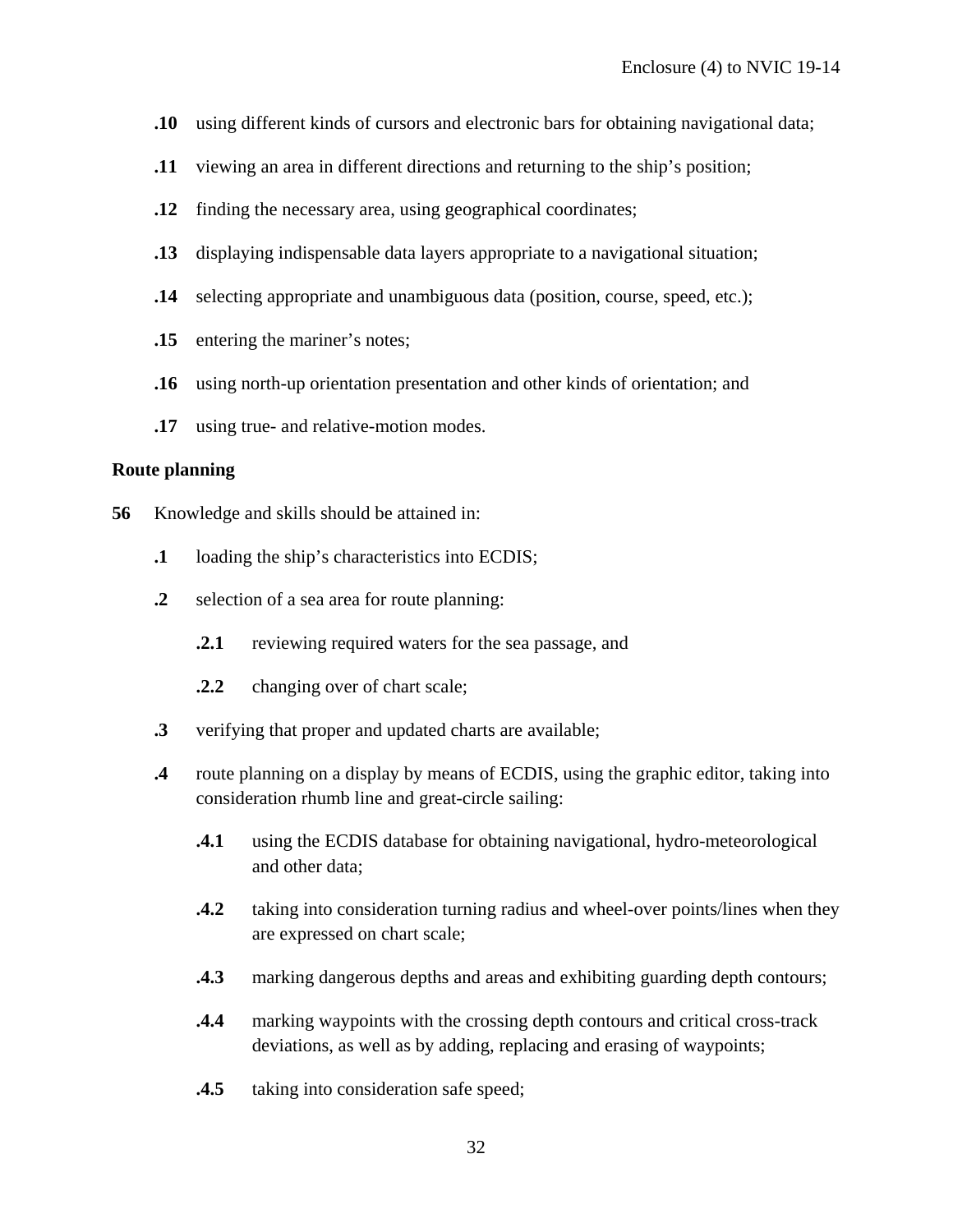- **.4.6** checking pre-planned route for navigational safety; and
- **.4.7** generating alarms and warnings;
- **.5** route planning with calculation in the table format, including:
	- **.5.1** waypoints selection;
	- **.5.2** recalling the waypoints list;
	- **.5.3** planning notes;
	- **.5.4** adjustment of a planned route;
	- **.5.5** checking a pre-planned route for navigational safety;
	- **.5.6** alternative route planning;
	- **.5.7** saving planned routes, loading and unloading or deleting routes;
	- **.5.8** making a graphic copy of the monitor screen and printing a route;
	- **.5.9** editing and modification of the planned route;
	- **.5.10** setting of safety values according to the size and manoeuvring parameters of the vessel;
	- **.5.11** back-route planning; and
	- **.5.12** connecting several routes.

#### **Route monitoring**

- **57** Knowledge and skills should be attained in:
	- **.1** using independent data to control ship's position or using alternative systems within ECDIS;
	- **.2** using the look-ahead function:
		- **.2.1** changing charts and their scales;
		- **2.2** reviewing navigational charts;
		- **.2.3** vector time selecting;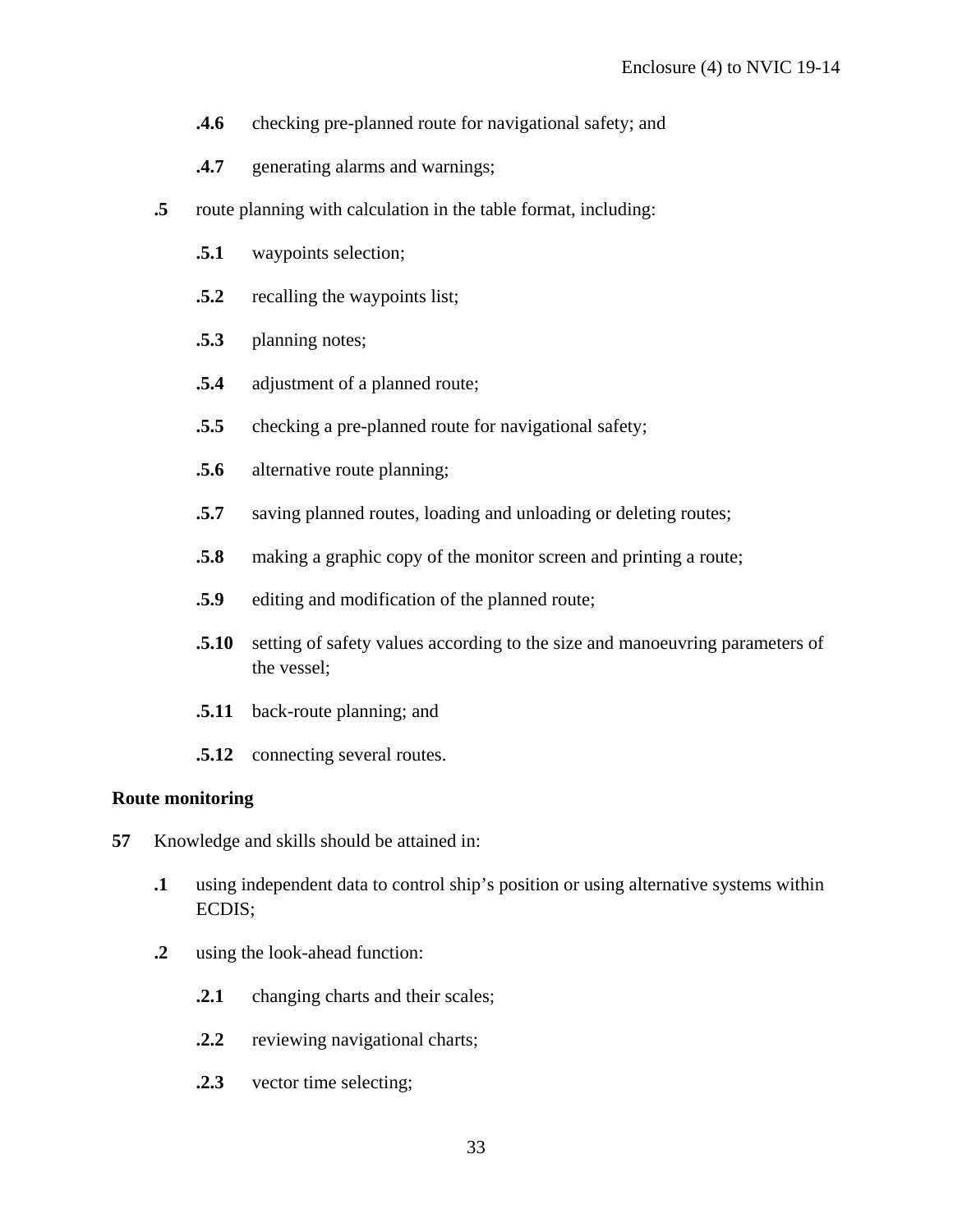- **2.4** predicting the ship's position for some time interval;
- **.2.5** changing the pre-planned route (route modification);
- **.2.6** entering independent data for the calculation of wind drift and current allowance;
- **2.7** reacting properly to the alarm;
- **2.8** entering corrections for discrepancies of the geodetic datum;
- **.2.9** displaying time markers on a ship's route;
- **.2.10** entering ship's position manually; and
- **.2.11** measuring coordinates, course, bearings and distances on a chart.

#### **Alarm handling**

**58** Knowledge and ability to interpret and react properly to all kinds of systems, such as navigational sensors, indicators, data and charts alarms and indicator warnings, including, switching the sound and visual alarm signalling system, should be attained in case of:

- **.1** absence of the next chart in the ECDIS database;
- **.2** crossing a safety contour;
- **.3** exceeding cross-track limits;
- **.4** deviation from planned route;
- **.5** approaching a waypoint;
- **.6** approaching a critical point;
- **.7** discrepancy between calculated and actual time of arrival to a waypoint;
- **.8** information on under-scaling or over-scaling;
- **.9** approaching an isolated navigational danger or danger area;
- **.10** crossing a specified area;
- **.11** selecting a different geodetic datum;
- **.12** approaching other ships;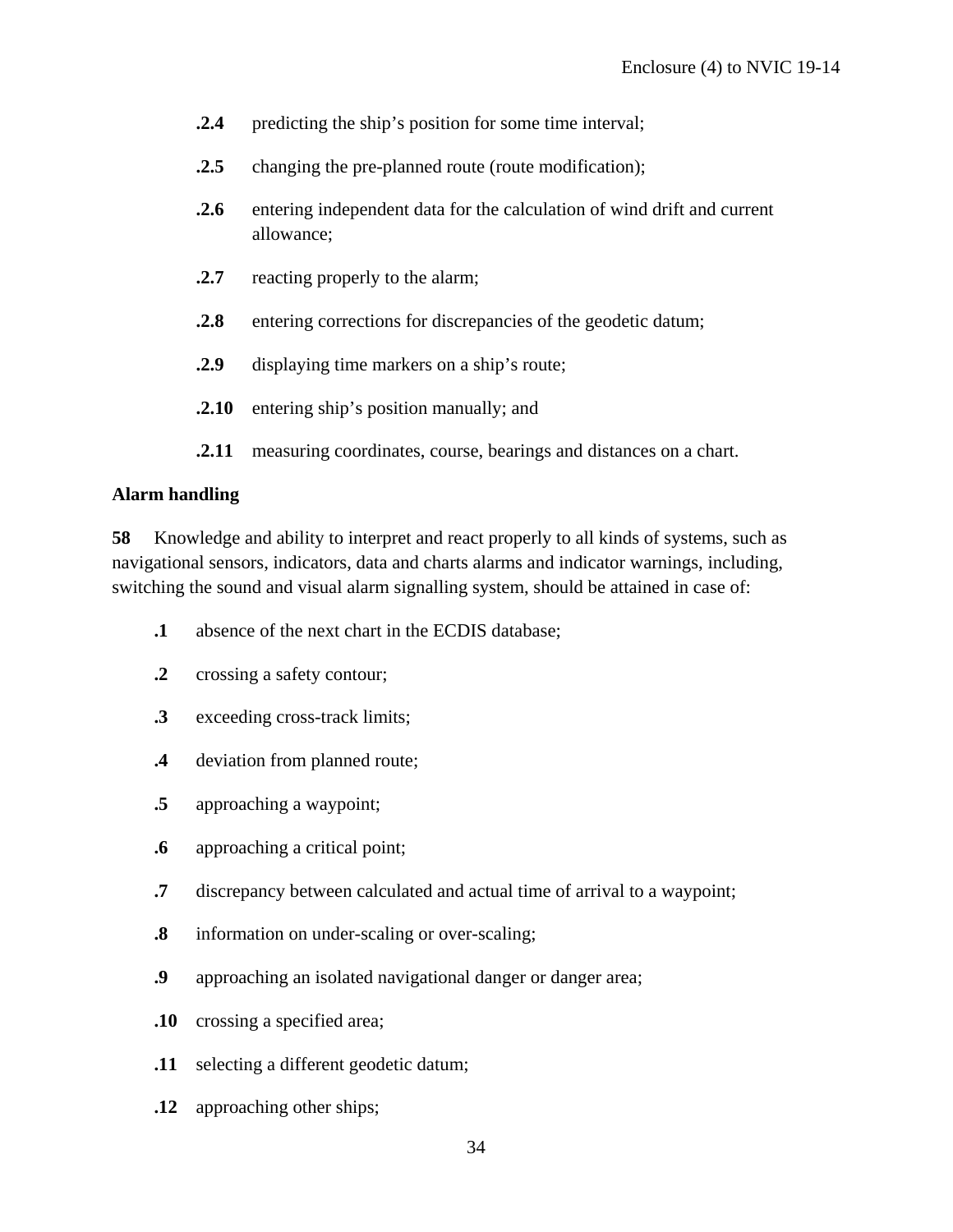- **.13** watch termination;
- **.14** switching timer;
- **.15** system test failure;
- **.16** malfunctioning of the positioning system used in ECDIS;
- **.17** failure of dead-reckoning; and
- **.18** inability to fix vessel's position using the navigational system.

#### **Manual correction of a ship's position and motion parameters**

- **59** Knowledge and skills should be attained in manually correcting:
	- **.1** the ship's position in dead-reckoning mode, when the satellite and radio navigation system receiver is switched off;
	- **.2** the ship's position, when automatically obtained coordinates are inaccurate; and
	- **.3** course and speed values.

#### **Records in the ship's log**

- **60** Knowledge and skills should be attained in:
	- **.1** automatic voyage recording;
	- **.2** reconstruction of past track, taking into account:
		- **.2.1** recording media;
		- **.2.2** recording intervals;
		- **.2.3** verification of database in use;
	- **.3** viewing records in the electronic ship's log;
	- **.4** instant recording in the electronic ship's log;
	- **.5** changing ship's time;
	- **.6** entering the additional data;
	- **.7** printing the content of the electronic ship's log;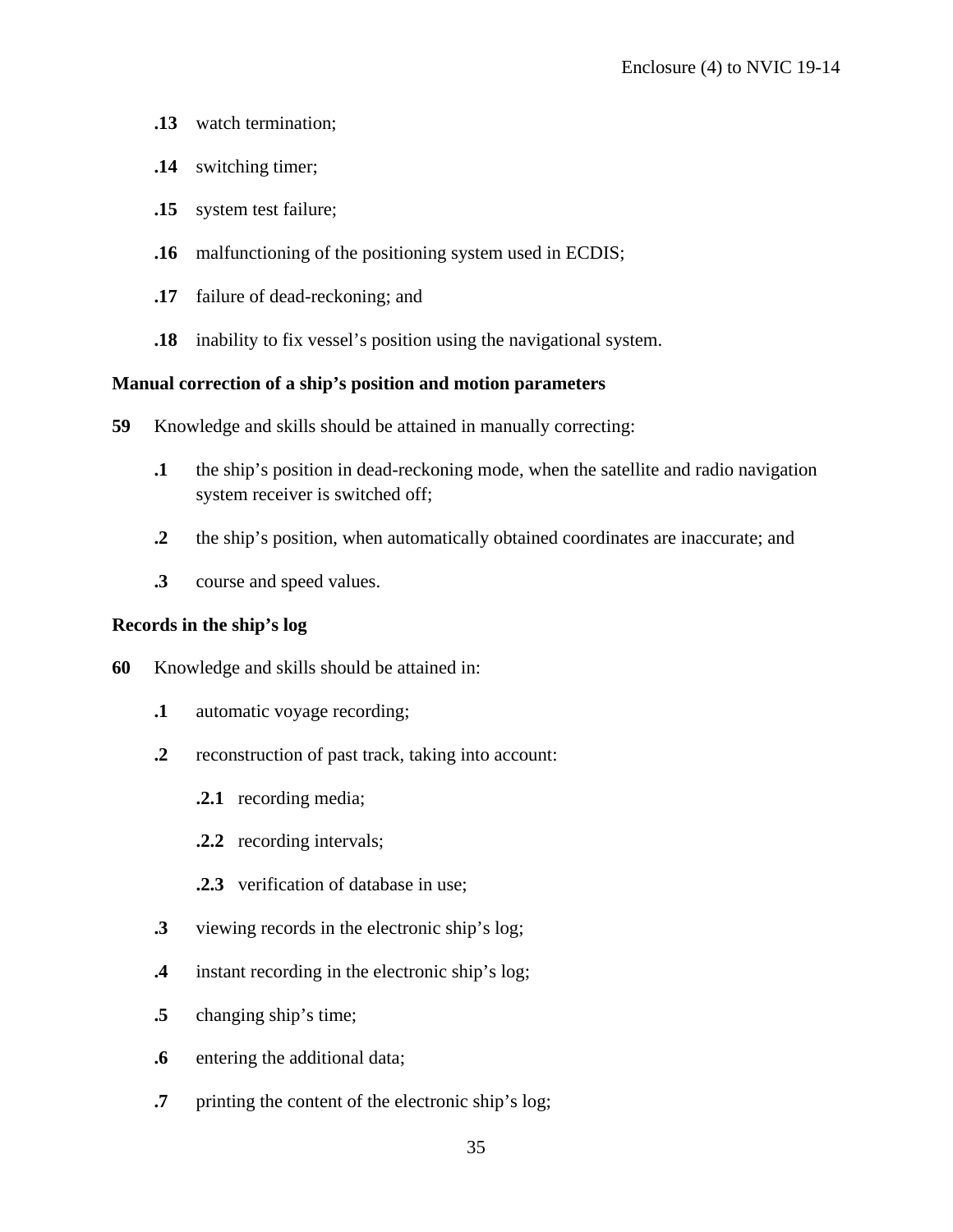- **.8** setting up the automatic record time intervals;
- **.9** composition of voyage data and reporting; and
- **.10** interface with a voyage data recorder (VDR).

#### **Chart updating**

- **61** Knowledge and skills should be attained in:
	- **.1** performing manual updating of electronic charts. Special attention should be paid to reference-ellipsoid conformity and to conformity of the measurement units used on a chart and in the correction text;
	- **.2** performing semi-automatic updating of electronic charts, using the data obtained on electronic media in the electronic chart format; and
	- **.3** performing automatic updating of electronic charts, using update files obtained via electronic data communication lines.

In the scenarios where non-updated data are employed to create a critical situation, trainees should be required to perform *ad hoc* updating of the chart.

#### **Operational use of ECDIS where radar/ARPA is connected**

- **62** Knowledge and skills should be attained in:
	- **.1** connecting ARPA to ECDIS;
	- **.2** indicating target's speed vectors;
	- **.3** indicating target's tracks;
	- **.4** archiving target's tracks;
	- **.5** viewing the table of the targets;
	- **.6** checking alignment of radar overlay with charted geographic features;
	- **.7** simulating one or more manoeuvres;
	- **.8** corrections to own ship's position, using a reference point captured by ARPA; and
	- **.9** corrections using the ARPA's cursor and electronic bar.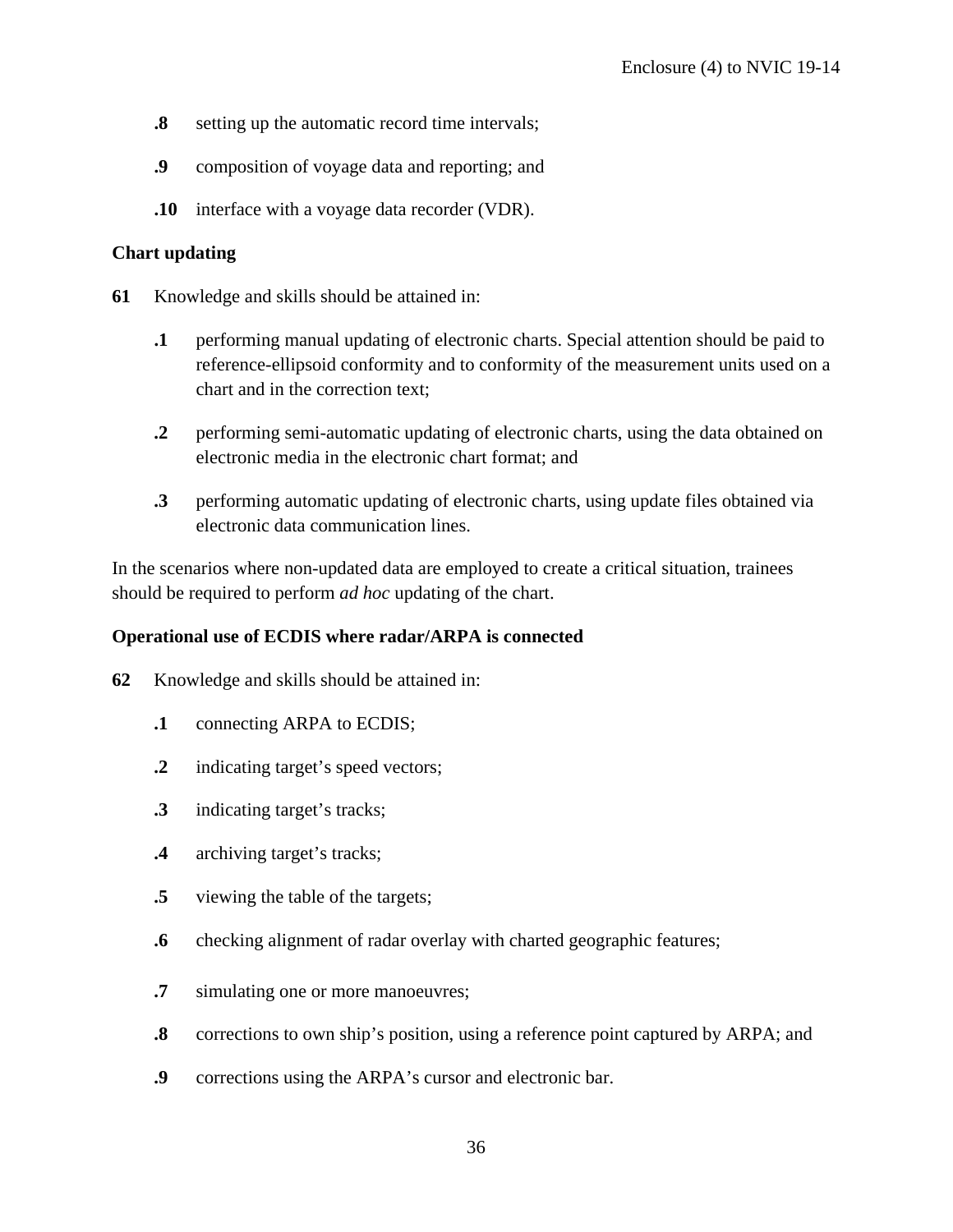See also section B-I/12, Guidance regarding the use of simulators (pertaining to radar and ARPA), especially paragraphs 17 to 19 and 36 to 38.

## **Operational use of ECDIS where AIS is connected**

- **63** Knowledge and skills should be attained in:
	- **.1** interface with AIS;
	- **.2** interpretation of AIS data;
	- **.3** indicating target's speed vectors;
	- **.4** indicating target's tracks; and
	- **.5** archiving target's tracks.

## **Operational warnings, their benefits and limitations**

**64** Trainees should gain an appreciation of the uses, benefits and limitations of ECDIS operational warnings and their correct setting, where applicable, to avoid spurious interference.

#### **System operational tests**

**65** Knowledge and skills should be attained in:

- **.1** methods of testing for malfunctions of ECDIS, including functional self-testing;
- **.2** precautions to be taken after a malfunction occurs; and
- **.3** adequate back-up arrangements (take over and navigate using the back-up system).

## **Debriefing exercise**

**66** The instructor should analyze the results of all exercises completed by all trainees and print them out. The time spent on the debriefing should occupy between 10% and 15% of the total time used for simulator exercises.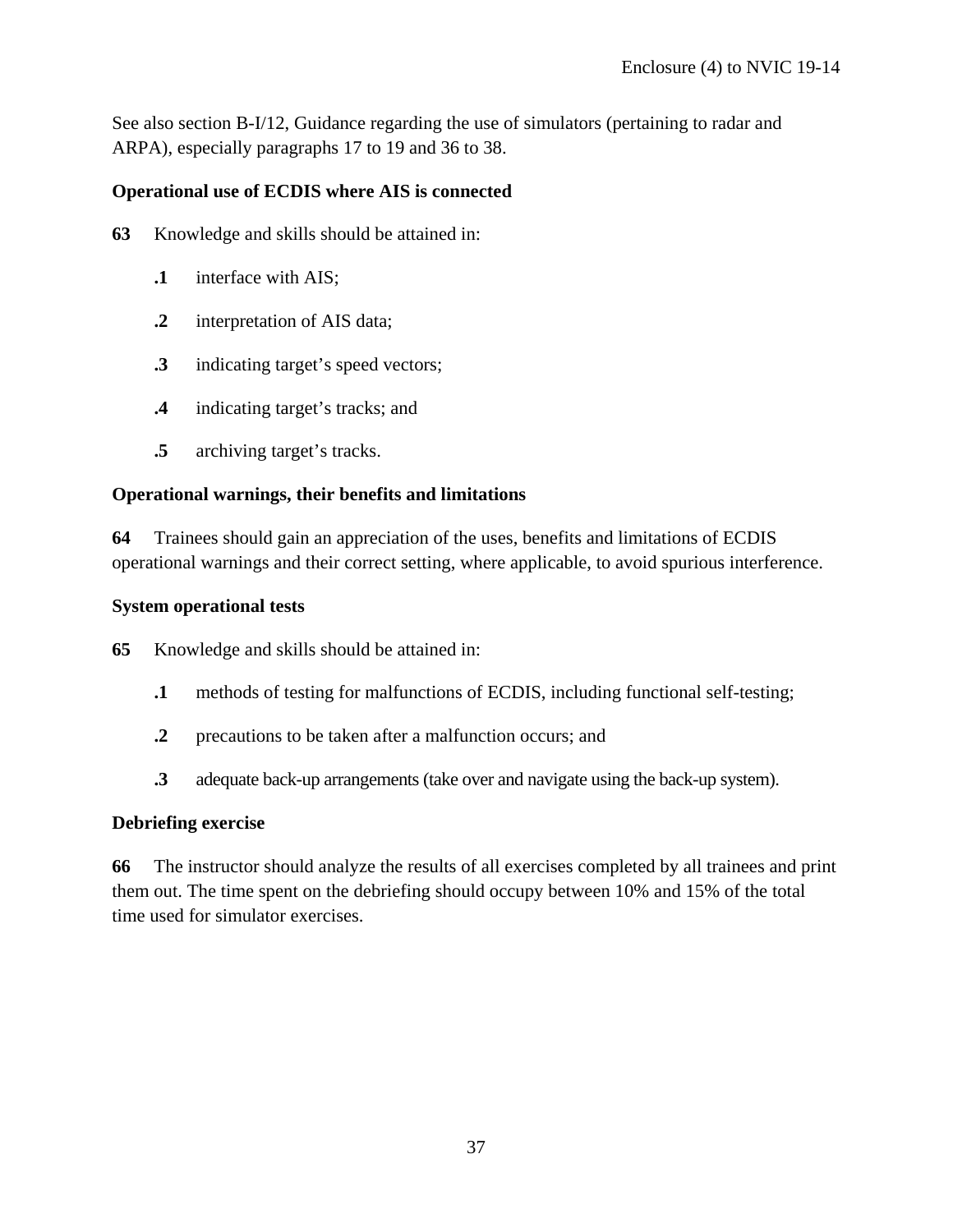## <span id="page-65-0"></span>**Recommended performance standards for non-mandatory types of simulation**

**67** Performance standards for non-mandatory simulation equipment used for training and/or assessment of competence or demonstration of skills are set out hereunder. Such forms of simulation include, but are not limited to, the following types:

- **.1** navigation and watchkeeping;
- **.2** ship handling and manoeuvring;
- **.3** cargo handling and stowage;
- **.4** reporting and radiocommunications; and
- **.5** main and auxiliary machinery operation.

## *Navigation and watchkeeping simulation*

**68** Navigation and watchkeeping simulation equipment should, in addition to meeting all applicable performance standards set out in section A-I/12, be capable of simulating navigational equipment and bridge operational controls which meet all applicable performance standards adopted by the Organization,<sup>[\\*](#page-65-0)</sup> incorporate facilities to generate soundings and:

- **.1** create a real-time operating environment, including navigation control and communications instruments and equipment appropriate to the navigation and watchkeeping tasks to be carried out and the manoeuvring skills to be assessed;
- **.2** provide a realistic visual scenario by day or by night, including variable visibility, or by night only as seen from the bridge, with a minimum horizontal field of view available to the trainee in viewing sectors appropriate to the navigation and watchkeeping tasks and objectives;
- **.3** realistically simulate "own ship" dynamics in open-water conditions, including the effects of weather, tidal stream, currents and interaction with other ships; and
- **.4** realistically simulate VTS communication procedures between ship and shore.

<sup>\*</sup> See relevant/appropriate performance standards adopted by the Organization.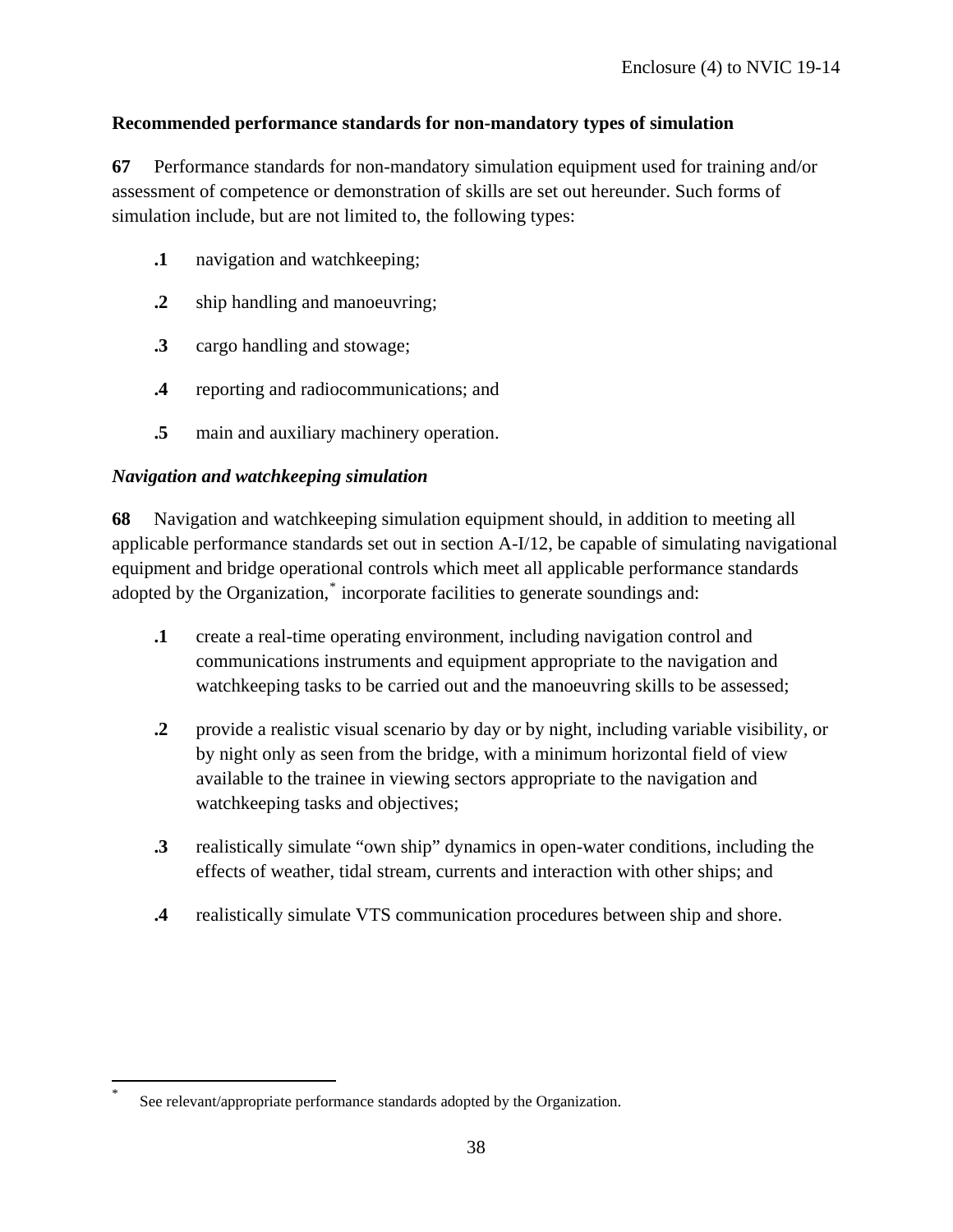## <span id="page-66-0"></span>*Ship handling and manoeuvring simulation*

**69** In addition to meeting the performance standards set out in paragraph 37, ship handling simulation equipment should:

- **.1** provide a realistic visual scenario as seen from the bridge, by day and by night, with variable visibility throughout a minimum horizontal field of view available to the trainee in viewing sectors appropriate to the ship handling and manoeuvring training tasks and objectives;[\\*\\*](#page-66-0) and
- **.2** realistically simulate "own ship" dynamics in restricted waterways, including shallow-water and bank effects.

**70** Where manned scale models are used to provide ship handling and manoeuvring simulation, in addition to the performance standards set out in paragraphs 68.3 and 69.2, such equipment should:

- **.1** incorporate scaling factors which present accurately the dimensions, areas, volume and displacement, speed, time and rate of turn of a real ship; and
- **.2** incorporate controls for the rudder and engines, to the correct timescale.

## *Cargo handling and stowage simulation*

**71** Cargo handling simulation equipment should be capable of simulating cargo handling and control equipment which meets all applicable performance standards adopted by the Organization[\\*\\*\\*](#page-66-0) and incorporate facilities to:

- **.1** create an effective operational environment, including a cargo-control station with such instrumentation as may be appropriate to the particular type of cargo system modelled;
- **.2** model loading and unloading functions and stability and stress data appropriate to the cargo-handling tasks to be carried out and the skills to be assessed; and
- **.3** simulate loading, unloading, ballasting and deballasting operations and appropriate associated calculations for stability, trim, list, longitudinal strength, torsional stress and damage stability<sup>[\\*](#page-66-0)</sup>.

The relevant IMO Model Course(s) may be of assistance in the preparation of courses.

<sup>\*\*\*</sup> No standards have as yet been adopted by the Organization.

The relevant IMO Model Course(s) may be of assistance in the preparation of courses.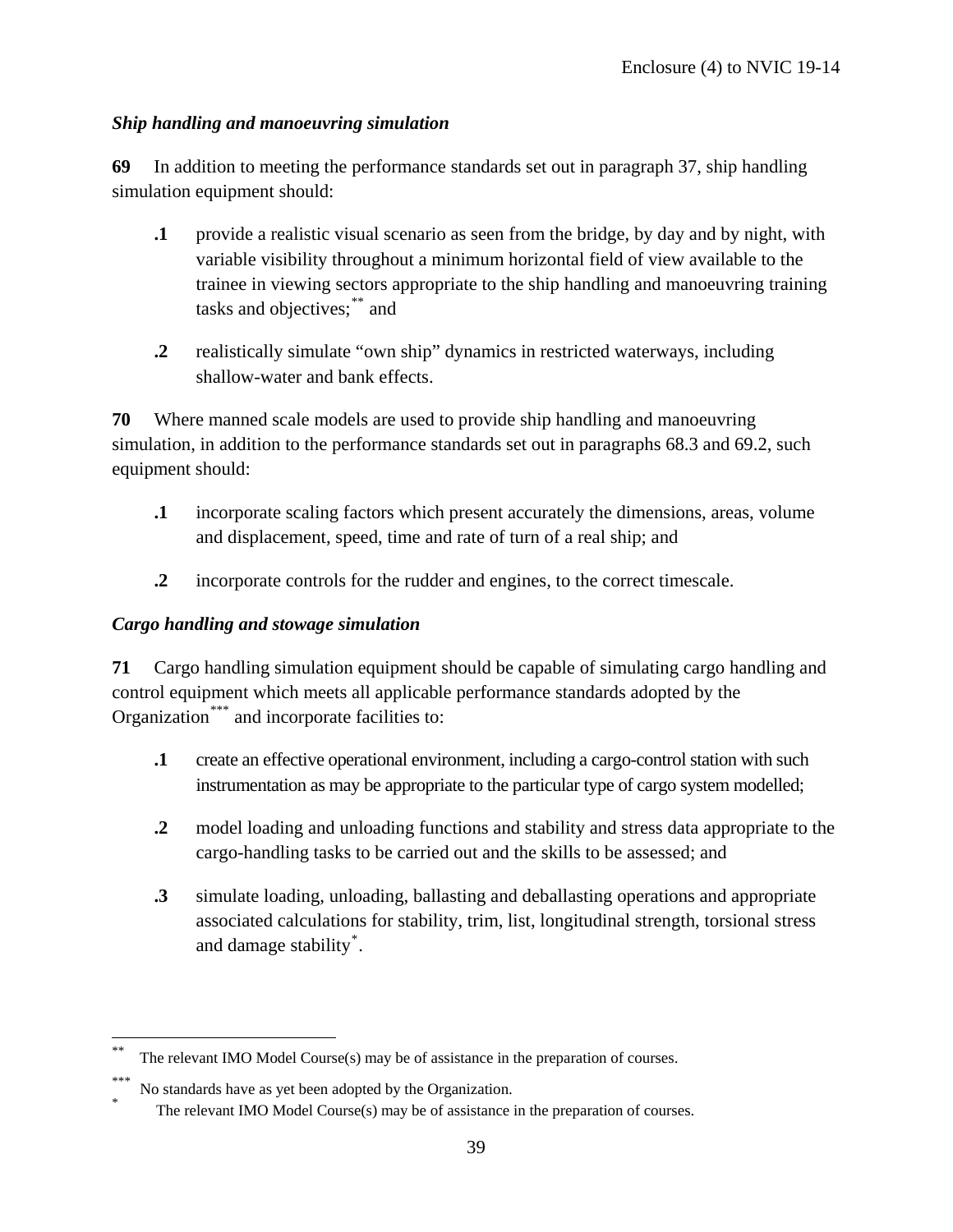## <span id="page-67-0"></span>*GMDSS communication simulation*

**72** GMDSS communication simulation equipment should be capable of simulating GMDSS communication equipment which meets all applicable performance standards adopted by the Organization<sup>[\\*\\*](#page-67-0)</sup> and incorporate facilities to:

- **.1** simulate the operation of VHF, VHF-DSC, NAVTEX, EPIRB and watch receiver equipment as required for the Restricted Operator's Certificate (ROC);
- **.2** simulate the operation of INMARSAT-A, -B and -C ship earth stations, MF/HF NBDP, MF/HF-DSC, VHF, VHF-DSC, NAVTEX, EPIRB and watch receiver equipment as required for the General Operator's Certificate (GOC);
- **.3** provide voice communication with background noise;
- **.4** provide a printed text communication facility; and
- **.5** create a real-time operating environment, consisting of an integrated system, incorporating at least one instructor/assessor station and at least two GMDSS ship or shore stations.

## *Main and auxiliary machinery operation simulation*

**73** Engine-room simulation equipment should be capable of simulating a main and auxiliary machinery system and incorporate facilities to:

- **.1** create a real-time environment for seagoing and harbour operations, with communication devices and simulation of appropriate main and auxiliary propulsion machinery equipment and control panels;
- **.2** simulate relevant sub-systems that should include, but not be restricted to, boiler, steering gear, electrical power general and distribution systems, including emergency power supplies, and fuel, cooling water, refrigeration, bilge and ballast systems;
- **.3** monitor and evaluate engine performance and remote sensing systems;
- **.4** simulate machinery malfunctions;

**.5** allow for the variable external conditions to be changed so as to influence the simulated operations: weather, ship's draught, seawater and air temperatures;

<sup>\*\*</sup> See relevant/appropriate performance standards adopted by the Organization.